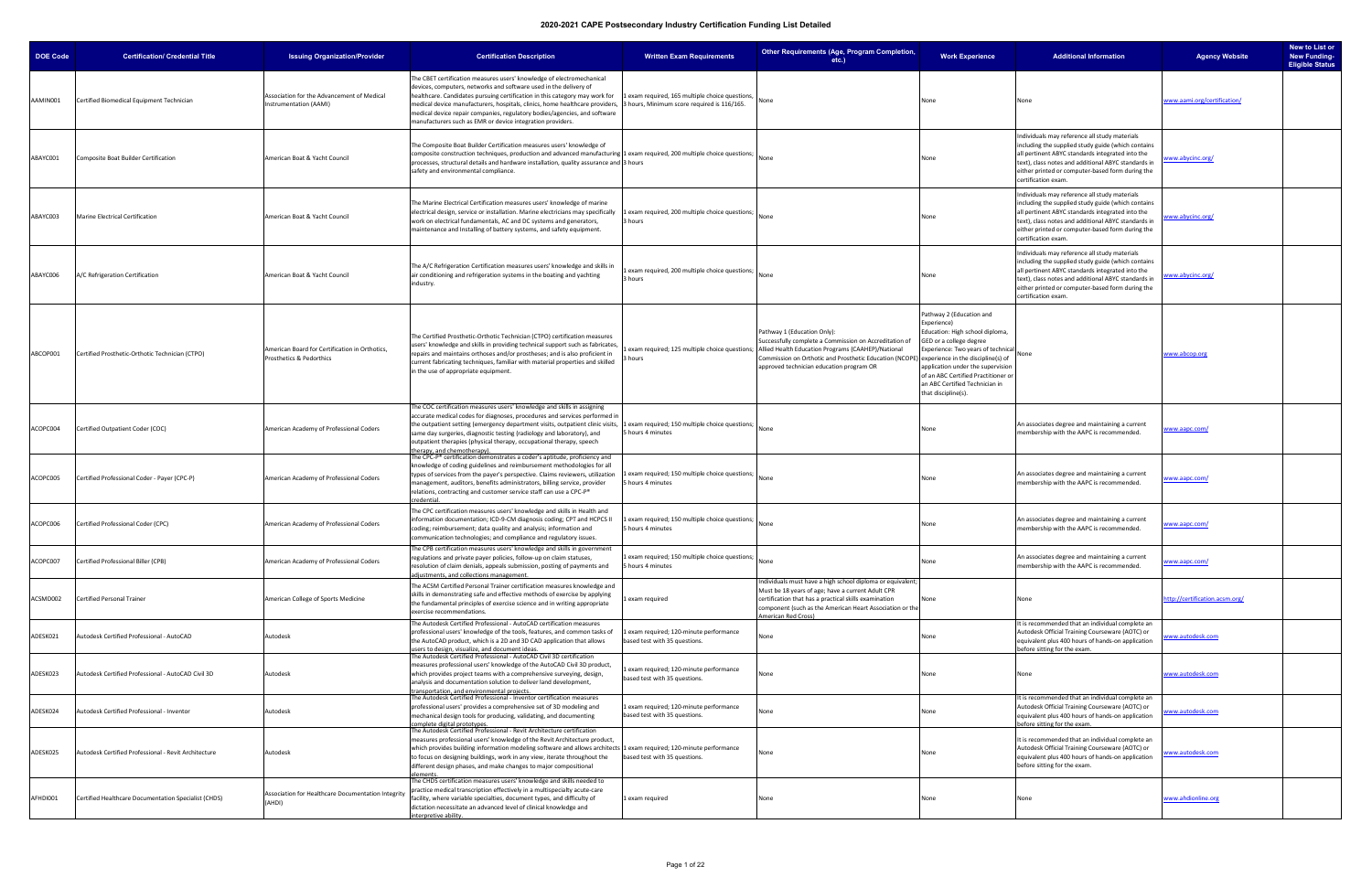| <b>DOE Code</b> | <b>Certification/ Credential Title</b>                                                                                   | <b>Issuing Organization/Provider</b>                                           | <b>Certification Description</b>                                                                                                                                                                                                                                                                                                                                                                                                                                                                                                                                                                                                                                                                                                                                                                                                                      | <b>Written Exam Requirements</b>                                                                                                                                                                                                                            | Other Requirements (Age, Program Completion,<br>etc.)                                                                                | <b>Work Experience</b>                                                                                                                                                                                                                           | <b>Additional Information</b>                                                                                                                                                                                                                                                                                                                                   | <b>Agency Website</b>                                                | New to List or<br><b>New Funding-</b><br><b>Eligible Status</b> |
|-----------------|--------------------------------------------------------------------------------------------------------------------------|--------------------------------------------------------------------------------|-------------------------------------------------------------------------------------------------------------------------------------------------------------------------------------------------------------------------------------------------------------------------------------------------------------------------------------------------------------------------------------------------------------------------------------------------------------------------------------------------------------------------------------------------------------------------------------------------------------------------------------------------------------------------------------------------------------------------------------------------------------------------------------------------------------------------------------------------------|-------------------------------------------------------------------------------------------------------------------------------------------------------------------------------------------------------------------------------------------------------------|--------------------------------------------------------------------------------------------------------------------------------------|--------------------------------------------------------------------------------------------------------------------------------------------------------------------------------------------------------------------------------------------------|-----------------------------------------------------------------------------------------------------------------------------------------------------------------------------------------------------------------------------------------------------------------------------------------------------------------------------------------------------------------|----------------------------------------------------------------------|-----------------------------------------------------------------|
| AFHDI002        | Registered Healthcare Documentation Specialist (RHDS)                                                                    | Association for Healthcare Documentation Integrity<br>(AHDI)                   | The Registered Healthcare Documentation Specialist (RHDS) certification<br>measures users' knowledge and skills in medical terminology; anatomy;<br>physiology; disease processes; diagnostics - laboratory medicine, imaging<br>:lassification systems; and treatment – pharmacology, surgery.                                                                                                                                                                                                                                                                                                                                                                                                                                                                                                                                                       | 1 exam required; 130 multiple choice question<br>and fill-in-the-blank transcription against audio.                                                                                                                                                         |                                                                                                                                      | None                                                                                                                                                                                                                                             | None                                                                                                                                                                                                                                                                                                                                                            | www.ahdionline.org                                                   |                                                                 |
| AHCSM001        | Certified Registered Central Service Technician                                                                          | International Association of Healthcare Central<br>Service Material Management | The Certified Registered Central Service Technician (CRCST) certification<br>orogram is designed to recognize entry level and existing technicians who<br>have demonstrated the experience, knowledge and skills necessary to<br>provide competent services as a central service technician. CRCST's are<br>integral members of the healthcare team who are responsible for<br>decontaminating, inspecting, assembling, disassembling, packaging and<br>sterilizing reusable surgical instruments or devices in a healthcare facility<br>that are essential for patient safety.                                                                                                                                                                                                                                                                       | 1 computer based exam required, 150 multiple<br>choice questions, 3 hours to complete.                                                                                                                                                                      | None                                                                                                                                 | None                                                                                                                                                                                                                                             | CRCST certification requires the candidate to pass<br>the certification exam and complete 400 hours of<br>hands-on experience in a Central Service<br>department. These hours can be completed before<br>testing or within 6 months of passing the exam.<br>IAHCSMM highly recommends completing, or at<br>least beginning, hours of experience before testing. | tps://www.iahcsmm.org/certification-<br>enu/crcst-certification.html | Yes                                                             |
| AHIMA001        | Certified Coding Associate (CCA)                                                                                         | American Health Information Management<br>Association                          | The CCA certification measures users' knowledge and skills in health records<br>and data content; health information requirements and standards; clinical<br>classification systems; reimbursement methodologies; information and<br>communication technologies; and privacy, confidentiality, legal and ethical<br>issues.                                                                                                                                                                                                                                                                                                                                                                                                                                                                                                                           | Lexam required; 100 multiple choice, 2 hours                                                                                                                                                                                                                | None                                                                                                                                 | None                                                                                                                                                                                                                                             | Recommended: 6 months coding experience directly<br>applying codes; OR Completion of an AHIMA<br>approved coding program (PCAP Program); OR<br>Completion of other coding training program to<br>include anatomy & physiology, medical terminology,<br>Basic ICD diagnostic/procedural and Basic CPT                                                            | www.ahima.org                                                        |                                                                 |
| AHIMA002        | Certified Coding Specialist (CCS)                                                                                        | American Health Information Management<br>Association                          | The Certified Coding Specialists (CCS) certification measures users'<br>knowledge and skills in classifying medical data from patient records, usually<br>in a hospital setting. CCS review patients' records and assign numeric codes<br>for each diagnosis and procedure. They possess expertise in the ICD-9-CM<br>and CPT coding systems as well as knowledge of medical terminology,<br>disease processes, and pharmacology.                                                                                                                                                                                                                                                                                                                                                                                                                     | 1 exam required (2 parts); Part 1 - 60 multiple<br>choice questions; Part 2 (Medical Record<br>Coding) - requires coding of 13 medical records<br>containing seven outpatient records and six<br>inpatient records                                          | Completed coursework in anatomy and physiology,<br>pathophysiology, and pharmacology, or demonstrated<br>proficiency in these areas. | At least 3 years of on-the-job<br>experience in hospital-based<br>inpatient coding and<br>Ambulatory/Outpatient Car<br>coding for multiple case types.                                                                                           | None                                                                                                                                                                                                                                                                                                                                                            | www.ahima.org                                                        |                                                                 |
| AHIMA003        | Certified Coding Specialist - Physician-based (CCS-P)                                                                    | American Health Information Management<br>Association                          | The Certified Coding Specialist - Physician-based (CCS-P) certification<br>measures users' knowledge and skills in physician-based settings and in-<br>depth knowledge of the CPT coding system and familiarity with the ICD-9-<br>CM and HCPCS Level II coding systems.                                                                                                                                                                                                                                                                                                                                                                                                                                                                                                                                                                              | 1 exam required (2 parts); Part 1 - 60 multiple<br>choice questions; Part 2 (Medical Record<br>Coding) - requires performance of diagnostic<br>(ICD-9) and procedural (CPT and HCPCS Level II) proficiency in these areas.<br>coding for physician services | Completed coursework in anatomy and physiology,<br>pathophysiology, and pharmacology, or demonstrated                                | At least three years of on-the-job<br>experience in coding for physicial<br>services in multiple settings<br>utilizing codes in the E/M,<br>surgery, medicine and/or<br>anesthesia, radiology and<br>laboratory chapters of CPT and<br>HCPCS II. | None                                                                                                                                                                                                                                                                                                                                                            | www.ahima.org                                                        |                                                                 |
| AHIMA007        | Registered Health Information Administrator (RHIA)                                                                       | American Health Information Management<br>Association                          | The RHIA certification measures users' knowledge and skills in managing<br>patient health information and medical records, administering computer<br>information systems, collecting and analyzing patient data, and using<br>classification systems and medical terminologies; possessing comprehensive<br>knowledge of medical, administrative, ethical and legal requirements and<br>standards related to healthcare delivery and the privacy of protected patient choice questions (160 scored questions and 20 None<br>information; managing people and operational units, participates in<br>administrative committees, and prepares budgets; and interacting with all<br>levels of an organization - clinical, financial, administrative, and information<br>systems - that employ patient data in decision-making and everyday<br>operations. | 1 exam required; 180 four-option, multiple<br>pretest questions); 4 hours                                                                                                                                                                                   |                                                                                                                                      | None                                                                                                                                                                                                                                             | None                                                                                                                                                                                                                                                                                                                                                            | www.ahima.org                                                        |                                                                 |
| AHIMA009        | Registered Health Information Technician (RHIT)                                                                          | American Health Information Management<br>Association                          | The RHITs certification measures users' knowledge and skills in ensuring the<br>quality of medical records by verifying their completeness, accuracy, and<br>proper entry into computer systems; and using computer applications to<br>assemble and analyze patient data for the purpose of improving patient care  pretest questions); 3.5 hours<br>or controlling cost                                                                                                                                                                                                                                                                                                                                                                                                                                                                              | Lexam required; 150 four-option, multiple<br>choice questions (130 scored questions and 20 None                                                                                                                                                             |                                                                                                                                      | None                                                                                                                                                                                                                                             | None                                                                                                                                                                                                                                                                                                                                                            | <u>vww.ahima.org</u>                                                 |                                                                 |
| AHIMA010        | Certified in Health Care Privacy & Security (CHPS)                                                                       | American Health Information Management<br>Association                          | The CHPS certification measures users' knowledge and skills in management<br>and administration; regulatory requirements, investigation and compliance;<br>information technology; physical safeguards; and health information<br>management.                                                                                                                                                                                                                                                                                                                                                                                                                                                                                                                                                                                                         | L exam required; 150 four-option, multiple<br>choice questions (125 scored questions and 25 None<br>pretest questions); 3.5 hours                                                                                                                           |                                                                                                                                      | None                                                                                                                                                                                                                                             | None                                                                                                                                                                                                                                                                                                                                                            | www.ahima.org                                                        |                                                                 |
| AHIMA011        | Certified Healthcare Technology Specialist - Clinician/Practitioner<br>Consultant (CHTS-CP)                              | American Health Information Management<br>Association                          | The CHTS-CP certification measures users' knowledge and skills in solutions<br>for health IT implementation problems in clinical and public health settings;<br>workflow and data collection issues from a clinical perspective, including<br>quality measurement and improvement; selection of vendors and software;<br>and users' needs, acting as a liaison between users, IT staff, and vendors.                                                                                                                                                                                                                                                                                                                                                                                                                                                  | exam required; 125 multiple choice questions;<br>3 hours                                                                                                                                                                                                    |                                                                                                                                      | None                                                                                                                                                                                                                                             | None                                                                                                                                                                                                                                                                                                                                                            | <u>www.ahima.org</u>                                                 |                                                                 |
| AHIMA012        | Certified Healthcare Technology Specialist - Implementation<br>Manager (CHTS-IM)                                         | American Health Information Management<br>Association                          | The CHTS-IM certification measures users' knowledge and skills in project<br>management and change management principles to create implementation<br>project plans to achieve the project goals; interaction with office/hospital<br>personnel to ensure open communication with the support team; and<br>managing vendor relations, providing feedback to health IT vendors for<br>product improvement.                                                                                                                                                                                                                                                                                                                                                                                                                                              | 1 exam required; 125 multiple choice questions;<br>3 hours                                                                                                                                                                                                  |                                                                                                                                      | None                                                                                                                                                                                                                                             | None                                                                                                                                                                                                                                                                                                                                                            | www.ahima.org                                                        |                                                                 |
| AHIMA013        | Certified Healthcare Technology Specialist - Implementation<br>Support Specialist (CHTS-IS)                              | American Health Information Management<br>Association                          | The CHTS-IS certification measures users' knowledge and skills in<br>implementation project plans, by installing hardware (as needed) and<br>configuring software to meet practice needs; usability principles into design<br>and implementation; testing the software against performance<br>specifications; and interacting with the vendors as needed to rectify<br>roblems that occur during the deployment process.                                                                                                                                                                                                                                                                                                                                                                                                                              | 1 exam required; 125 multiple choice questions;<br>3 hours                                                                                                                                                                                                  | None                                                                                                                                 | None                                                                                                                                                                                                                                             | None                                                                                                                                                                                                                                                                                                                                                            | <u>www.ahima.org</u>                                                 |                                                                 |
| AHIMA014        | Certified Healthcare Technology Specialist - Practice Workflow &<br>Information Management Redesign Specialist (CHTS-PW) | American Health Information Management<br>Association                          | The CHTS-PW certification measures users' knowledge and skills in<br>conducting user requirements analysis to facilitate workflow design;<br>integrating information technology functions into workflow; documenting<br>health information exchange needs; designing processes and information<br>flows that accommodate quality improvement and reporting; working with<br>provider personnel to implement revised workflows; and evaluating process<br>workflows to validate or improve practice's systems.                                                                                                                                                                                                                                                                                                                                         | exam required; 125 multiple choice questions;<br>3 hours                                                                                                                                                                                                    |                                                                                                                                      | None                                                                                                                                                                                                                                             | None                                                                                                                                                                                                                                                                                                                                                            | <u>www.ahima.org</u>                                                 |                                                                 |
| AHIMA015        | Certified Healthcare Technology Specialist - Technical/Software<br>Support Staff (CHTS-TS)                               | American Health Information Management<br>Association                          | The CHTS-TS certification measures users' knowledge and skills in interacting<br>with end users to diagnose IT problems and implement solutions;<br>documenting IT problems and evaluate the effectiveness of problem<br>resolution; and supporting systems security and standards.                                                                                                                                                                                                                                                                                                                                                                                                                                                                                                                                                                   | 1 exam required; 125 multiple choice questions;<br>3 hours                                                                                                                                                                                                  |                                                                                                                                      | None                                                                                                                                                                                                                                             | None                                                                                                                                                                                                                                                                                                                                                            | www.ahima.org                                                        |                                                                 |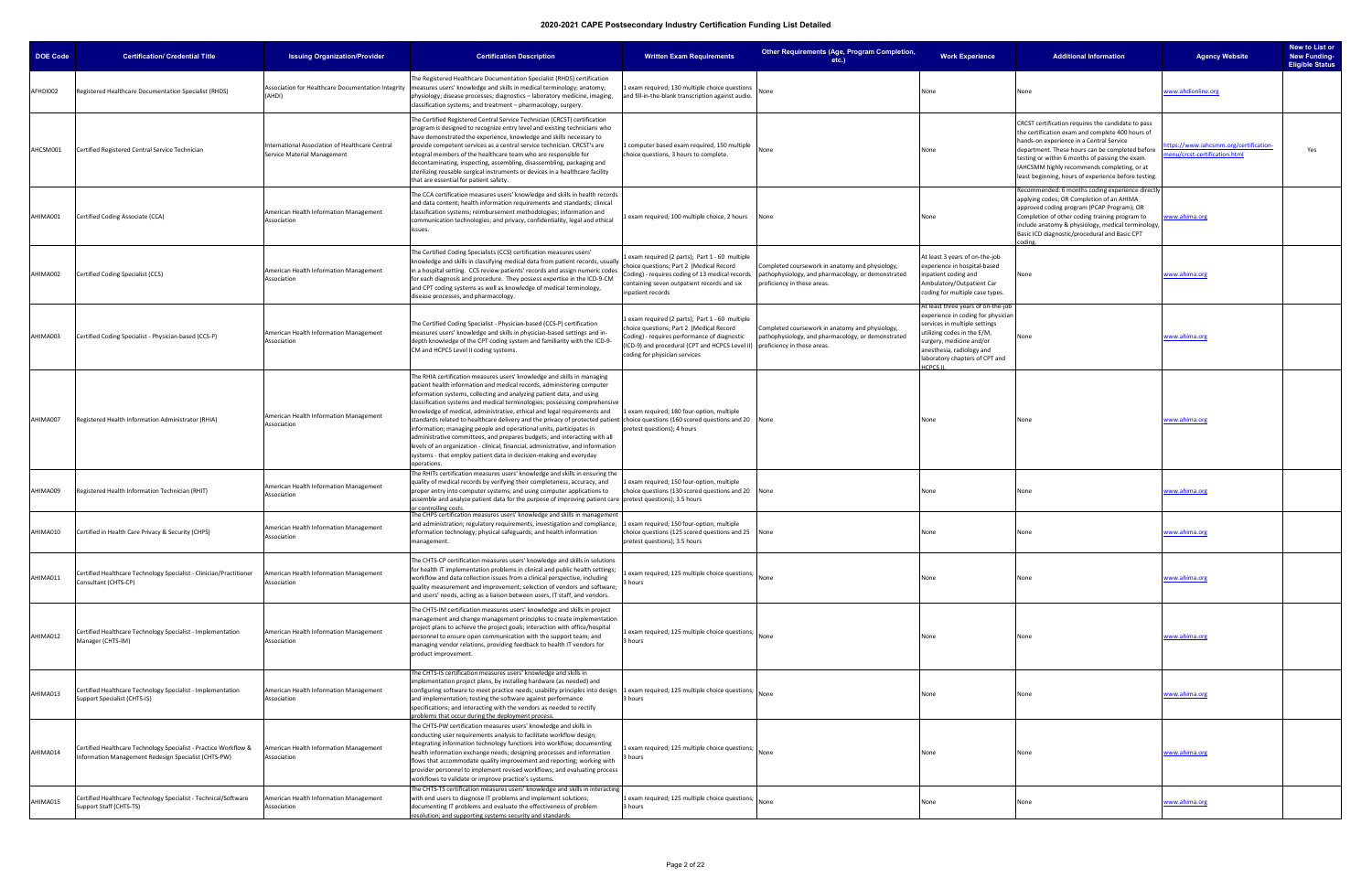| <b>DOE Code</b> | <b>Certification/ Credential Title</b>                         | <b>Issuing Organization/Provider</b>                  | <b>Certification Description</b>                                                                                                                                                                                                                                                                                                                                                                                                                                                                                                                                                                                                                                                                                                   | <b>Written Exam Requirements</b>                                                                                         | Other Requirements (Age, Program Completion,<br>etc.                                                                                                                                                                                                                                                                                                                                                                                                                                                                     | <b>Work Experience</b>                                                                                                                                                    | <b>Additional Information</b>                                                                                                                                                                                                                                                                       | New to List or<br><b>New Funding-</b><br><b>Agency Website</b><br><b>Eligible Status</b> |
|-----------------|----------------------------------------------------------------|-------------------------------------------------------|------------------------------------------------------------------------------------------------------------------------------------------------------------------------------------------------------------------------------------------------------------------------------------------------------------------------------------------------------------------------------------------------------------------------------------------------------------------------------------------------------------------------------------------------------------------------------------------------------------------------------------------------------------------------------------------------------------------------------------|--------------------------------------------------------------------------------------------------------------------------|--------------------------------------------------------------------------------------------------------------------------------------------------------------------------------------------------------------------------------------------------------------------------------------------------------------------------------------------------------------------------------------------------------------------------------------------------------------------------------------------------------------------------|---------------------------------------------------------------------------------------------------------------------------------------------------------------------------|-----------------------------------------------------------------------------------------------------------------------------------------------------------------------------------------------------------------------------------------------------------------------------------------------------|------------------------------------------------------------------------------------------|
| AHIMA016        | Certified Healthcare Technology Specialist - Trainer (CHTS-TR) | American Health Information Management<br>Association | The CHTS-TR certification measures users' knowledge and skills in using a<br>range of health IT applications, preferably at an expert level; assessing<br>training needs and competencies of learners; and designing lesson plans,<br>structuring active learning experiences for users.                                                                                                                                                                                                                                                                                                                                                                                                                                           | 1 exam required; 125 multiple choice questions;<br>3 hours                                                               | None                                                                                                                                                                                                                                                                                                                                                                                                                                                                                                                     | None                                                                                                                                                                      |                                                                                                                                                                                                                                                                                                     | <u>vww.ahima.org</u>                                                                     |
| AHIMA017        | Certified Documentation Improvement Practitioner (CDIP)        | American Health Information Management<br>Association | The CDIP certification measures users' knowledge and skills in clinical<br>documentation in patient health records; health informatics and information<br>management community; and capturing documentation necessary to fully<br>communicate patients' health status and conditions.                                                                                                                                                                                                                                                                                                                                                                                                                                              | 1 exam required                                                                                                          | An RHIA®, RHIT®, CCS®, CCS-P®, RN, MD or DO and two (2)<br>years experience in clinical documentation improvement<br>An Associate's degree or higher and three (3) years of<br>experience in clinical documentation improvement<br>(Individuals must also have completed coursework in<br>Medical Terminology and Anatomy and Physiology)                                                                                                                                                                                | None                                                                                                                                                                      | None                                                                                                                                                                                                                                                                                                | www.ahima.org                                                                            |
| AHIMA018        | Certified Health Data Analyst (CHDA)                           | American Health Information Management<br>Association | The CHDA designation certification measures users' knowledge to acquire,<br>manage, analyze, interpret, and transform data into accurate, consistent,<br>and timely information. CHDA-credentialed professionals exhibit broad<br>organizational knowledge and the ability to communicate with individuals<br>and groups at multiple levels, both internal and external.                                                                                                                                                                                                                                                                                                                                                           | 1 exam required                                                                                                          | Associate's degree and minimum of five (5) years of<br>healthcare data experience<br>• Healthcare information management credential (RHIT®) None<br>and minimum of three (3) years of healthcare data<br>experience.                                                                                                                                                                                                                                                                                                     |                                                                                                                                                                           |                                                                                                                                                                                                                                                                                                     | www.ahima.org                                                                            |
| AMAMA001        | Certified Medical Assistant (CMA)                              | American Association of Medical Assistants            | The Certified Medical Assistant (CMA) certification measures knowledge and<br>skills in ambulatory settings (clinics and medical offices) under the<br>supervision of physicians. CMAs are capable of doing both clinical and<br>administrative procedures and are tested in such procedures.                                                                                                                                                                                                                                                                                                                                                                                                                                      | 1 exam required; 200 multiple choice questions                                                                           | Individuals must be a graduate of CAAHEP or ABHES<br>accredited medical assisting program.                                                                                                                                                                                                                                                                                                                                                                                                                               | None                                                                                                                                                                      | None                                                                                                                                                                                                                                                                                                | www.aama-ntl.org                                                                         |
| AMAOB001        | Medical Laboratory Technician (MLT)                            | American Association of Bioanalysts (AAB)             | The Medical Laboratory Technician (MLT) certification measures users'<br>knowledge and skills in chemistry; hematology; immunology;<br>immunohematology, microbiology or molecular diagnostics.                                                                                                                                                                                                                                                                                                                                                                                                                                                                                                                                    | 1 exam required                                                                                                          | Individuals must complete a clinical laboratory training<br>program approved or accredited by an organization<br>approved by the U.S. Department of Health and Human<br>Services (HHS) OR Earn an associate degree (or the<br>equivalent) in a laboratory science, or medical laboratory<br>technology, from an accredited institution                                                                                                                                                                                   | None                                                                                                                                                                      | None                                                                                                                                                                                                                                                                                                | www.aab.org                                                                              |
| AMAOB002        | Medical Technologist (MT(AAB))                                 | American Association of Bioanalysts (AAB)             | The American Association of Bioanalysts (AAB), Medical Technologist<br>(MT(AAB)) certification recognizes professionals with advanced experience<br>in chemistry, hematology, immunology, immunohematology, and<br>microbiology. Candidates must demonstrate basic knowledge in general<br>operations, regulatory compliance, patient confidentiality, information<br>security, and administration. Candidates must pass a written examination                                                                                                                                                                                                                                                                                     | 2 exams required: MT(AAB) Basic Knowledge<br>examination and the appropriate discipline<br>examination                   | Requires a degree or completion of at least 60 semester<br>hours from an accredited institution. See agency website None<br>for details on eligibility requirements.                                                                                                                                                                                                                                                                                                                                                     |                                                                                                                                                                           | None                                                                                                                                                                                                                                                                                                | https://www.aab.org/aab/MT.asp<br>Yes                                                    |
| AMAZN001        | AWS Certified Solutions Architect - Associate                  | Amazon                                                | The AWS Certified Solutions Architect - Associate certification measures<br>users' knowledge and skills in designing and deploying scalable, highly<br>available, and fault tolerant systems on AWS; lifting and shifting of an<br>existing on-premises application to AWS; ingressing and egressing of data to 1 exam required; multiple choice and multiple<br>and from AWS; selecting the appropriate AWS service based on data,<br>compute, database, or security requirements; identifying appropriate use of<br>AWS architectural best practices; and estimating AWS costs and identifying<br>cost control mechanisms.                                                                                                       | answer questions; 80 minutes                                                                                             | Individuals must have one or more years of hands-on<br>experience designing available, cost efficient, fault<br>tolerant, and scalable distributed systems on AWS; In-<br>depth knowledge of at least one high-level programming<br>language; Ability to identify and define requirements for<br>an AWS-based application; Experience with deploying<br>hybrid systems with on-premises and AWS components;<br>Capability to provide best practices for building secure and<br>reliable applications on the AWS platform | ndividuals must have one or<br>more years of hands-on<br>experience designing available,<br>cost efficient, fault tolerant, and<br>scalable distributed systems on<br>AWS | None                                                                                                                                                                                                                                                                                                | nttps://aws.amazon.com/certification/cer<br>ified-solutions-architect-associate/         |
| AMAZN002        | <b>AWS Certified Cloud Practitioner</b>                        | Amazon                                                | The Amazon Web Services (AWS) Certified Cloud Practitioner enables<br>individuals with an overall understanding of the AWS Cloud to validate their<br>knowledge with an industry-recognized credential. The exam covers the<br>following domains: cloud concepts, security, technology, and billing and<br>pricing.                                                                                                                                                                                                                                                                                                                                                                                                                | exam required; 90 minutes; multiple choice<br>and multiple response; passing score of 65%.                               | lone                                                                                                                                                                                                                                                                                                                                                                                                                                                                                                                     | None                                                                                                                                                                      | It is recommend that candidates have at least six (6)<br>months of experience with the AWS Cloud in any<br>role, (e.g. technical, managerial, sales, purchasing, or<br>financial). Candidates should also have a basic<br>understanding of IT services and their uses in the<br>AWS Cloud platform. | ttps://aws.amazon.com/certification/                                                     |
| AMAZN003        | AWS Certified Developer - Associate                            | Amazon                                                | The AWS Certified Developer - Associate examination is intended for<br>individuals who perform a development role and have one or more years of<br>hands-on experience developing and maintaining an AWS-based application.                                                                                                                                                                                                                                                                                                                                                                                                                                                                                                        | 1 exam required; multiple choice, multiple<br>answer; 130 min; minimum passing score of 720 None<br>(scale of 100-1,000) |                                                                                                                                                                                                                                                                                                                                                                                                                                                                                                                          | None                                                                                                                                                                      | None                                                                                                                                                                                                                                                                                                | ttps://aws.amazon.com/certification/ce<br>Yes<br>ied-developer-associate/                |
| AMDDA003        | Certified Drafter - Architectural                              | American Design Drafting Association                  | The Certified Drafter - Architectural certification measures knowledge and<br>skills in abbreviations, terms and identification; drafting processes:<br>communication; details: notations; site drawings and topography; floor plans<br>and layouts; exterior views: elevations; building materials; roofs and roof<br>plans; building codes and ADA codes; general building systems; stairs and<br>steps; electrical; HVAC; schedules; plumbing; geometry, lines and math; and                                                                                                                                                                                                                                                    | exam required; 120 minutes; 410 questions;<br>passing score of 75% or greater.                                           | None                                                                                                                                                                                                                                                                                                                                                                                                                                                                                                                     | None                                                                                                                                                                      | One year On-the-Job Training or 400 - 600 Contact<br>Hours of Practical Discipline Specific Education is<br>recommended prior to taking the Apprentice Drafter<br>"AD" certification exam.                                                                                                          | www.adda.org                                                                             |
| AMDDA004        | Certified Drafter - Mechanical                                 | American Design Drafting Association                  | The Certified Drafter - Mechanical certification measures knowledge and<br>skills in general terminology and identification; equipment, techniques, and<br>drawing rules and principles; dimensioning and layouts; descriptive<br>geometry; multi view drawing: identification and terminology; sectional<br>views: identification and terminology; pictorials: identification and<br>terminology; auxiliary views: identification and terminology; revolutions:<br>usage and applications; intersections: usage and applications; geometric<br>dimensioning & tolerancing; working drawings: identification and<br>numbering; threads, fasteners, connections and welding; drafting math and<br>geometry; and drawing management. | 1 exam required; 180 minutes; 400 questions;<br>passing score of 75% or greater.                                         | None                                                                                                                                                                                                                                                                                                                                                                                                                                                                                                                     | None                                                                                                                                                                      | Two years On-the-Job Training or 800 - 1200<br>Contact Hours of Practical Discipline Specific<br>Education is recommended prior to taking the<br>Certified Drafter "CD" certification exam.                                                                                                         | <u>www.adda.org</u>                                                                      |
| AMEDT002        | Medical Laboratory Technician                                  | American Medical Technologists (AMT)                  | The Medical Laboratory Technician certification measures users' knowledge<br>to interpret graphic illustrations, interpret information presented in case<br>studies, analyze situations, and solve problems. The examination covers:<br>general laboratory; chemistry; hematology;<br>immunology/immunohematology; microbiology; and urinalysis.                                                                                                                                                                                                                                                                                                                                                                                   | 1 exam required; 3 hours                                                                                                 | Individuals must graduate from an accredited college or<br>university with an associate's degree in medical lab<br>technology or equivalent; OR Complete at least two years<br>(60 semester hours) of courses in any accredited college,<br>including 25 semester hours in clinical laboratory science<br>disciplines AND six months of approved lab experience.                                                                                                                                                         | None                                                                                                                                                                      |                                                                                                                                                                                                                                                                                                     | www.amt1.com                                                                             |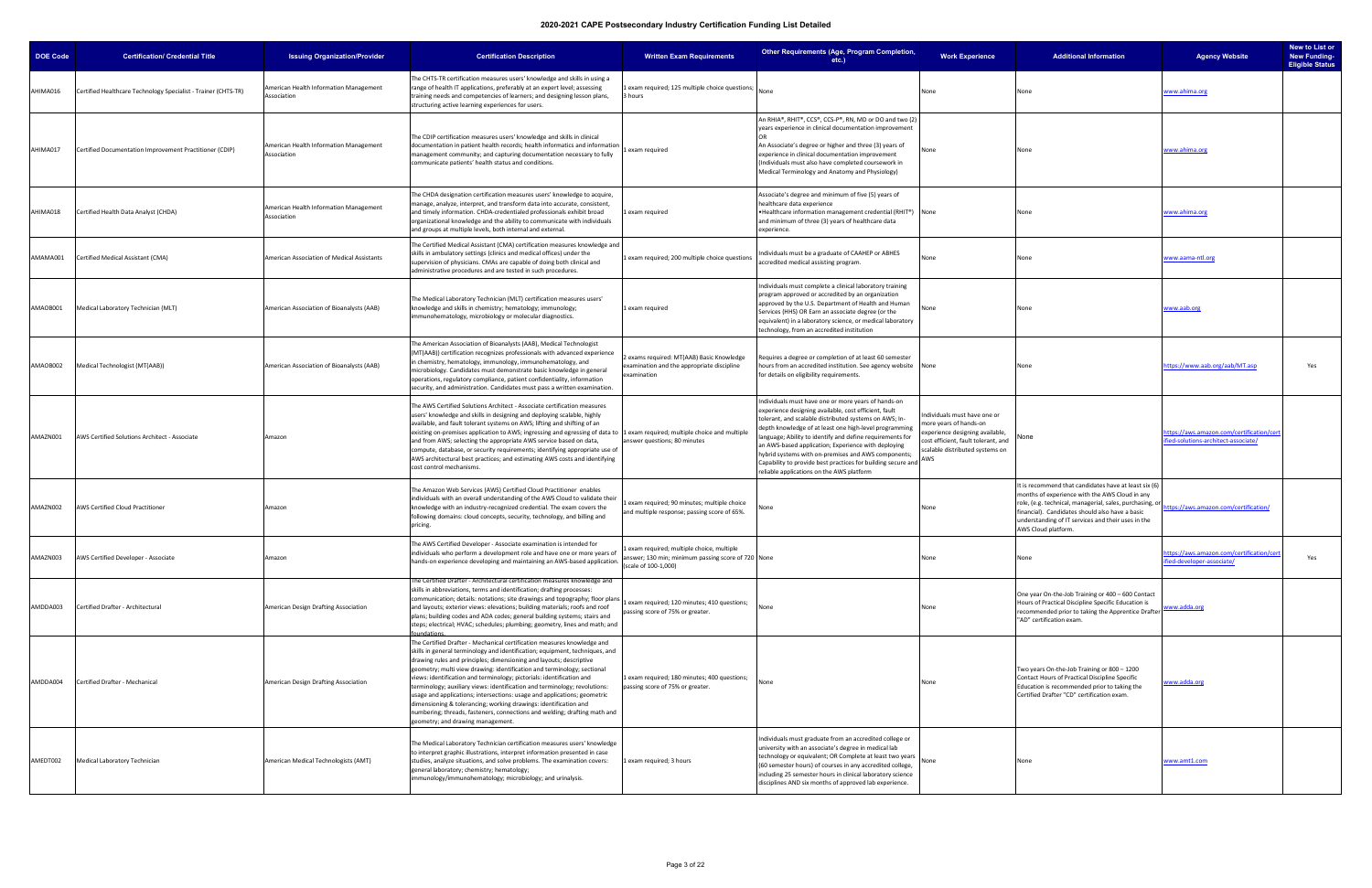| <b>DOE Code</b> | <b>Certification/ Credential Title</b>              | <b>Issuing Organization/Provider</b>          | <b>Certification Description</b>                                                                                                                                                                                                                                                                                                                                                                                                                                                                                  | <b>Written Exam Requirements</b>                      | <b>Other Requirements (Age, Program Completion,</b><br>$etc.$ )                                                                                                                                                                                                                                                                                                                                                                                                                                                                                                                                                                                                                                                                                        | <b>Work Experience</b> | <b>Additional Information</b> | <b>Agency Website</b> | New to List or<br><b>New Funding-</b><br><b>Eligible Status</b> |
|-----------------|-----------------------------------------------------|-----------------------------------------------|-------------------------------------------------------------------------------------------------------------------------------------------------------------------------------------------------------------------------------------------------------------------------------------------------------------------------------------------------------------------------------------------------------------------------------------------------------------------------------------------------------------------|-------------------------------------------------------|--------------------------------------------------------------------------------------------------------------------------------------------------------------------------------------------------------------------------------------------------------------------------------------------------------------------------------------------------------------------------------------------------------------------------------------------------------------------------------------------------------------------------------------------------------------------------------------------------------------------------------------------------------------------------------------------------------------------------------------------------------|------------------------|-------------------------------|-----------------------|-----------------------------------------------------------------|
| AMEDT004        | Registered Medical Assistant (RMA)                  | American Medical Technologists (AMT)          | The Registered Medical Assistant (RMA) certification measures knowledge<br>and skills to direct patient care and preparation, ECG, phlebotomy, and<br>pharmacology while maintaining patient safety and confidentiality. Medical<br>assistants also perform administrative duties such as scheduling<br>appointments, maintaining patient records, bookkeeping, and billing and<br>insurance processing.                                                                                                          | 2 hours                                               | Applicants must be a graduate of, or scheduled to<br>graduate from: a medical assistant program that holds<br>programmatic accreditation by the Accrediting Bureau of<br>Health Education Schools (ABHES) or the Commission on<br>Accreditation of Allied Health Education Programs<br>1 exam required; 210 multiple choice questions; (CAAHEP); a medical assistant program in a post-<br>secondary school or college that has institutional<br>accreditation by a Regional Accrediting Commission or by<br>a national accrediting organization approved by the U.S.<br>Department of Education, which program includes a<br>minimum of 720 clock-hours (or equivalent) of training in<br>Medical Assisting skills (including a clinical externship). | None                   | None                          | www.amt1.com          |                                                                 |
| AMOPT001        | Certified Paraoptometric Assistant (CPOA)           | American Optometric Association               | The CPOA™ certification measures users' knowledge and skills in taking<br>detailed patient histories, measuring visual acuity, measuring the curvature<br>of the cornea (Keratometry), glaucoma screening, blood pressure testing,<br>and measuring the distance between the pupils of the eye.                                                                                                                                                                                                                   | exam required; 200 multiple choice questions None     |                                                                                                                                                                                                                                                                                                                                                                                                                                                                                                                                                                                                                                                                                                                                                        | None                   | None                          | www.aoa.org           |                                                                 |
| AMRRT002        | Registered Technologist (Radiography)               | American Registry of Radiologic Technologists | The Registered Technologist (Radiography) certification measures<br>knowledge and skills in radiation protection; equipment operation and<br>quality control; image acquisition and evaluation; imaging procedures; and<br>patient care and education.                                                                                                                                                                                                                                                            | exam required; 200 questions; 3.5 hours               | Within the past five years, individuals must have<br>successfully completed an educational program that is<br>accredited by a mechanism acceptable to the ARRT. All<br>Individuals for primary pathway certification must have<br>earned an academic degree before becoming certified. As<br>part of their education, individuals must also demonstrate<br>competency in didactic coursework and an ARRT-specified<br>list of clinical procedures by completing competency<br>requirements established for the discipline in which they<br>are seeking certification.                                                                                                                                                                                  | None                   | None                          | www.arrt.org          |                                                                 |
| AMRRT003        | Radiologic Technologist (Sonography)                | American Registry of Radiologic Technologists | The Radiologic Technologist (Sonography) certification measures knowledge<br>and skills in patient care; physical principles of ultrasound; abdominal<br>procedures; obstetrical and gynecological procedures; and superficial<br>structures and other sonographic procedures.                                                                                                                                                                                                                                    | 1 exam required; 360 questions; 6.5 hours             | Within the past five years, individuals must have<br>successfully completed an educational program that is<br>accredited by a mechanism acceptable to the ARRT. All<br>Individuals for primary pathway certification must have<br>earned an academic degree before becoming certified. As<br>part of their education, individuals must also demonstrate<br>competency in didactic coursework and an ARRT-specified<br>list of clinical procedures by completing competency<br>requirements established for the discipline in which they<br>are seeking certification.                                                                                                                                                                                  | None                   | None                          | www.arrt.org          |                                                                 |
| AMRRT005        | Registered Technologist - Quality Management (R.T.) | American Registry of Radiologic Technologists | The Registered Technologist - Quality Management (R.T.) certification<br>measures knowledge and skills in equipment quality control; quality<br>improvement management and administration; and laws, regulations,<br>standards and guidelines.                                                                                                                                                                                                                                                                    | 1 exam required; 165 questions; 3.5 hours             | Within the past five years, individuals must have<br>successfully completed an educational program that is<br>accredited by a mechanism acceptable to the ARRT. All<br>Individuals for primary pathway certification must have<br>earned an academic degree before becoming certified. As<br>part of their education, individuals must also demonstrate<br>competency in didactic coursework and an ARRT-specified<br>list of clinical procedures by completing competency<br>requirements established for the discipline in which they<br>are seeking certification.                                                                                                                                                                                  | None                   | None                          | www.arrt.org          |                                                                 |
| AMRRT006        | Registered Technologist (Nuclear Medicine)          | American Registry of Radiologic Technologists | The Registered Technologist (Nuclear Medicine) certification measures<br>knowledge and skills in radiation protection; radionuclides and<br>radiopharmaceuticals; instrumentation and quality control; diagnostic and<br>therapeutic procedures; and patient care and education.                                                                                                                                                                                                                                  | exam required; 200 questions; 3.5 hours               | Within the past five years, individuals must have<br>successfully completed an educational program that is<br>accredited by a mechanism acceptable to the ARRT. All<br>Individuals for primary pathway certification must have<br>earned an academic degree before becoming certified. As<br>part of their education, individuals must also demonstrate<br>competency in didactic coursework and an ARRT-specified<br>list of clinical procedures by completing competency<br>requirements established for the discipline in which they<br>are seeking certification.                                                                                                                                                                                  | None                   | None                          | www.arrt.org          |                                                                 |
| AMRRT007        | Registered Technologist (Radiation Therapy)         | American Registry of Radiologic Technologists | The Registered Technologist (Radiation Therapy) certification measures<br>knowledge and skills in radiation protection and quality assurance; clinical<br>concepts in radiation oncology; treatment planning; treatment delivery; and<br>patient care and education.                                                                                                                                                                                                                                              | exam required; 200 questions; 3.5 hours               | Within the past five years, individuals must have<br>successfully completed an educational program that is<br>accredited by a mechanism acceptable to the ARRT. All<br>Individuals for primary pathway certification must have<br>earned an academic degree before becoming certified. As<br>part of their education, individuals must also demonstrate<br>competency in didactic coursework and an ARRT-specified<br>list of clinical procedures by completing competency<br>requirements established for the discipline in which they<br>are seeking certification.                                                                                                                                                                                  | None                   | None                          | www.arrt.org          |                                                                 |
| AMRRT008        | Computed Tomography (CT)                            | American Registry of Radiologic Technologists | The Computed Tomography (CT) certification measures knowledge and skills<br>in CT scans, a specialized X-ray procedure sometimes referred to as a CAT<br>scan. Working under the supervision of a radiologist, CT scan technologists<br>prepare patients for a CT scan by positioning them on the table and<br>following safety measures to protect them from unnecessary or excess<br>radiation. During the scan, technologists sit in a shielded room and monitor<br>the CT scan images on the computer screen. | 1 exam required; 200 questions; 3.5 hours             | Within the past five years, individuals must have<br>successfully completed an educational program that is<br>accredited by a mechanism acceptable to the ARRT. All<br>Individuals for primary pathway certification must have<br>earned an academic degree before becoming certified. As<br>part of their education, individuals must also demonstrate<br>competency in didactic coursework and an ARRT-specified<br>list of clinical procedures by completing competency<br>requirements established for the discipline in which they<br>are seeking certification.                                                                                                                                                                                  | None                   | None                          | www.arrt.org          |                                                                 |
| AMSCP001        | Histotechnologist, HTL(ASCP)                        | American Society of Clinical Pathology        | The Histotechnologist, HTL(ASCP) certification measures users' knowledge<br>and skills in histotechnology: fixation, processing, embedding/microtomy,<br>staining, and laboratory operations.                                                                                                                                                                                                                                                                                                                     | 1 exam; 100 multiple choice questions; 2.5 hours None |                                                                                                                                                                                                                                                                                                                                                                                                                                                                                                                                                                                                                                                                                                                                                        | None                   | None                          | www.ascp.org          |                                                                 |
| AMSCP002        | Medical Laboratory Technician (MLT(ASCP))           | American Society of Clinical Pathology        | The Medical Laboratory Technician (MLT(ASCP)) certification measures<br>users' knowledge and skills in assisting doctors and specialists in performing 1 exam required; 100 multiple choice questions;<br>a wide range of tests on blood, tissue and other bodily fluids, the results of 2 hours and 30 minutes<br>which can then be used to diagnose and treat patients.                                                                                                                                         |                                                       | here are four different routes to eligibility for this<br>certification. All routes require an associate degree or at<br>least 60 semester hours. Refer to the industry certification None<br>agency website for specific details.                                                                                                                                                                                                                                                                                                                                                                                                                                                                                                                     |                        |                               | www.ascp.org          |                                                                 |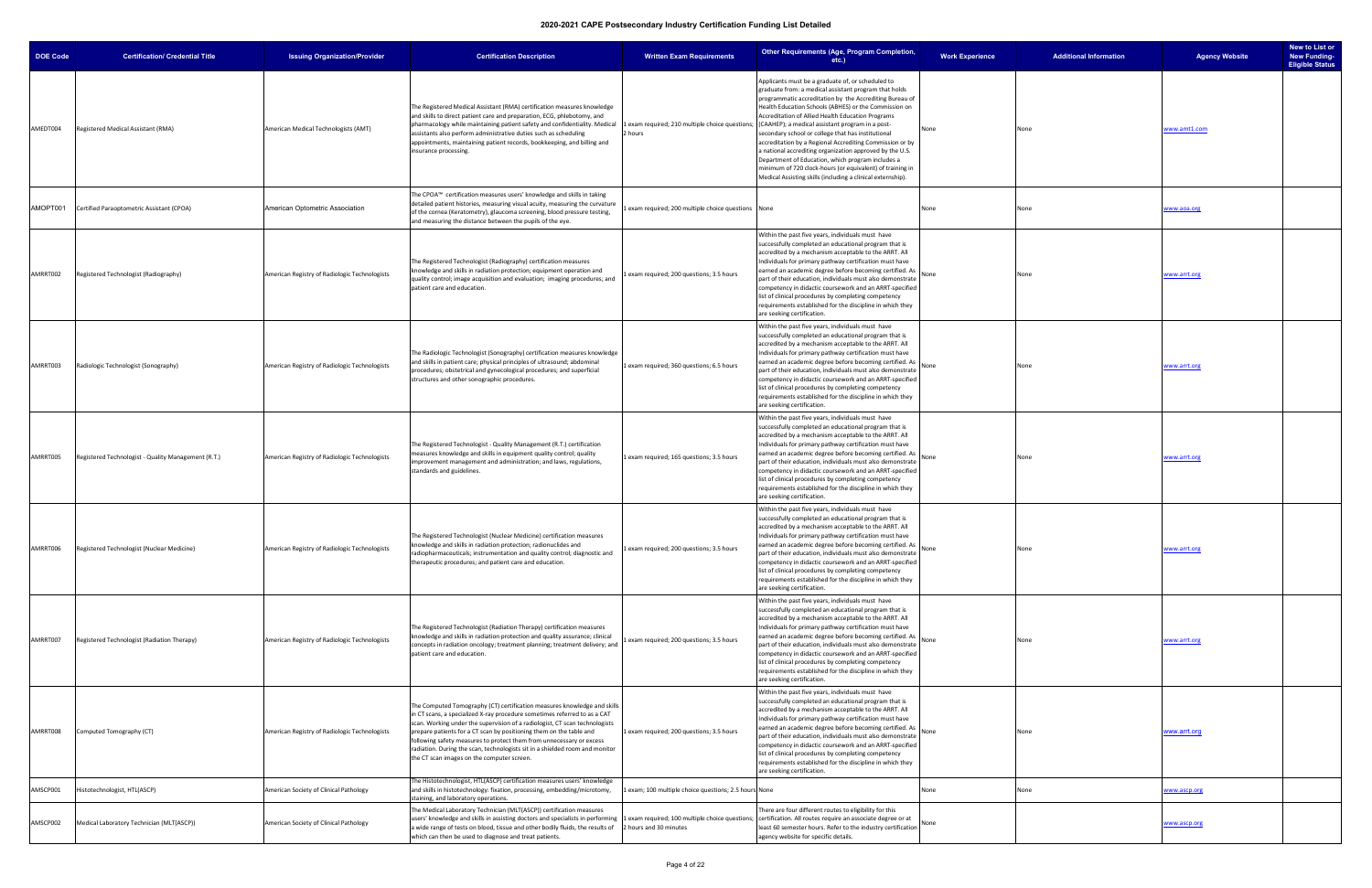| <b>DOE Code</b> | <b>Certification/ Credential Title</b>                          | <b>Issuing Organization/Provider</b>                   | <b>Certification Description</b>                                                                                                                                                                                                                                                                                                                                                                                                                                                                                                                                                                                                                                                                                                                                                                               | <b>Written Exam Requirements</b>                                                                                                                                                                         | Other Requirements (Age, Program Completion,<br>$etc.$ )                                                                                                                                                                                                                                                                                                                                                                                                                                                                 | <b>Work Experience</b>                                                                                                                                                                                                                                                                                                                                                                                                                                    | <b>Additional Information</b> | <b>Agency Website</b>                                               | New to List or<br><b>New Funding-</b><br><b>Eligible Status</b> |
|-----------------|-----------------------------------------------------------------|--------------------------------------------------------|----------------------------------------------------------------------------------------------------------------------------------------------------------------------------------------------------------------------------------------------------------------------------------------------------------------------------------------------------------------------------------------------------------------------------------------------------------------------------------------------------------------------------------------------------------------------------------------------------------------------------------------------------------------------------------------------------------------------------------------------------------------------------------------------------------------|----------------------------------------------------------------------------------------------------------------------------------------------------------------------------------------------------------|--------------------------------------------------------------------------------------------------------------------------------------------------------------------------------------------------------------------------------------------------------------------------------------------------------------------------------------------------------------------------------------------------------------------------------------------------------------------------------------------------------------------------|-----------------------------------------------------------------------------------------------------------------------------------------------------------------------------------------------------------------------------------------------------------------------------------------------------------------------------------------------------------------------------------------------------------------------------------------------------------|-------------------------------|---------------------------------------------------------------------|-----------------------------------------------------------------|
| AMSCP005        | Medical Laboratory Scientist (MLS)                              | American Society of Clinical Pathology                 | The Medical Laboratory Scientist (MLS) exam tests competencies in blood<br>banking, urinalysis and other body fluids, chemistry, hematology,<br>immunology, microbiology, and laboratory operations.                                                                                                                                                                                                                                                                                                                                                                                                                                                                                                                                                                                                           | exam required; 100 questions; 2 hour 30<br>minute time frame; multiple-choice with one<br>best answer. The certification exam is<br>administered using the format of computer<br>adaptive testing (CAT). | Requires a bachelor's degree, and completion of NAACLS<br>accredited Medical Laboratory Scientist program within<br>the last five years.                                                                                                                                                                                                                                                                                                                                                                                 | None                                                                                                                                                                                                                                                                                                                                                                                                                                                      | None                          | ttps://www.ascp.org/content/board-of-<br><b>certification</b>       | Yes                                                             |
| AMSFQ001        | Manager of Quality/Organizational Excellence                    | American Society for Quality                           | The Certified Manager of Quality/Organizational Excellence certification<br>measures users' knowledge to facilitate and lead team efforts to establish<br>and monitor customer/supplier relations, support strategic planning and<br>deployment initiatives, and help develop measurement systems to<br>determine organizational improvement.                                                                                                                                                                                                                                                                                                                                                                                                                                                                  | exam (2 parts); 150 multiple choice questions;<br>two constructed response (essay) questions; 4 None<br>hours                                                                                            |                                                                                                                                                                                                                                                                                                                                                                                                                                                                                                                          | 10 years of on-the-job experience<br>in one or more of the areas of the<br>Certified Manager of Quality/<br>Organizational Excellence Body o<br>Knowledge. A minimum of five<br>years of this experience must be<br>in a decision-making position,<br>defined as the authority to define,<br>execute or control<br>projects/processes and to be<br>responsible for the outcome. Thi:<br>may or may not include<br>management or supervisory<br>positions. |                               | www.asq.org                                                         |                                                                 |
| AMSFQ006        | Quality Improvement Associate (CQIA)                            | American Society for Quality                           | The Certified Quality Improvement Associate certification measures users'<br>knowledge of quality concepts, team basics, continuous improvement<br>techniques, and customer-supplier relations                                                                                                                                                                                                                                                                                                                                                                                                                                                                                                                                                                                                                 | exam required; 100 multiple choice questions;<br>3 hours                                                                                                                                                 | None                                                                                                                                                                                                                                                                                                                                                                                                                                                                                                                     | Two years of work experience or<br>an associate degree                                                                                                                                                                                                                                                                                                                                                                                                    | None                          | www.asq.org                                                         |                                                                 |
| AMSFQ011        | Six Sigma Black Belt (CSSBB)                                    | American Society for Quality                           | The Certified Six Sigma Black Belt certification measures users' knowledge<br>and skills in Six Sigma philosophies and principles, including supporting<br>systems and tools. A Black Belt should demonstrate team leadership,<br>understand team dynamics and assign team member roles and<br>esponsibilities                                                                                                                                                                                                                                                                                                                                                                                                                                                                                                 | 4 hours                                                                                                                                                                                                  | Lexam required; 150 multiple choice questions; Requires two completed projects with signed affidavits or<br>one completed project with signed affidavit                                                                                                                                                                                                                                                                                                                                                                  | Requires three years of work<br>experience                                                                                                                                                                                                                                                                                                                                                                                                                |                               | www.asq.org                                                         |                                                                 |
| AMSFQ012        | Six Sigma Green Belt (CSSGB)                                    | American Society for Quality                           | The Six Sigma Green Belt certification measures users' knowledge to operate<br>in support of or under the supervision of a Six Sigma Black Belt, analyzes and<br>solves quality problems and is involved in quality improvement projects.                                                                                                                                                                                                                                                                                                                                                                                                                                                                                                                                                                      | exam required; 100 multiple choice questions;<br>4 hours                                                                                                                                                 | None                                                                                                                                                                                                                                                                                                                                                                                                                                                                                                                     | Requires three years of work<br>experience                                                                                                                                                                                                                                                                                                                                                                                                                | None                          | www.asq.org                                                         |                                                                 |
| AMSTL004        | Professional Designation in Supply Chain Management (PLS)       | Association of Supply Chain Management (ASCM)          | The Professional Designation in Logistics and Supply Chain Management<br>(PLS) certification measures users' knowledge and skills in the understanding<br>of the key strategies for improving customer service and increasing the<br>efficiency of their logistics and supply chain operations.                                                                                                                                                                                                                                                                                                                                                                                                                                                                                                                | exam; multiple choice questions                                                                                                                                                                          | None                                                                                                                                                                                                                                                                                                                                                                                                                                                                                                                     | None                                                                                                                                                                                                                                                                                                                                                                                                                                                      | None                          | www.apics.org                                                       |                                                                 |
| APICS001        | Certified in Logistics, Transportation, and Distribution (CLTD) | Association of Supply Chain Management (ASCM)          | The Certified in Logistics, Transportation, and Distribution (CLTD)<br>certification measures users' knowledge and skills in a broad range of supply<br>chain logistics topics.                                                                                                                                                                                                                                                                                                                                                                                                                                                                                                                                                                                                                                |                                                                                                                                                                                                          | years of related business experience or Bachelor's<br>degree or the international equivalent*, or CPIM, CLTD or<br>CSCP, CTL, CFPIM, CIRM, SCOR-P, C.P.M., CSM or CPSM<br>designations                                                                                                                                                                                                                                                                                                                                   | None                                                                                                                                                                                                                                                                                                                                                                                                                                                      | None                          | www.apics.org                                                       |                                                                 |
| ARDMS001        | Registered Diagnostic Cardiac Sonographer (RDCS)                | American Registry for Diagnostic Medical<br>Sonography | The RDCS certification measures users' knowledge and skills in sonography<br>principles and instrumentation (SPI); adult echocardiography (AE); fetal<br>echocardiography (FE); and pediatric echocardiography (PE).                                                                                                                                                                                                                                                                                                                                                                                                                                                                                                                                                                                           | 2 exams required (Physics and Specialty)                                                                                                                                                                 | None                                                                                                                                                                                                                                                                                                                                                                                                                                                                                                                     | None                                                                                                                                                                                                                                                                                                                                                                                                                                                      | None                          | www.ardms.org                                                       |                                                                 |
| ARDMS002        | Registered Diagnostic Medical Sonographer (RDMS)                | American Registry for Diagnostic Medical<br>Sonography | The RDMS certification measures users' knowledge and skills in using special<br>equipment to direct nonionizing, high frequency sound waves into areas of<br>the patient's body. This certification covers the following areas: physics<br>examination: sonography principles and instrumentation and five specialty<br>examinations: abdomen, breast, fetal echocardiography, neurosonology, and<br>obstetrics and gynecology.                                                                                                                                                                                                                                                                                                                                                                                | exam required                                                                                                                                                                                            | First-time applicants must select a prerequisite under<br>which they want to apply for an ARDMS specialty<br>examination and/or the Sonography Principles &<br>Instrumentation (SPI) examination. Each prerequisite<br>requires (1) the appropriate educational background, (2)<br>necessary clinical ultrasound or vascular experience and<br>(3) required documentation that must be submitted with<br>the application. All three components of the prerequisite<br>must be met before an application can be approved. | None                                                                                                                                                                                                                                                                                                                                                                                                                                                      | None                          | <u>www.ardms.org</u>                                                |                                                                 |
| ARDMS003        | Registered Vascular Technologist                                | American Registry for Diagnostic Medical<br>Sonography | The RVT certification measures users' knowledge and skills in sonography<br>principles and instrumentation (SPI) and vascular technology (VT). The VT<br>examination assesses the knowledge, skills and abilities in the areas of<br>anatomy and hemodynamics (blood flow) of cerebrovascular, venous,<br>peripheral and abdominal blood vessels.                                                                                                                                                                                                                                                                                                                                                                                                                                                              | 2 exams required (Physics and Specialty)                                                                                                                                                                 | None                                                                                                                                                                                                                                                                                                                                                                                                                                                                                                                     | None                                                                                                                                                                                                                                                                                                                                                                                                                                                      | None                          | www.ardms.org                                                       |                                                                 |
| AWELD003        | AWS Certified Welder - FCAW Plate                               | American Welding Society                               | AWS Certified Welder – Flux Core Arc Welding (FCAW) Plate is a basic<br>structural practical hands-on guild-welding test certification. It measures a<br>welder's skill to deposit sound weld metal in multiple positions 2G<br>horizontal, 3G vertical, and 4G overhead on V-groove 3/8" plate with backing<br>plate using an E71T filler wire from the root, fill, to the cap passes. AWS -<br>D1.1 Structural codes and procedures governs the 3/8" plate test for<br>qualification and certification. This test shall-be inspected using both (NDT)<br>Non-Destructive testing (VT) Visual Testing, coupled with a guided bend test<br>to determine if the weld test meets the criteria of the governing codes and                                                                                         | 1 exam required                                                                                                                                                                                          | An individual must deposit a sound weld that will be<br>inspected by an AWS Certified Welding Inspector (CWI) at None<br>an AWS Accredited Test Facility (ATF).                                                                                                                                                                                                                                                                                                                                                          |                                                                                                                                                                                                                                                                                                                                                                                                                                                           | None                          | ttps://www.aws.org/certification/page/<br>ertified-welder-program   |                                                                 |
| AWELD004        | AWS Certified Welder - GMAW Plate                               | American Welding Society                               | AWS Certified Welder - Gas Metal Arc Welding (GMAW) Plate is a basic<br>structural practical hands-on guild-welding test certification. It measures a<br>welder's skills to deposit sound weld metal in multiple positions 2G<br>horizontal, 3G vertical, and 4G overhead on open V-groove 3/8" plate using<br>ER70S-X filler metal from the root, fill, to the cap passes. Note: 3G vertical<br>root will be downhill with the remainder fill and cap up-hill. AWS - D1.1<br>Structural codes and procedures governs the 3/8" plate test for qualification<br>and certification. This test shall-be inspected using both (NDT) Non-<br>Destructive testing (VT) Visual Testing, coupled with a guided bend test to<br>determine if the weld test meets the criteria of the governing codes and<br>procedures. | 1 exam required                                                                                                                                                                                          | An individual must deposit a sound weld that will be<br>inspected by an AWS Certified Welding Inspector (CWI) at None<br>an AWS Accredited Test Facility (ATF).                                                                                                                                                                                                                                                                                                                                                          |                                                                                                                                                                                                                                                                                                                                                                                                                                                           | None                          | nttps://www.aws.org/certification/page/i<br>ertified-welder-program |                                                                 |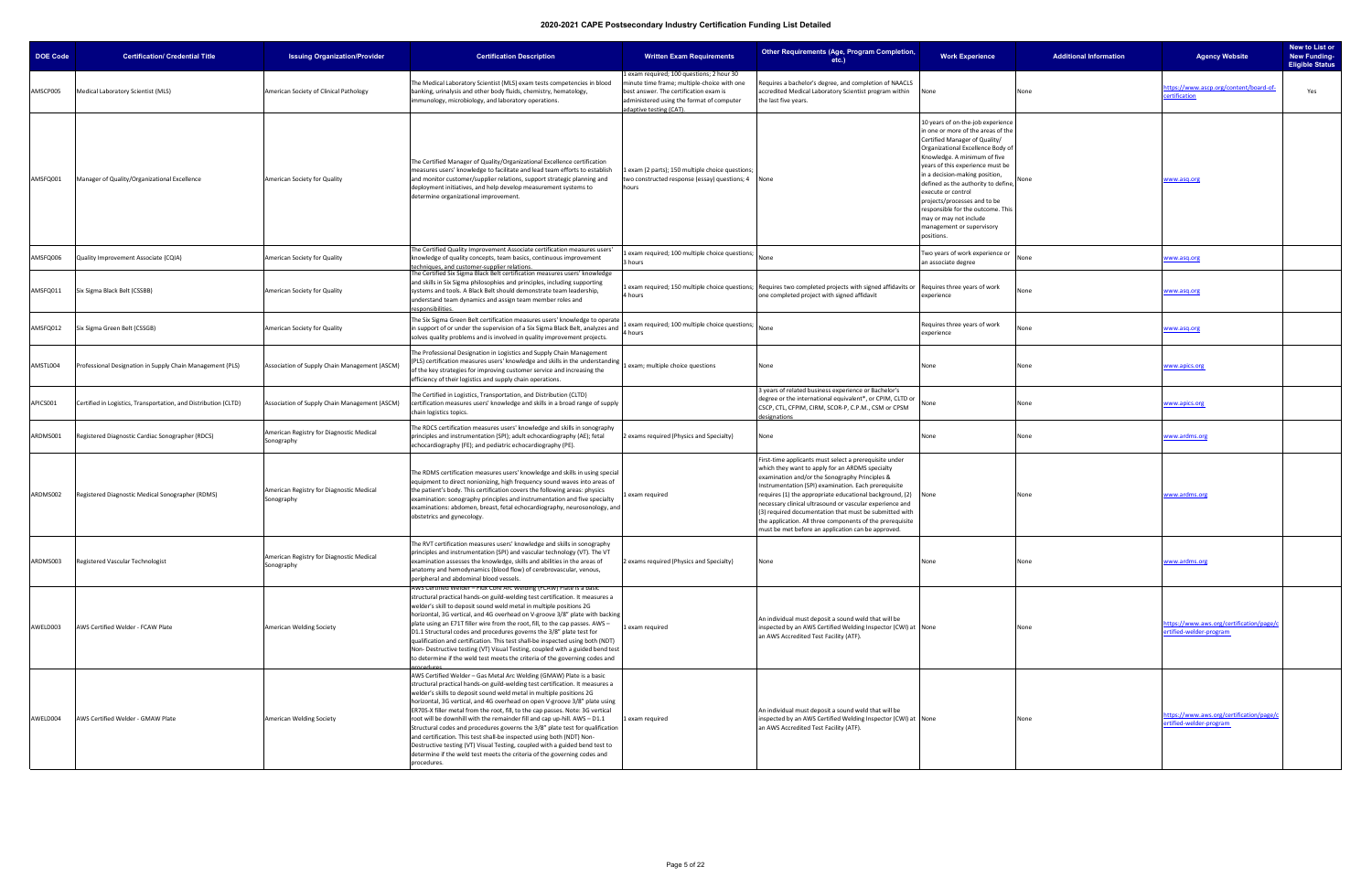| <b>DOE Code</b> | <b>Certification/ Credential Title</b>                                                      | <b>Issuing Organization/Provider</b> | <b>Certification Description</b>                                                                                                                                                                                                                                                                                                                                                                                                                                                                                                                                                                                                                                                                                                                                                                                                                                                                                                                                                                                                     | <b>Written Exam Requirements</b> | Other Requirements (Age, Program Completion,<br>$etc.$ )                                                                                                        | <b>Work Experience</b> | <b>Additional Information</b> | <b>Agency Website</b>                                               | New to List or<br><b>New Funding-</b><br><b>Eligible Status</b> |
|-----------------|---------------------------------------------------------------------------------------------|--------------------------------------|--------------------------------------------------------------------------------------------------------------------------------------------------------------------------------------------------------------------------------------------------------------------------------------------------------------------------------------------------------------------------------------------------------------------------------------------------------------------------------------------------------------------------------------------------------------------------------------------------------------------------------------------------------------------------------------------------------------------------------------------------------------------------------------------------------------------------------------------------------------------------------------------------------------------------------------------------------------------------------------------------------------------------------------|----------------------------------|-----------------------------------------------------------------------------------------------------------------------------------------------------------------|------------------------|-------------------------------|---------------------------------------------------------------------|-----------------------------------------------------------------|
| AWELD005        | AWS Certified Welder - GTAW Pipe (Carbon Steel)                                             | American Welding Society             | AWS Certified Welder - Gas Tungsten Arc Welding (GTAW) Pipe - Carbon<br>Steel is considered a Class A pipe welder certification. This is a hands-on<br>guild-welding test and it measures a welder's skill to deposit sound weld<br>metal in an all in one 6G position on 2" carbon steel Schedule 80 pipe. This<br>test will be welded-out using ER70S-X wire from the root pass, fill, to the cap<br>passes. (ASME) American Society of Mechanical Engineers - Section 1 X<br>Boiler and Pressure Vessel Codes and procedures, governs the 2"- pipe weld<br>test for qualification and certification. This test shall-be inspected by using<br>both (NDT) Non-Destructive testing (VT) Visual Testing, and or x-ray,<br>coupled with a guided bend test to determine if the weld test meets the<br>criteria of the governing codes and procedures.                                                                                                                                                                                 | 1 exam required                  | An individual must deposit a sound weld that will be<br>inspected by an AWS Certified Welding Inspector (CWI) at None<br>an AWS Accredited Test Facility (ATF). |                        | None                          | https://www.aws.org/certification/page/d<br>ertified-welder-program |                                                                 |
| AWELD006        | AWS Certified Welder - GTAW Pipe (Stainless Steel to Carbon Steel) American Welding Society |                                      | AWS Certified Welder - Gas Tungsten Arc Welding (GTAW) Pipe - Stainless<br>Steel to Carbon Steel is considered a Class A pipe welder certification on<br>dissimilar metals, stainless steel filler metal to carbon steel base metal. This<br>is a hands-on guild-welding test and it measures a welder's skill to deposit<br>sound weld metal in an all in one 6G position on 2" Schedule 80 carbon steel<br>pipe. This test will be welded-out using 309L filler metal from the root pass,<br>fill, to the cap passes, and purged with a backing gas argon. (ASME)<br>American Society of Mechanical Engineers - Section 1 X Boiler and Pressure<br>Vessel Codes and procedures, governs the 2"- pipe weld test for qualification<br>and certification. This test shall-be inspected by using both (NDT) Non-<br>Destructive testing (VT) Visual Testing, and or x-ray, coupled with a guided<br>bend test to determine if the weld test meets the criteria of the governing<br>codes and procedures.                               | 1 exam required                  | An individual must deposit a sound weld that will be<br>inspected by an AWS Certified Welding Inspector (CWI) at None<br>an AWS Accredited Test Facility (ATF). |                        | None                          | https://www.aws.org/certification/page/c<br>ertified-welder-program |                                                                 |
| AWELD007        | AWS Certified Welder - GTAW Pipe (Stainless Steel)                                          | <b>American Welding Society</b>      | AWS Certified Welder - Gas Tungsten Arc Welding (GTAW) Pipe - Stainless<br>Steel is considered a Class A pipe welder certification. This is a hands-on<br>guild-welding test and it measures a welder's skill to deposit sound weld<br>metal in an all in one 6G position on 2" Schedule 10 stainless steel alloy pipe.<br>This test will be welded-out using 316L filler metal from the root pass, fill, to<br>the cap passes, and purged with a backing gas argon. (ASME) American<br>Society of Mechanical Engineers - Section 1 X Boiler and Pressure Vessel<br>Codes and procedures, governs the 2"- pipe weld test for qualification and<br>certification. This test shall-be inspected using both (NDT) Non- Destructive<br>testing (VT) Visual Testing, coupled with a guided bend test to determine if<br>the weld test meets the criteria of the governing codes and procedures.                                                                                                                                           | 1 exam required                  | An individual must deposit a sound weld that will be<br>inspected by an AWS Certified Welding Inspector (CWI) at None<br>an AWS Accredited Test Facility (ATF). |                        | None                          | https://www.aws.org/certification/page/d<br>ertified-welder-program |                                                                 |
| AWELD008        | AWS Certified Welder - GTAW Plate                                                           | American Welding Society             | AWS Certified Welder – Gas Tungsten Arc Welding (GTAW) Plate is a basic<br>structural practical hands-on guild-welding test certification. It measures a<br>welder's skill to deposit sound weld metal in multiple positions 2G<br>horizontal, 3G vertical, and 4G overhead on open V-groove 3/8" plate using<br>an ER70S-X filler metal from the root pass, fill, to the cap passes. AWS - D1.1<br>Structural codes and procedures governs the 3/8" plate test for qualification<br>and certification. This test shall-be inspected using both (NDT) Non-<br>Destructive testing (VT) Visual Testing, coupled with a guided bend test to<br>determine if the weld test meets the criteria of the governing codes and                                                                                                                                                                                                                                                                                                                | exam required                    | An individual must deposit a sound weld that will be<br>inspected by an AWS Certified Welding Inspector (CWI) at None<br>an AWS Accredited Test Facility (ATF). |                        | None                          | https://www.aws.org/certification/page/c<br>ertified-welder-program |                                                                 |
| AWELD009        | AWS Certified Welder - GTAW/SMAW Pipe (Carbon Steel)                                        | American Welding Society             | AWS Certified Welder - Gas Tungsten Arc Welding (GTAW) Pipe - Carbon<br>Steel is considered a Class A pipe welder certification. This is a hands-on<br>guild-welding test and it measures a welder's skill to deposit sound weld<br>metal in an all in one 6G position on 2" carbon steel Schedule 80 pipe. This<br>test will be welded-out using ER70S-X wire from the root pass, fill, to the cap<br>passes. (ASME) American Society of Mechanical Engineers - Section 1 X<br>Boiler and Pressure Vessel Codes and procedures, governs the 2"- pipe weld<br>test for qualification and certification. This test shall-be inspected by using<br>both (NDT) Non-Destructive testing (VT) Visual Testing, and or x-ray,<br>coupled with a guided bend test to determine if the weld test meets the<br>criteria of the governing codes and procedures.                                                                                                                                                                                 | 1 exam required                  | An individual must deposit a sound weld that will be<br>inspected by an AWS Certified Welding Inspector (CWI) at None<br>an AWS Accredited Test Facility (ATF). |                        | None                          | https://www.aws.org/certification/page/c<br>ertified-welder-program |                                                                 |
| AWELD010        | AWS Certified Welder - GTAW/SMAW Pipe (Chrome PWHT)                                         | American Welding Society             | AWS Certified Welder - Gas Tungsten Arc Welding (GTAW)/Shielded Metal<br>Arc Welding (SMAW) Pipe - Chrome, Post Weld Heat Treatment (PWHT) is<br>considered a Class A pipe welder certification. This is a hands-on guild-<br>welding test and it measures a welder's skill to deposit sound weld metal in<br>an all in one 6G position on 2-3/4" OD 0.625 wall pipe. This test will be<br>welded-out using ER80S-B2 wire on the root and hot pass portion and E8018-<br>B2 on the remainder fill and cap. This test will also use the Post Weld Heat<br>Treatment (PWHT) for the duration of the entire test. (ASME) American<br>Society of Mechanical Engineers - Section 1 X Boiler and Pressure Vessel<br>Codes and procedures, governs the 2"- pipe weld test for qualification and<br>certification. This test shall-be inspected using both (NDT) Non- Destructive<br>testing (VT) Visual Testing, coupled with a guided bend test to determine if<br>the weld test meets the criteria of the governing codes and procedures. | 1 exam required                  | An individual must deposit a sound weld that will be<br>inspected by an AWS Certified Welding Inspector (CWI) at None<br>an AWS Accredited Test Facility (ATF). |                        | None                          | https://www.aws.org/certification/page/c<br>ertified-welder-program |                                                                 |
| AWELD011        | AWS Certified Welder - SMAW Pipe                                                            | American Welding Society             | AWS Certified Welder - Shielded Metal Arc Welding (SMAW) Pipe is<br>considered a Class B pipe welder certification. This is a hands-on guild-<br>welding test and it measures a welder's skill to deposit sound weld metal in<br>an all in one 6G position on 6" Schedule 40 pipe. On the root portion of the<br>test will be welded with E6010 and the remainder fill and cap will be welded<br>with E7018. (ASME) American Society of Mechanical Engineers - Section 1 X   1 exam required<br>Boiler and Pressure Vessel Codes and procedures, governs the 2"- pipe weld<br>test for qualification and certification. This pipe test shall-be inspected using<br>both (NDT) Non- Destructive testing (VT) Visual Testing, and or x-ray,<br>coupled with a guided bend test to determine if the weld test meets the<br>criteria of the governing codes and procedures.                                                                                                                                                              |                                  | An individual must deposit a sound weld that will be<br>inspected by an AWS Certified Welding Inspector (CWI) at None<br>an AWS Accredited Test Facility (ATF). |                        | None                          | https://www.aws.org/certification/page/c<br>ertified-welder-program |                                                                 |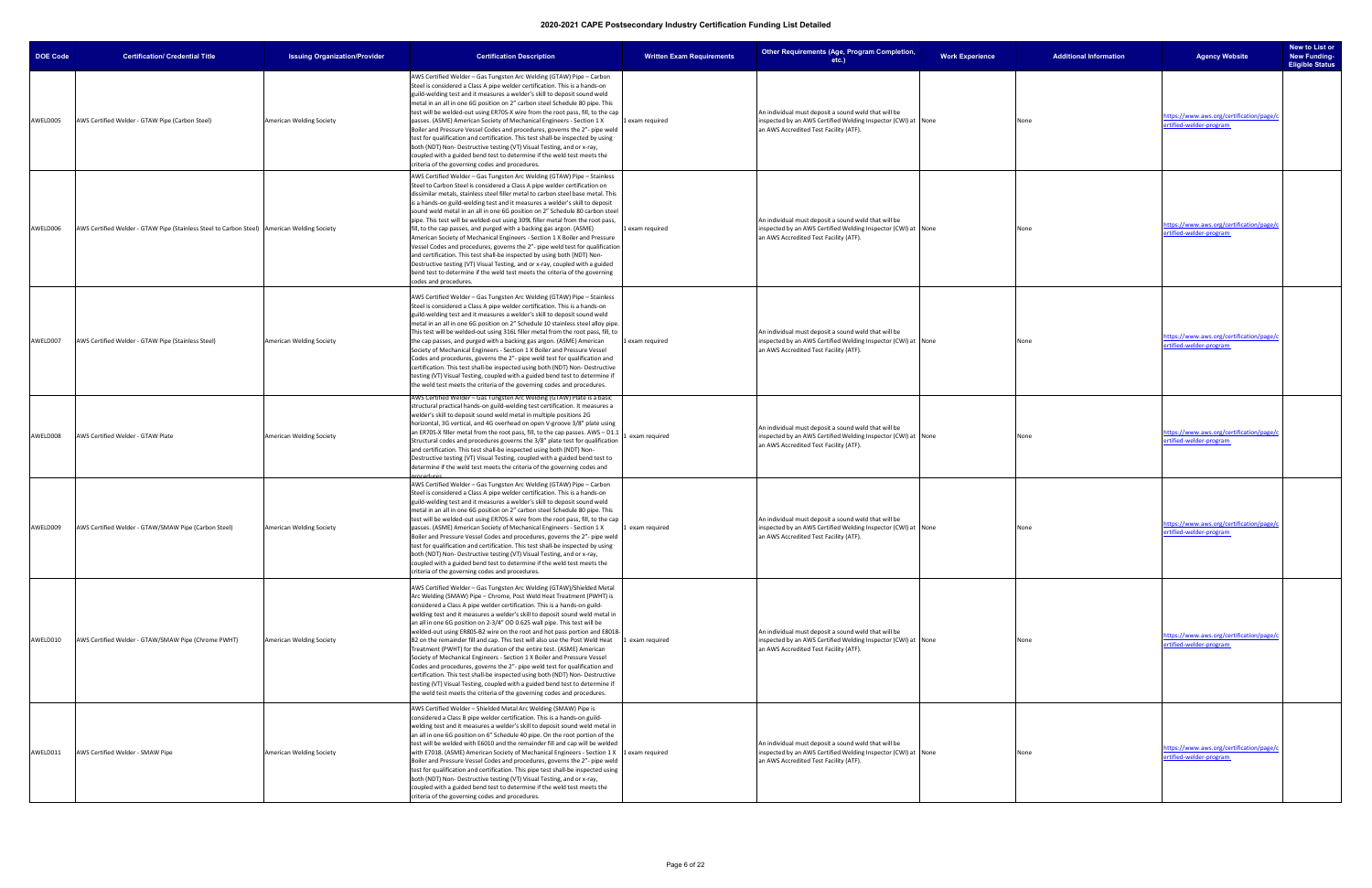| <b>DOE Code</b> | <b>Certification/ Credential Title</b>                                                  | <b>Issuing Organization/Provider</b>                         | <b>Certification Description</b>                                                                                                                                                                                                                                                                                                                                                                                                                                                                                                                                                                                                                                                                                                                             | <b>Written Exam Requirements</b>                             | Other Requirements (Age, Program Completion,<br>etc.)                                                                                                                                                                                                                                                                                                                                                                                                                                                                                                                                                    | <b>Work Experience</b> | <b>Additional Information</b> | <b>Agency Website</b>                                              | New to List or<br><b>New Funding-</b><br><b>Eligible Status</b> |
|-----------------|-----------------------------------------------------------------------------------------|--------------------------------------------------------------|--------------------------------------------------------------------------------------------------------------------------------------------------------------------------------------------------------------------------------------------------------------------------------------------------------------------------------------------------------------------------------------------------------------------------------------------------------------------------------------------------------------------------------------------------------------------------------------------------------------------------------------------------------------------------------------------------------------------------------------------------------------|--------------------------------------------------------------|----------------------------------------------------------------------------------------------------------------------------------------------------------------------------------------------------------------------------------------------------------------------------------------------------------------------------------------------------------------------------------------------------------------------------------------------------------------------------------------------------------------------------------------------------------------------------------------------------------|------------------------|-------------------------------|--------------------------------------------------------------------|-----------------------------------------------------------------|
| AWELD012        | AWS Certified Welder - SMAW Plate                                                       | American Welding Society                                     | AWS Certified Welder - Shielded Metal Arc Welding (SMAW) Plate is a basic<br>structural practical hands-on guild-welding test certification. It measures a<br>welder's skills to deposit sound weld metal in multiple positions 2G<br>horizontal, 3G vertical, and 4G overhead on open V-groove 3/8" plate using<br>an E6010 for the open root portion and an E7018 for the remainder passes<br>fill and cap. AWS - D1.1 Structural codes and procedures governs the 3/8"<br>plate test for qualification and certification. This test shall be inspected by<br>using both (NDT) Non- Destructive testing (VT) Visual Testing, coupled with a<br>guided bend test to determine if the weld test meets the criteria of the<br>governing codes and procedures. | exam required                                                | An individual must deposit a sound weld that will be<br>inspected by an AWS Certified Welding Inspector (CWI) at None<br>an AWS Accredited Test Facility (ATF).                                                                                                                                                                                                                                                                                                                                                                                                                                          |                        |                               | ttps://www.aws.org/certification/page/d<br>ertified-welder-program |                                                                 |
| BNENT001        | Certified Hemodialysis Technologist/Technician                                          | Board of Nephrology Examiners Inc. Nursing and<br>Technology | The Certified Hemodialysis Technologist/Technician certification measures<br>users' knowledge and skills in patient care; machine technology; water<br>treatment; dialyzer reprocessing; and education/personal development.                                                                                                                                                                                                                                                                                                                                                                                                                                                                                                                                 | 1 exam required; 150 multiple choice questions;<br>3 hours   | copy of the candidate's high school diploma or official<br>transcript (with principal's signature and/or school seal), a<br>minimum of 12 months of experience in nephrology<br>patient care and current active participation in an ESRD<br>facility.<br>If the candidate has no experience as a patient care<br>technician/technologist, the candidate may apply to take<br>the BONENT exam within 2 years of successful completion<br>f a BONENT Approved Program.                                                                                                                                     | None                   |                               | www.bonent.org/                                                    |                                                                 |
| CCINT002        | Registered Cardiac Sonographer (RCS)                                                    | Cardiovascular Credentialing International                   | The RCS certification measures users' knowledge and skills in general<br>policies, procedures and standards; performing echocardiographic<br>examinations; performing specialized echocardiographic techniques; and<br>pathophysiology of cardiovascular diseases/therapeutic measures.                                                                                                                                                                                                                                                                                                                                                                                                                                                                      | 3 hours                                                      | Lexam required; 170 multiple choice questions;   A high school diploma or general education diploma at the<br>time of application.                                                                                                                                                                                                                                                                                                                                                                                                                                                                       | None                   | None                          | www.cci-online.org                                                 |                                                                 |
| CCINT003        | Registered Cardiovascular Invasive Specialist                                           | Cardiovascular Credentialing International                   | The RCIS certification measures users' knowledge and skills in conducting pr<br>procedural activities; conducting intra-procedural activities; performing<br>invasive procedures; and conducting post-procedural activities.                                                                                                                                                                                                                                                                                                                                                                                                                                                                                                                                 | 3 hours                                                      | exam required; 170 multiple choice questions;   A high school diploma or general education diploma at the<br>time of application.                                                                                                                                                                                                                                                                                                                                                                                                                                                                        |                        |                               | www.cci-online.org                                                 |                                                                 |
| CCINT004        | Registered Vascular Specialist                                                          | Cardiovascular Credentialing International                   | The RVS certification measures users' knowledge and skills in maintaining<br>information, facility, and safety; applying physical principles; performing<br>abdominal/visceral examinations; performing extracranial/intracranial<br>examinations; performing peripheral arterial examinations; performing<br>peripheral venous examinations; and performing special procedures.                                                                                                                                                                                                                                                                                                                                                                             | 3 hours                                                      | 1 exam required; 170 multiple choice questions; A high school diploma or general education diploma at the None<br>time of application.                                                                                                                                                                                                                                                                                                                                                                                                                                                                   |                        | None                          | www.cci-online.org                                                 |                                                                 |
| CDREG001        | Dietetic Technician, Registered (DTR)                                                   | Commission on Dietetic Registration                          | The DTR certification measures users' knowledge and skills for the delivery<br>of safe, culturally competent, quality food and nutrition services. DTRs are an<br>integral part of healthcare and food service management teams.                                                                                                                                                                                                                                                                                                                                                                                                                                                                                                                             | 1 exam required; 110-130 multiple choice<br>questions        | Completed a minimum of an Associate degree granted by<br>U.S. regionally accredited college or university, or foreign<br>equivalent; a minimum of 450 supervised practice hours<br>through a Dietetic Technician Program as accredited by<br>the Accreditation Council for Education in Nutrition and<br>Dietetics (ACEND) of the Academy of Nutrition and<br>Dietetics; successfully completed the Registration<br>Examination for Dietetic Technicians; and remitted the<br>annual registration maintenance fee; and complied with<br>the Professional Development Portfolio (PDP)<br>recertification. | None                   |                               | www.cdrnet.org/                                                    |                                                                 |
| CISCO001        | Cisco Certified Design Associate (CCDA)                                                 | Cisco Systems, Inc.                                          | The Cisco Certified Design Associate (CCDA) certification measures users'<br>knowledge required to design routed and switched network infrastructures<br>and services involving LAN, WAN, and broadband access for business<br>organizations.                                                                                                                                                                                                                                                                                                                                                                                                                                                                                                                | 1 exam (640-863 DESGN) required; 65 questions;<br>90 minutes |                                                                                                                                                                                                                                                                                                                                                                                                                                                                                                                                                                                                          | None                   | None                          | www.cisco.com                                                      |                                                                 |
| <b>CISCO002</b> | Cisco Certified Design Professional (CCDP)                                              | Cisco Systems, Inc.                                          | The CCDP certification measures users' knowledge of intelligent network<br>design concepts and principles. A CCDP credentialed network professional<br>can discuss, design, and create advanced addressing and routing, security,<br>network management, data center, and IP multicast complex multi-layered  BCMSN; and 642-873 ARCH or 642-871 ARCH)<br>nterprise architectures that include virtual private networking and wireless<br>omains                                                                                                                                                                                                                                                                                                             | 3 required exams (642-901 BSCI and 642-812                   | lone                                                                                                                                                                                                                                                                                                                                                                                                                                                                                                                                                                                                     | None                   |                               | www.cisco.com                                                      |                                                                 |
| CISCO004        | Cisco Certified Network Associate (CCNA)                                                | Cisco Systems, Inc.                                          | The Cisco Certified Network Associate (CCNA) Routing and Switching<br>validates the ability to install, configure, operate, and troubleshoot medium<br>size routed and switched networks, including implementation and<br>verification of connections to remote sites.                                                                                                                                                                                                                                                                                                                                                                                                                                                                                       | 1 exam required; 90 minutes                                  | None                                                                                                                                                                                                                                                                                                                                                                                                                                                                                                                                                                                                     | None                   | None                          | www.cisco.com                                                      |                                                                 |
| <b>CISCO005</b> | Cisco Certified Network Professional (CCNP)                                             | Cisco Systems, Inc.                                          | The Cisco Certified Network Professional (CCNP) Routing and Switching<br>certification validates the ability to plan, implement, verify and troubleshoot  4 exams required (642-901 BSCI, 642-812<br>local and wide-area enterprise networks and work collaboratively with<br>specialists on advanced security, voice, wireless and video solutions.                                                                                                                                                                                                                                                                                                                                                                                                         | BCMSN, 642-825 ISCW, 642-845 ONT)                            | vone                                                                                                                                                                                                                                                                                                                                                                                                                                                                                                                                                                                                     | None                   | None                          | www.cisco.com                                                      |                                                                 |
| <b>CISCO009</b> | <b>Cisco Certified Architect</b>                                                        | Cisco Systems, Inc.                                          | The Cisco Certified Architect certification measures users' knowledge and<br>skills in architectural expertise of network designers who can gather<br>business requirements and objectives necessary to produce a blueprint for<br>an integrate, large-scale, complex, global network.                                                                                                                                                                                                                                                                                                                                                                                                                                                                       | exam required                                                | None                                                                                                                                                                                                                                                                                                                                                                                                                                                                                                                                                                                                     | None                   | None                          | www.cisco.com                                                      |                                                                 |
| <b>CISCO010</b> | Cisco Certified Design Expert (CCDE)                                                    | Cisco Systems, Inc.                                          | The CCDE certification measures users' knowledge and skills in advanced<br>network infrastructure design principles and fundamentals for large<br>networks. It also allows a network professional to demonstrate an ability to 2 exams (1 written and 1 CCDE practical)<br>develop solutions which address planning, design, integration, optimization, required; 2 hours (written)<br>operations, security and ongoing support focused at the infrastructure level<br>or customer networks.                                                                                                                                                                                                                                                                 |                                                              | None                                                                                                                                                                                                                                                                                                                                                                                                                                                                                                                                                                                                     | None                   | None                          | www.cisco.com                                                      |                                                                 |
| CISCO017        | Cisco Certified Network Professional Wireless (CCNP Wireless)                           | Cisco Systems, Inc.                                          | CCNP Wireless certification measures knowledge and skills in designing,<br>implementing, and securing Cisco Wireless networks for optimal<br>performance. CCNP Wireless certification emphasizes wireless networking<br>principles and theory.                                                                                                                                                                                                                                                                                                                                                                                                                                                                                                               | 4 exams required (642-731; 642-741; 642-746;<br>642-736).    | None                                                                                                                                                                                                                                                                                                                                                                                                                                                                                                                                                                                                     | None                   | None                          | www.cisco.com                                                      |                                                                 |
| CISCO018        | Cisco Certified Internetwork Expert Routing and Switching (CCIE<br>Routing & Switching) | Cisco Systems, Inc.                                          | Cisco Certified Internetwork Expert Routing and Switching (CCIE Routing and<br>Switching) measures the skills required of expert-level network engineers to 1 exam required; 2 hours; 90-110 questions<br>plan, operate and troubleshoot complex, converged network infrastructure                                                                                                                                                                                                                                                                                                                                                                                                                                                                           |                                                              | None                                                                                                                                                                                                                                                                                                                                                                                                                                                                                                                                                                                                     | None                   | None                          | www.cisco.com                                                      |                                                                 |
| CISCO019        | Cisco Certified Internetwork Expert Security (CCIE Security)                            | Cisco Systems, Inc.                                          | The CCIE Security certification measures users' knowledge and skills in<br>security protocols and components, as well as IP and IP routing.                                                                                                                                                                                                                                                                                                                                                                                                                                                                                                                                                                                                                  | 1 (CCIE Security) exam required; 100 questions;<br>2 hours   | Individuals for CCIE Security certification must first pass a<br>written qualification exam and then the corresponding<br>ands-on lab exam.                                                                                                                                                                                                                                                                                                                                                                                                                                                              | None                   | None                          | www.cisco.com                                                      |                                                                 |
| <b>CISCO024</b> | Cisco Certified Network Associate Routing and Switching (CCNA<br>Routing and Switching) | Cisco Systems, Inc.                                          | The CCNA Routing and Switching Certification measures users' knowledge<br>and skills in installing, monitoring, and troubleshooting network<br>infrastructure products in IP networking.                                                                                                                                                                                                                                                                                                                                                                                                                                                                                                                                                                     | 1 (200-120 CCNA) exam required                               | None                                                                                                                                                                                                                                                                                                                                                                                                                                                                                                                                                                                                     | None                   |                               | www.cisco.com                                                      |                                                                 |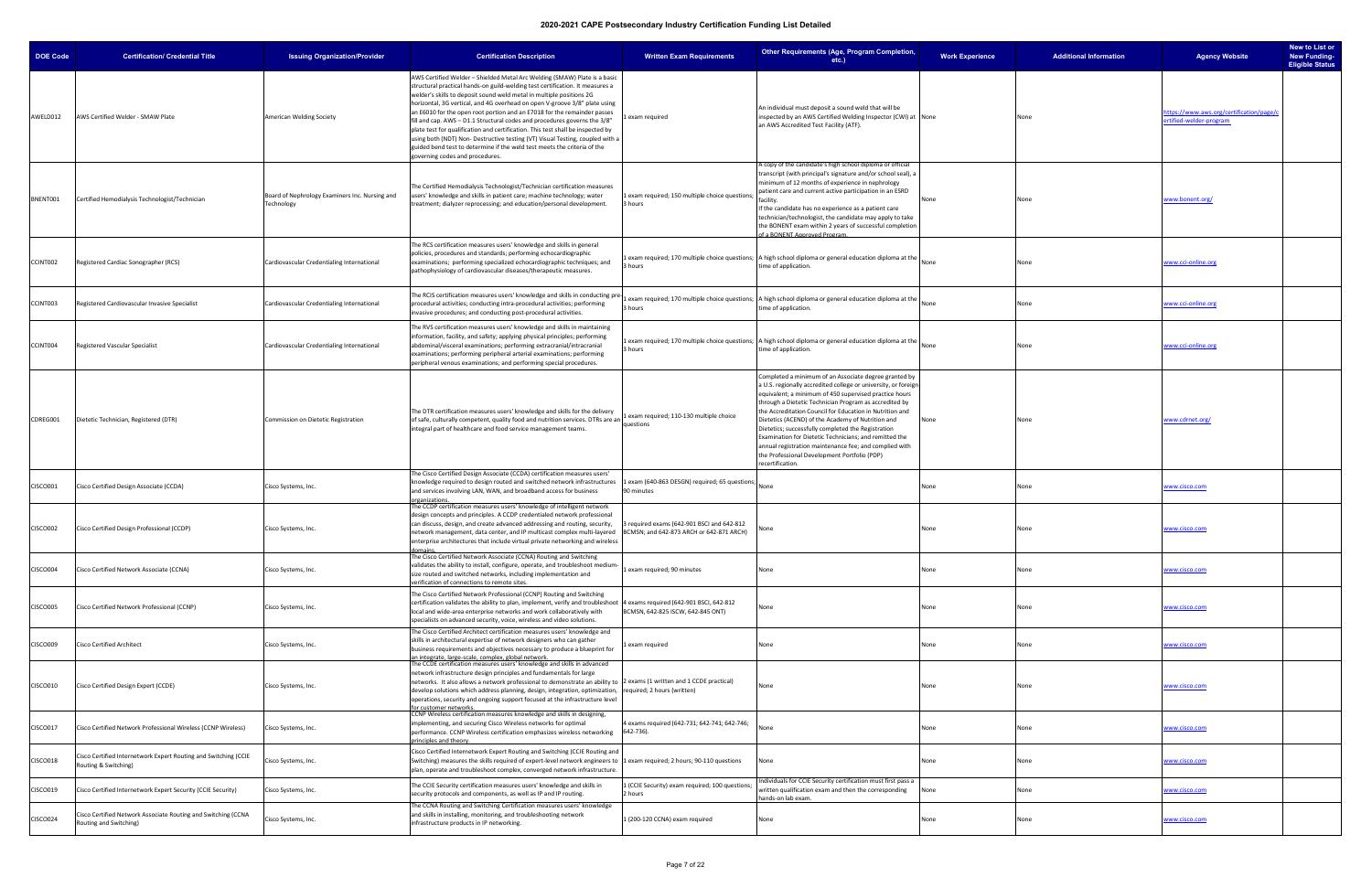| <b>DOE Code</b> | <b>Certification/ Credential Title</b>                       | <b>Issuing Organization/Provider</b>                   | <b>Certification Description</b>                                                                                                                                                                                                                                                                                                                                                                                                                                             | <b>Written Exam Requirements</b>                                                                                                                                         | Other Requirements (Age, Program Completion,<br>etc.)                                                                                                      | <b>Work Experience</b>                                                                                                                                         | <b>Additional Information</b>                                                                                                                                                               | <b>Agency Website</b>     | New to List or<br><b>New Funding-</b><br><b>Eligible Status</b> |
|-----------------|--------------------------------------------------------------|--------------------------------------------------------|------------------------------------------------------------------------------------------------------------------------------------------------------------------------------------------------------------------------------------------------------------------------------------------------------------------------------------------------------------------------------------------------------------------------------------------------------------------------------|--------------------------------------------------------------------------------------------------------------------------------------------------------------------------|------------------------------------------------------------------------------------------------------------------------------------------------------------|----------------------------------------------------------------------------------------------------------------------------------------------------------------|---------------------------------------------------------------------------------------------------------------------------------------------------------------------------------------------|---------------------------|-----------------------------------------------------------------|
| <b>CISCO025</b> | Cisco Certified Network Associate Cyber Ops (CCNA Cyber Ops) | Cisco Systems, Inc.                                    | The Cisco Certified Network Associate Cyber Ops (CCNA Cyber Ops)<br>certification prepares candidates to begin a career working with associate-<br>level cybersecurity analysts within security operations centers.                                                                                                                                                                                                                                                          | 2 exams required (Exam 210-250 Understanding<br>Cisco Cybersecurity Fundamentals (SECFND) and<br>Exam 210-255 Implementing Cisco Cybersecurity<br>Operations (SECOPS);   |                                                                                                                                                            | vone                                                                                                                                                           |                                                                                                                                                                                             | www.cisco.com             |                                                                 |
| <b>CISCO026</b> | Cisco Certified Network Associate                            | Cisco Systems                                          | The Certified Network Associate certification exam tests competencies in<br>network fundamentals, network access, IP connectivity, IP services, security 1 exam required (200-301 CCNA); 120 minutes None<br>fundamentals, and automation and programmability.                                                                                                                                                                                                               |                                                                                                                                                                          |                                                                                                                                                            | None                                                                                                                                                           |                                                                                                                                                                                             | www.cisco.com             | Yes                                                             |
| CITRX004        | Citrix Certified Administrator (CCA)- XenApp                 | Citrix Systems Incorporated                            | The Citrix Certified Administrator (CCA)- XenApp certification measures<br>users' knowledge and skills in Understanding the Citrix Architecture;<br>Licensing and Installing XenApp; Configuring XenApp Sessions; Configuring<br>XenApp Policies; Publishing Applications and Content; Additional<br>Management; Managing Performance and Load Configuring Printing;<br>Enabling and Securing Web Access to Published Applications and Content;<br>nd Troubleshooting        | exam required; 68 questions; 90 minutes;<br>score of 61% or higher                                                                                                       | vone                                                                                                                                                       | None                                                                                                                                                           | None                                                                                                                                                                                        | www.citrixtraining.com    |                                                                 |
| COMPT001        | CompTIA A+                                                   | Computing Technology Industry Association<br>(CompTIA) | The CompTIA A+ certification measures knowledge and skills in<br>troubleshooting, networking and security in varied IT environments, from<br>nobile to traditional devices and operating systems                                                                                                                                                                                                                                                                             | 2 exams required; 100 questions (each exam);<br>time limit of 90 minutes (each exam)                                                                                     | vone                                                                                                                                                       | None                                                                                                                                                           | None                                                                                                                                                                                        | www.comptia.org           |                                                                 |
| COMPT005        | CompTIA Linux+                                               | Computing Technology Industry Association<br>(CompTIA) | The CompTIA Linux+ certification measures knowledge and skills in<br>fundamental open source resources/licenses, user administration, file<br>permissions/software configurations and local storage devices and network<br>protocols.                                                                                                                                                                                                                                        | exam required; 90 minutes; 98 questions;<br>minimum passing score of 675 on a scale of 100-None                                                                          |                                                                                                                                                            | Individuals with a minimum of six<br>to 12 months of practical Linux<br>experience are eligible to take the<br>CompTIA Linux+ certification.                   |                                                                                                                                                                                             | www.comptia.org           |                                                                 |
| COMPT006        | CompTIA Network+                                             | Computing Technology Industry Association<br>(CompTIA) | The CompTIA Network+ certification measures knowledge and skills in<br>networking components and the ability to install, configure and troubleshoot minimum passing score of 720 on a scale of 100- None<br>pasic networking hardware, protocols and services.                                                                                                                                                                                                               | 1 exam required; 90 minutes; 85 questions;                                                                                                                               |                                                                                                                                                            | None                                                                                                                                                           | Nine months networking experience recommended,<br>but not required.                                                                                                                         | www.comptia.org           |                                                                 |
| COMPT007        | CompTIA Project+                                             | Computing Technology Industry Association<br>(CompTIA) | CompTIA Project+ certifies the knowledge and skills of professionals in<br>project management. Project+ validates the ability to initiate, manage and<br>support a project or business initiative. Project+ is designed for any<br>individual who wants to validate project management experience.                                                                                                                                                                           | exam required; 90 minutes; 100 questions;<br>minimum passing score of 710 on a scale of 100-None<br>900                                                                  |                                                                                                                                                            | None                                                                                                                                                           | None                                                                                                                                                                                        | www.comptia.org           |                                                                 |
| COMPT008        | CompTIA Security+                                            | Computing Technology Industry Association<br>(CompTIA) | The CompTIA Security+ certification demonstrates proof of knowledge and<br>expertise in security topics, such as communication security, infrastructure<br>security, cryptography, access control, authentication, external attack and<br>operational and organization security.                                                                                                                                                                                             | exam required; 90 minutes; 100 questions;<br>minimum passing score of 750 on a scale of 100-None<br>900                                                                  |                                                                                                                                                            | None                                                                                                                                                           | None                                                                                                                                                                                        | www.comptia.org           |                                                                 |
| COMPT009        | CompTIA Server+                                              | Computing Technology Industry Association<br>(CompTIA) | The CompTIA Server+ certification measures knowledge and skills in<br>virtualization, data centers, software-defined networking, security risks and 1 exam required; 80 questions; 90 minutes<br>network attached storage improvements.                                                                                                                                                                                                                                      |                                                                                                                                                                          | None                                                                                                                                                       | None                                                                                                                                                           |                                                                                                                                                                                             | www.comptia.org           |                                                                 |
| COMPT014        | CompTIA Cloud+                                               | Computing Technology Industry Association<br>(CompTIA) | The CompTIA Cloud+ certification measures users' knowledge and skills<br>needed to implement and maintain cloud technologies as project manager.<br>for cloud computing services, cloud engineers, data center mangers, and<br>business analysts specializing in cloud computing.                                                                                                                                                                                            | 1 exam required (CV0-001); 120 multiple choice<br>questions; 2 hours; minimum passing score of<br>750 on a scale of 100-900                                              | None                                                                                                                                                       | None                                                                                                                                                           | None                                                                                                                                                                                        | www.comptia.org           |                                                                 |
| COMPT016        | Cybersecurity Analyst (CySA+)                                | Computing Technology Industry Association<br>(CompTIA) | The CompTIA Cybersecurity Analyst (CySA+) certification measures users<br>knowledge and skills required to configure and use threat detection tools,<br>perform data analysis and interpret the results to identify vulnerabilities,<br>threats and risks to an organization, with the end goal of securing and<br>protecting applications and systems within an organization.                                                                                               | exam required (CS0-001); maximum of 85<br>multiple choice questions; 165 minutes; passing None<br>score of 750 required (on a scale of 100-900).                         |                                                                                                                                                            | A minimum of 3-4 years of hands<br>on information security or related None<br>experience is recommended.                                                       |                                                                                                                                                                                             | www.comptia.org           |                                                                 |
| COMPT017        | CompTIA Advanced Security Practitioner (CASP)                | Computing Technology Industry Association<br>(CompTIA) | The CompTIA Advanced Security Practitioner (CASP) certification measures<br>users' technical knowledge and skills required to conceptualize, engineer,<br>integrate and implement secure solutions across complex environments to<br>support a resilient enterprise.                                                                                                                                                                                                         | exam required (CAS-002 retires 10/2/2018;<br>CAS-003); maximum of 90 multiple choice &<br>performance-based questions; 165 minutes;<br>Pass/Fail only (no scaled score). | lone                                                                                                                                                       | A minimum of ten years of<br>experience in IT administration,<br>including at least five years of<br>hands-on technical security<br>experience is recommended. | None                                                                                                                                                                                        | www.comptia.org           |                                                                 |
| COMPT019        | CompTIA PenTest+                                             | Computing Technology Industry Association<br>(CompTIA) | The CompTIA PenTest+ certification verifies that successful candidates have<br>the knowledge and skills required to plan and scope an assessment,<br>understand legal and compliance requirements, perform vulnerability<br>scanning and penetration testing, analyze data, and effectively report and<br>ommunicate results                                                                                                                                                 | 85 questions, performance-based and multiple<br>choice questions, 165 minutes, passing score of None<br>750 (on a scale of 100-900).                                     |                                                                                                                                                            | None                                                                                                                                                           | ntended to follow CompTIA Security+ or equivalent<br>experience. Recommended to be taken in<br>conjunction with CySA+, which focuses on defense<br>through incident detection and response. | <u>/ww.comptia.org</u>    |                                                                 |
| COMPT020        | CompTIA Cloud Essentials+                                    | Computing Technology Industry Association<br>(CompTIA) | The CompTIA Cloud Essentials+ certification exam tests competencies in the<br>foundational business and technical components included in a cloud<br>assessment; security concerns and measures; and new technology concepts, minutes; passing score of 720 (on a scale of 100- None<br>solutions, and benefits to an organization.                                                                                                                                           | Maximum of 75 questions; multiple choice; 60<br>900)                                                                                                                     |                                                                                                                                                            | None                                                                                                                                                           | Recommended experience: Between six months to a<br>year of work experience as a business analyst in an<br>T environment with some exposure to cloud<br>technologies                         | www.comptia.org           | Yes                                                             |
| CPSTL001        | Check Point Certified Security Administrator (CCSA)          | Check Point Software Technologies Ltd.                 | The Check Point Certified Security Administrator (CCSA) certification<br>measures knowledge and skills to install the security gateway in a<br>distributed environment; configure rules on web and gateway servers;<br>create a basic rule base in smart dashboard and assign permissions; schedule 215.80)<br>backups and seamless upgrades with minimal downtime; and monitor and<br>oubleshoot IPs and common network traffic                                             | 1 exam required (Exam #156-215.77 or #156-                                                                                                                               | None                                                                                                                                                       | None                                                                                                                                                           | months to 1 year of experience with Check Point<br>products recommended                                                                                                                     | ttps://www.checkpoint.com |                                                                 |
| CPSTL002        | Check Point Certified Security Expert (CCSE)                 | Check Point Software Technologies Ltd.                 | The Check Point Certified Security Expert (CCSE) certification measures<br>knowledge and skills to backup a security gateway and management server;<br>build, test and troubleshoot a clustered security gateway; upgrade and<br>troubleshoot a management server; configure and maintain security<br>acceleration solutions; and manage, test and optimize corporate VPN                                                                                                    | 1 exam required (Exam #156-215.77 or #156-<br>215.80)                                                                                                                    | None                                                                                                                                                       | None                                                                                                                                                           | months to 1 year of experience with Check Point<br>products recommended                                                                                                                     | ttps://www.checkpoint.com |                                                                 |
| CSCMP001        | SCPro Fundamentals Bundle (8 exams)                          | Council of Supply Chain Management Professionals       | SCPro Fundamentals Bundle certification measures users' knowledge and<br>skills needed to assess and train supply chain team members in the eight<br>training certification tracks: Supply Chain Management Principles, Customer 8 exams required; 60 questions per exam; 90<br>Service Operations, Transportation Operations, Warehousing Operations,<br>Demand Planning, Inventory Management, Manufacturing & Service<br>Operations, and Supply Management & Procurement. | minutes per exam                                                                                                                                                         | None                                                                                                                                                       | None                                                                                                                                                           | None                                                                                                                                                                                        | www.cscmp.org             |                                                                 |
| CWNPT001        | Certified Wireless Network Administrator (CWNA)              | <b>CWNP</b>                                            | The CWNA is the foundation-level wireless LAN (Local Area Network)<br>certification measures users' knowledge and skills in a broad range of<br>wireless LAN topics focused on 802.11 wireless technology rather than<br>endor-specific products                                                                                                                                                                                                                             | 1 exam (PW0-100) required; 60 multiple choice<br>questions; passing score of at least 70 percent                                                                         | Ione                                                                                                                                                       | None                                                                                                                                                           | None                                                                                                                                                                                        | www.cwnp.com              |                                                                 |
| DANBD001        | Certified Dental Assistant (CDA)                             | Dental Assisting National Board                        | The CDA certification measures users' knowledge and skills in general<br>chairside (GC) assisting; radiation health and safety (RHS); and infection<br>control (ICE).                                                                                                                                                                                                                                                                                                        | 1 exam required; 320 questions; 4 hours                                                                                                                                  | A minimum of 3500 hours of work as a dental assistant<br>over a period of 2-4 years or be a current or former DANB None<br>CDA, a CODA DDS or DMD program. |                                                                                                                                                                |                                                                                                                                                                                             | www.dentalassisting.com   |                                                                 |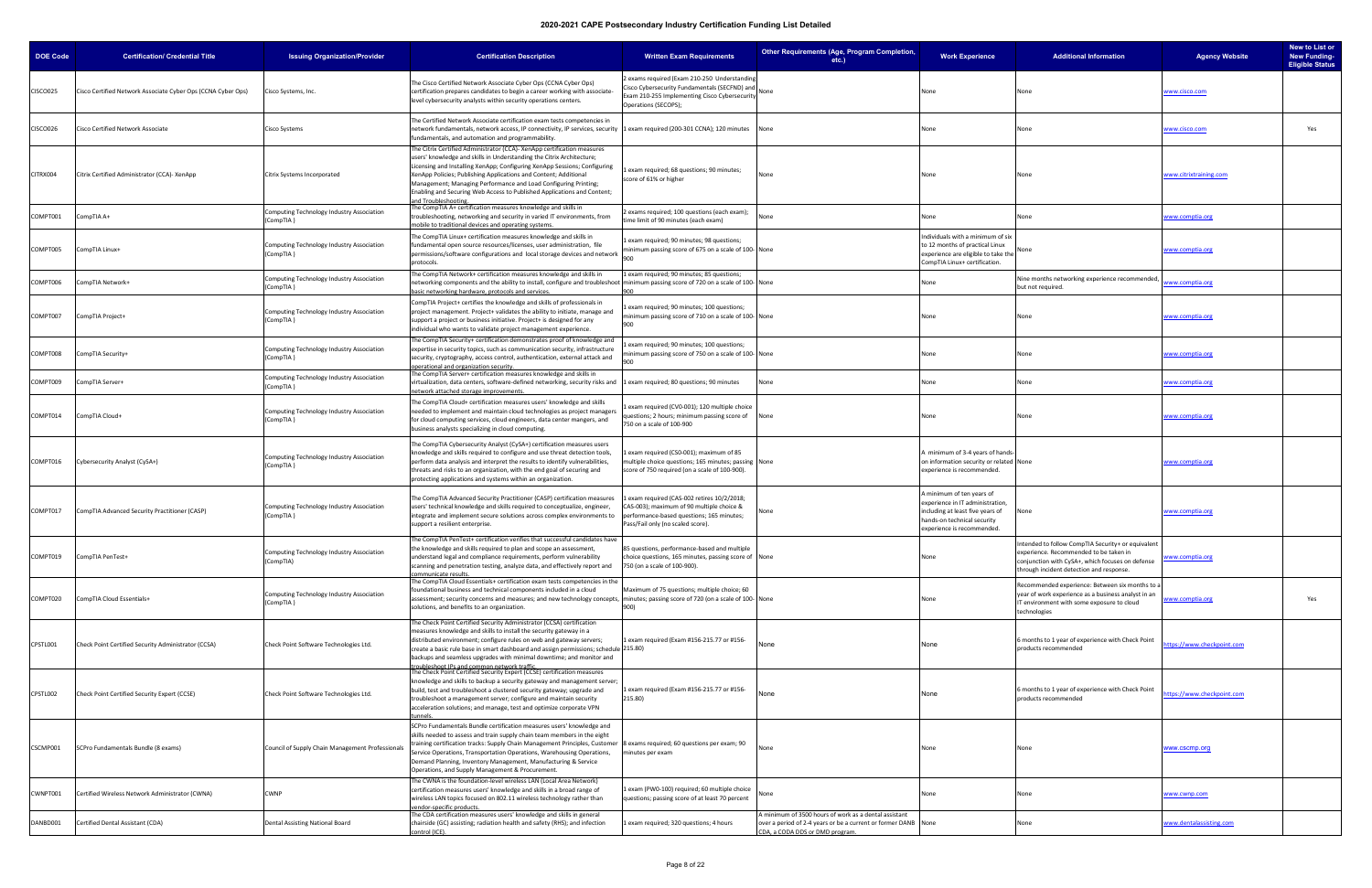| <b>DOE Code</b> | <b>Certification/ Credential Title</b>                | <b>Issuing Organization/Provider</b>                     | <b>Certification Description</b>                                                                                                                                                                                                                                                                                                                                                                                                                                                                                                                                                                                                                                                                                                                                                                                                                           | <b>Written Exam Requirements</b>                                                                                                                                                                                                                                                                                                                                                 | Other Requirements (Age, Program Completion,<br>etc.)                                                                                                                               | <b>Work Experience</b> | <b>Additional Information</b> | <b>Agency Website</b>                  | New to List or<br><b>New Funding-</b><br><b>Eligible Status</b> |
|-----------------|-------------------------------------------------------|----------------------------------------------------------|------------------------------------------------------------------------------------------------------------------------------------------------------------------------------------------------------------------------------------------------------------------------------------------------------------------------------------------------------------------------------------------------------------------------------------------------------------------------------------------------------------------------------------------------------------------------------------------------------------------------------------------------------------------------------------------------------------------------------------------------------------------------------------------------------------------------------------------------------------|----------------------------------------------------------------------------------------------------------------------------------------------------------------------------------------------------------------------------------------------------------------------------------------------------------------------------------------------------------------------------------|-------------------------------------------------------------------------------------------------------------------------------------------------------------------------------------|------------------------|-------------------------------|----------------------------------------|-----------------------------------------------------------------|
| MCSQ001         | Information Storage and Management (EMCISA) Associate | EMC                                                      | The Information Storage and Management (EMCISA) Associate certification<br>measures users' knowledge and skills in storing, managing, and protecting<br>digital information in classic, virtualized, and cloud environments.                                                                                                                                                                                                                                                                                                                                                                                                                                                                                                                                                                                                                               | 1 exam (E05-011 or E10-001) required                                                                                                                                                                                                                                                                                                                                             | None                                                                                                                                                                                | None                   | lone                          | ttps://education.emc.com/default_guest |                                                                 |
| NTCP001         | <b>ETCP Certified Entertainment Electrician</b>       | Entertainment Technician Certification Program<br>(ETCP) | The ETCP Certified Entertainment Electrician certification measures users'<br>knowledge and skills in electrician duties of the entertainment industry<br>including, but not limited to: theatres, film/ TV studios and on location,<br>arenas/stadiums/sporting events, carnivals/fairs/festivals, circuses, cruise<br>ships, industrial/corporate events, religious events/houses of worship,<br>theme parks, touring concerts/theatre, and other places of public assembly<br>hroughout the United States and Canada.                                                                                                                                                                                                                                                                                                                                   | 1 exam, 150 questions                                                                                                                                                                                                                                                                                                                                                            | ETCP uses a point system to determine eligibility to sit for<br>examinations. An individual must have 30 points to apply None<br>for the ETCP Entertainment Electrician Examination |                        | None                          | etcp.plasa.org                         |                                                                 |
| ETAIN002        | Fiber Optics Installer (FOI)                          | Electronics Technician Association International         | The Fiber Optic Installer (FOI) certification measures users' knowledge and<br>skills in optical fiber installation, connectorization, splicing, and testing,<br>optical fiber, connector, and splice performance characteristics.                                                                                                                                                                                                                                                                                                                                                                                                                                                                                                                                                                                                                         | 2 exams required (1 hands-on exam and 1<br>written exam (FOI113); 75 multiple choice<br>questions; 2 hours; minimum passing score of<br>75% or higher                                                                                                                                                                                                                            | one                                                                                                                                                                                 | None                   | None                          | www.eta-i.org                          |                                                                 |
| ETAIN008        | Associate Certified Electronics Technician (CETa)     | Electronics Technician Association International         | The Associate Certified Electronics Technician (CETa) certification measures<br>users' knowledge and skills in the four basic electronics modules: DC, AC,<br>Analog, and Digital including electrical theory, electronic components,<br>soldering and de-soldering tools, block diagrams/schematics /wiring<br>diagrams, cabling, power supplies, test equipment and measurements,<br>safety precautions, mathematics and formulas, radio communications<br>technology, electronic circuits: series and parallel, amplifiers, interfacing of<br>electronics products, digital concepts and circuitry, computer electronics,<br>computer applications, audio and video systems, optical electronics,<br>telecommunications basics, and technician work procedures.                                                                                         | 1 single comprehensive exam required or 5<br>individual module exams (DC, AC, Analog, Digital<br>and Comprehensive) required; Comprehensive<br>(100 multiple choice questions; 2 hours); 5<br>Individual module exams (all five exams must be<br>completed within a two-year period); Module<br>exams (75 multiple choice questions; 2 hours;<br>passing score of 75% or higher) |                                                                                                                                                                                     | None                   | None                          | www.eta-i.org                          |                                                                 |
| ETAIN009        | Data Cabling Installer Certification (DCIC)           | Electronics Technician Association International         | The Data Cabling Installer (DCIC) certification measures users' knowledge<br>and skills in copper cabling installation and service, which are then applicable  2 exams required (1 hands-on and 1 written<br>to all the functions required to safely and competently install<br>ommunications cabling                                                                                                                                                                                                                                                                                                                                                                                                                                                                                                                                                      | (DCI113); 75 questions; 2 hours                                                                                                                                                                                                                                                                                                                                                  | one                                                                                                                                                                                 | None                   | None                          | www.eta-i.org                          |                                                                 |
| ETAIN010        | Fiber Optics Technician (FOT)                         | Electronics Technician Association International         | The Fiber Optic Technician (FOT) certification measures users' knowledge<br>and skills of inside plant optical fiber, connector, and splice performance<br>characteristics and use of these performance characteristics to create a<br>worst case power budget for a fiber optic cable plant. An FOT can<br>proficiently perform optical loss testing and perform connector endface<br>aluation                                                                                                                                                                                                                                                                                                                                                                                                                                                            | 2 exams required (1 hands-on exam and 1<br>written exam (FOT113); 75 multiple choice<br>questions; 2 hours; minimum passing score of<br>75% or higher                                                                                                                                                                                                                            |                                                                                                                                                                                     | None                   |                               | vww.eta-i.org                          |                                                                 |
| ETAIN011        | Fiber Optics Technician-Outside Plant (FOT-OSP)       | Electronics Technician Association International         | The Fiber Optic Technician - Outside Plant (OSP) certification measures<br>users' knowledge to properly terminate, test and troubleshoot singlemode<br>fiber optic communication systems. This includes various types of<br>ermination techniques applicable to high speed laser based systems.<br>Disciplines include mechanical and fusion splicing and the preparation of<br>fiber optical cables and cable management products.                                                                                                                                                                                                                                                                                                                                                                                                                        | 2 exams required (1 hands-on exam and 1<br>written exam (FOT-OSP113); 75 multiple choice<br>questions; 2 hours; minimum passing score of<br>75% or higher                                                                                                                                                                                                                        |                                                                                                                                                                                     | None                   |                               | www.eta-i.org                          |                                                                 |
| ETAIN012        | Photonics Technician - Operator (PTO)                 | Electronics Technician Association International         | The Photonics Technician - Operators (PTO) certification measures users'<br>knowledge and skills in assembling, measuring, testing, and repairing optica<br>components such as lenses, mirrors, filters, fiber optics and electro-optic or<br>other photonics devices plus optical sources such as lasers and light-emitting<br>diodes (LEDs).                                                                                                                                                                                                                                                                                                                                                                                                                                                                                                             | i exams required (1 hands-on exam and 4<br>written exams: Applied Mathematics exam (63<br>multiple choice questions); Principles of Optics<br>exam (102 multiple choice questions); PTO Laser<br>Basic exam (30 multiple choice questions);<br>Safety exam (38 multiple choice questions); a<br>minimum score of 75% or higher required on all<br>written exams                  |                                                                                                                                                                                     | None                   |                               | www.eta-i.org                          |                                                                 |
| ETAIN013        | Photonics Technician Specialist (PTS)                 | Electronics Technician Association International         | The Photonics Technician Specialists (PTS) certification measures users'<br>knowledge and skills to assemble, measure, test, and repair optical<br>components such as lenses, mirrors, filters, fiber optics and electro-optic or vritten exams: Applied Mathematics exam (63<br>other photonics devices plus optical sources such as lasers and light-emitting  multiple choice questions); Principles of Optics<br>diodes (LEDs). They typically work in applications such as research and<br>development laboratories; product development, test, and production<br>specialists who are team members for original equipment manufacturers<br>(OEMs) of lasers, optics, and photonics components and systems; field<br>service specialists for OEMs or companies that manufacture and/or utilize<br>asers, optics, and photonics components and systems. | 5 exams required (1 hands-on exam and 4<br>exam (102 multiple choice questions); PTO Laser<br>Basic exam (30 multiple choice questions);<br>Safety exam (38 multiple choice questions); 2<br>hours per exam; a minimum score of 75% or<br>higher required on all written exams                                                                                                   |                                                                                                                                                                                     | None                   |                               | www.eta-i.org                          |                                                                 |
| ETAIN014        | Photovoltaic Installer (PVI) - Level 1                | Electronics Technician Association International         | The Photovoltaic Installer (PVI) - Level 1 certification measures users'<br>mowledge and skills in topics such as solar resources and principles;<br>selection identification; proper installation sequence, performance<br>characteristics and troubleshooting methods; permitting best safety<br>practices; and potential economic impact of renewable energy.                                                                                                                                                                                                                                                                                                                                                                                                                                                                                           | 2 exams (1 hands-on assessment and 1 written<br>assessment); 75 multiple choice questions; 2<br>hours; minimum score of 75% or higher                                                                                                                                                                                                                                            | Individuals must attend an ETAI approved school or have a<br>ninimum of 12 months of OJT training with an ETAI<br>approved employer                                                 | None                   | None                          | www.eta-i.org                          |                                                                 |
| ETAIN019        | Small Wind Installer (SWI) - Level 1                  | Electronics Technician Association International         | The Small Wind Installer (SWI) – Level 1 certification measures users'<br>knowledge and skills in wind power energy generation under 100 kW,<br>including topics such as theory of wind energy and electrical generation; site<br>evaluation; design and selection of wind systems; proper installation,<br>components and troubleshooting methods; safety; finance; and<br>environmental assessment and management.<br>The Specialist in Precision Optics (SPO) certification measures users'                                                                                                                                                                                                                                                                                                                                                             | assessment); 86 multiple choice questions; 2<br>hours; minimum score of 75% or higher                                                                                                                                                                                                                                                                                            | 2 exams (1 hands-on assessment and 1 written   Individuals must attend an ETAI approved school or have a<br>minimum of 12 months of OJT training with an ETAI<br>approved employer  | None                   |                               | www.eta-i.org                          |                                                                 |
| ETAIN022        | Specialist in Precision Optics (SPO)                  | Electronics Technician Association International         | knowledge to produce, test, and handle optical (infrared, visible, and<br>ultraviolet) components that are used in lasers and sophisticated<br>electro-optical systems for defense, homeland security, aerospace,<br>biomedical equipment, digital displays, renewable energy production, and<br>nanotechnology. SPOs also integrate precision optical components into<br>these electro-optical systems and maintain them, including handling, storage exams<br>nd transport                                                                                                                                                                                                                                                                                                                                                                               | 4 exams required (1 hands-on exam and 3<br>written exams: Applied Mathematics exam (80<br>multiple choice questions); Principles of Optics<br>exam (107 multiple choice questions); Safety<br>exam (38 multiple choice questions); a minimum approved training facility<br>score of 75% or higher required on all written                                                        | Individuals must possess the Technician in Precision Optics<br>(TPO) certification, have completed training at an ETA                                                               | None                   |                               | www.eta-i.org                          |                                                                 |
| ETAIN023        | Technician in Precision Optics (TPO)                  | Electronics Technician Association International         | The Technician in Precision Optics (TPO) certification measures users'<br>knowledge and skills in optical component fabrication technical areas in<br>optical shops, optics manufacturers and in quality control departments<br>(incoming and/or outgoing inspection) for organizations that incorporate<br>precision optics into various systems.                                                                                                                                                                                                                                                                                                                                                                                                                                                                                                         | 3 exams required (1 hands-on exam and 2<br>written exams: Applied Mathematics exam (60<br>multiple choice questions); Safety exam (38<br>multiple choice questions); 2 hours per exam; a<br>minimum score of 75% or higher required on all<br>written exams                                                                                                                      | ndividuals must have completed training at an ETA<br>approved training facility                                                                                                     | None                   |                               | www.eta-i.org                          |                                                                 |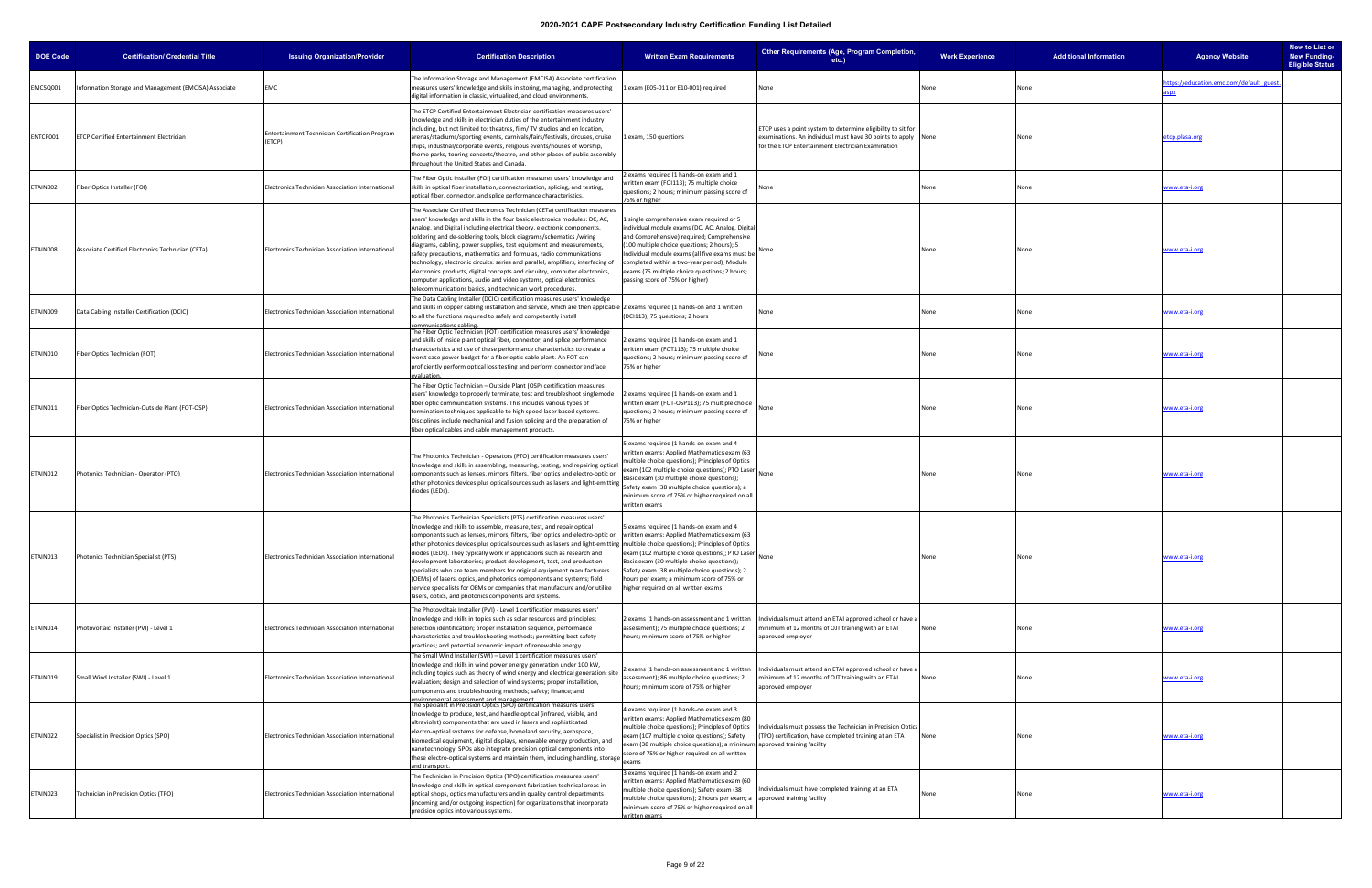| DOE Code | <b>Certification/ Credential Title</b>           | <b>Issuing Organization/Provider</b>                                                         | <b>Certification Description</b>                                                                                                                                                                                                                                                                                                                                                                      | <b>Written Exam Requirements</b>                                                                                                                                          | Other Requirements (Age, Program Completion,<br>$etc.$ )                                                                                                                                                                                                                                                                                                                                                                                                                                                                                                                                                                                                                                                    | <b>Work Experience</b>                                                                                                                                                                                    | <b>Additional Information</b>                                                                                                                    | <b>Agency Website</b>                                                            | New to List or<br><b>New Funding-</b><br><b>Eligible Status</b> |
|----------|--------------------------------------------------|----------------------------------------------------------------------------------------------|-------------------------------------------------------------------------------------------------------------------------------------------------------------------------------------------------------------------------------------------------------------------------------------------------------------------------------------------------------------------------------------------------------|---------------------------------------------------------------------------------------------------------------------------------------------------------------------------|-------------------------------------------------------------------------------------------------------------------------------------------------------------------------------------------------------------------------------------------------------------------------------------------------------------------------------------------------------------------------------------------------------------------------------------------------------------------------------------------------------------------------------------------------------------------------------------------------------------------------------------------------------------------------------------------------------------|-----------------------------------------------------------------------------------------------------------------------------------------------------------------------------------------------------------|--------------------------------------------------------------------------------------------------------------------------------------------------|----------------------------------------------------------------------------------|-----------------------------------------------------------------|
| FASMB001 | Massage and Bodywork Licensing Examination       | Federation of State Massage Therapy Boards                                                   | The MBLEx exam tests knowledge in the following topics: Anatomy &<br>Physiology; Kinesiology; Pathology, Contraindications, Areas of Caution,<br>Special Populations; Benefits and Physiological Effects of Techniques that<br>Manipulate Soft Tissue; Client Assessment Reassessment & Treatment<br>Planning; Ethics, Boundaries, Laws and Regulations; and Guidelines for<br>Professional Practice. | 2 hours                                                                                                                                                                   | 1 exam required; 100 multiple choice questions; Applicants must substantiate enrollment in or graduation<br>from an approved massage therapy education program.                                                                                                                                                                                                                                                                                                                                                                                                                                                                                                                                             | None                                                                                                                                                                                                      | This exam is the only currently available option for<br>licensure by the Florida Department of Health Board www.fsmtb.org<br>of Massage Therapy. |                                                                                  |                                                                 |
| FDMQA002 | Certified Nursing Assistant (CNA)                | Florida Department of Health                                                                 | The Certified Nursing Assistant (CNA) certification is a state required<br>licensure and documents the individual's knowledge of core skills required of<br>nursing assistants.                                                                                                                                                                                                                       | exam required; 2 parts (1 written and 1<br>performance (skill) section); 2 hour written; 50<br>multiple choice questions; 5 randomly selected<br>nursing assistant skills | high school diploma or its equivalent, or be 18 years of<br>age, is required if the applicant is taking the exam without<br>ompletion of an approved training program. Applicants<br>iust pass a level 2 background screen prior to taking the                                                                                                                                                                                                                                                                                                                                                                                                                                                              | None                                                                                                                                                                                                      | A state-approved training program is not required<br>prior to examination; however, it is strongly<br>recommended.                               | loridasnursing.gov/                                                              |                                                                 |
| FDMQA010 | <b>Licensed Dental Hygienist</b>                 | Florida Department of Health                                                                 | The Licensed Dental Hygienist license allows the individual to perform<br>service for the public as a dental hygienist pursuant to requirements<br>established in section 466.007, Florida Statutes.                                                                                                                                                                                                  | 3 exams required (Dental Hygiene National<br>Board Examination, ADEX Dental Hygiene<br>Licensing Examination, and Florida Laws and<br><b>Rules Examination)</b>           | Must be at least 18 years of age; graduated from 1) a<br>dental hygiene college or school; OR 2) a graduate of an<br>unaccredited dental college or school and have completed<br>minimum of 4 years of postsecondary dental education<br>and received a dental school diploma which is comparable None<br>to a D.D.S. or D.M.D.; and successful completion of the<br>following examinations: Dental Hygiene National Board<br>Examination, ADEX Dental Hygiene Licensing Examination,<br>and Florida Laws and Rules Examination.                                                                                                                                                                            |                                                                                                                                                                                                           | None                                                                                                                                             | www.doh.state.fl.us/mqa/                                                         |                                                                 |
| FDMQA014 | Paramedic (EMT-P)                                | Florida Department of Health                                                                 | The Paramedic (EMT-P) license measures users' knowledge to care for the<br>sick or injured in emergency medical settings including responding to<br>emergency calls, performing medical services and transporting patients to<br>nedical facilities.                                                                                                                                                  | 2 exams required (EMT exam and NREMT<br>certification exam)                                                                                                               | one                                                                                                                                                                                                                                                                                                                                                                                                                                                                                                                                                                                                                                                                                                         | None                                                                                                                                                                                                      | None                                                                                                                                             | www.doh.state.fl.us/mqa/                                                         |                                                                 |
| FDMQA018 | Licensed Physical Therapist Assistant            | Florida Department of Health                                                                 | The Licensed Physical Therapist Assistant license measures users' knowledge<br>to provide physical therapy services including examining the patient and<br>developing a plan of care that promotes the ability to move, reduces pain<br>restores function, and prevents disability.                                                                                                                   | exam required                                                                                                                                                             | Applicants must have graduated from a school giving a<br>course of not less than two years for physical therapist<br>assistants, which has been approved for the educational<br>preparation of physical therapist assistants by the<br>opropriate accrediting agency.                                                                                                                                                                                                                                                                                                                                                                                                                                       | None                                                                                                                                                                                                      | None                                                                                                                                             | www.doh.state.fl.us/mqa/                                                         |                                                                 |
| FDMQA025 | Licensed Optician                                | Florida Department of Health                                                                 | The Licensed Optician license measures users' knowledge to help fit<br>eyeglasses and contact lenses, following prescriptions from<br>ophthalmologists and optometrists. They also help customers decide which<br>eyeglass frames or contact lenses to buy.                                                                                                                                           | 1 exam required                                                                                                                                                           | Applicant is not less than 18 years of age; Is a graduate of<br>an accredited high school or possesses a certificate of<br>equivalency of a high school education; successfully<br>passed the National Opticianry Competency Examination<br>within three years of application or has current ABO<br>certification; successfully passed the Contact Lens Registry None<br>Examination within three years of application or has<br>current NCLE certification; and has received an associate<br>degree, or equivalent, in opticianry from an accredited<br>school; or Is licensed to practice opticianry in another<br>state and has actively practiced in such state for more<br>than 3 of the last 5 years. |                                                                                                                                                                                                           | None                                                                                                                                             | www.doh.state.fl.us/mqa/                                                         |                                                                 |
| FDMQA030 | 911 Public Safety Telecommunicator               | Florida Department of Health                                                                 | The 911 Public Safety Telecommunicator certification is a state licensure that<br>documents the knowledge and skills for employment as a dispatcher for<br>police, fire, and ambulance.                                                                                                                                                                                                               | exam required                                                                                                                                                             | An individual must complete an approved PST training<br>orogram as defined in §401.465(1)(c), Florida Statutes.                                                                                                                                                                                                                                                                                                                                                                                                                                                                                                                                                                                             |                                                                                                                                                                                                           | None                                                                                                                                             | www.doh.state.fl.us/mqa/                                                         |                                                                 |
| FEDAA002 | FAA Aviation Maintenance Technician - General    | Federal Aviation Administration                                                              | The FAA Aviation Maintenance Technician - General certification measures<br>knowledge and skills in maintenance supervision, preventive maintenance or 1 exam required; passing score of 70% or<br>alteration of an aircraft but excluding major repairs to and alterations of<br>propellers and/or instruments.                                                                                      | greater                                                                                                                                                                   | To be eligible for a mechanic certificate a candidate must<br>be: at least 18 years of age; able to read, write, and speak experience working on both at<br><b>English</b>                                                                                                                                                                                                                                                                                                                                                                                                                                                                                                                                  | 18 months practical experience<br>with either airframes or power<br>plants, or 30 months of practical<br>the same time or have graduated<br>from an FAA-Approved Aviation<br>Maintenance Technical School | None                                                                                                                                             | www.faa.gov/licenses certificates/                                               |                                                                 |
| FEDAA004 | FAA Aviation Mechanic Technician - Airframe      | Federal Aviation Administration                                                              | The FAA Aviation Mechanic Technician - Airframe certification measures<br>knowledge and skills to work on any part of the aircraft except the<br>instruments, power plants, and propellers.                                                                                                                                                                                                           | 3 exams required (Oral, Practical, Written)                                                                                                                               | An individual can get the experience to become a certified<br>power plant or airframe mechanic in one of three ways:<br>attend one of the 170 Federal Aviation Regulations (FAR)<br>part 147 Aviation Maintenance Technician Schools<br>nationwide (12 months and 24 months); work an FAA<br>Repair Station or FBO under the supervision of a certified<br>mechanic for 18 months for each certificate, or 30 months<br>for both; or join one of the armed services and get training<br>and experience in aircraft maintenance.                                                                                                                                                                             | None                                                                                                                                                                                                      | None                                                                                                                                             | www.faa.gov/licenses certificates/                                               |                                                                 |
| FEDAA010 | FAA Aviation Maintenance Technician - Powerplant | Federal Aviation Administration                                                              | The FAA Aviation Maintenance Technician - Powerplant certification<br>measures knowledge and skills to work on engines and do limited work on<br>propellers.                                                                                                                                                                                                                                          | written exams required (oral & practical tests<br>are also required); 8 hours                                                                                             | An individual can get the experience to become a certified<br>power plant or airframe mechanic in one of three ways:<br>attend one of the 170 FAR part 147 Aviation Maintenance<br>Technician Schools nationwide (12 months and 24<br>months); work an FAA Repair Station or FBO under the<br>supervision of a certified mechanic for 18 months for each<br>certificate, or 30 months for both; or join one of the armed<br>services and get training and experience in aircraft<br>maintenance.                                                                                                                                                                                                            | None                                                                                                                                                                                                      | None                                                                                                                                             | www.faa.gov/licenses certificates/                                               |                                                                 |
| FLDLE002 | <b>Correctional Officer</b>                      | Florida Department of Law Enforcement, Criminal<br>Justice Standards and Training Commission | The Correctional Officer certification measures knowledge and skills to<br>maintain their personal safety as well as the safety of the inmates they<br>oversee. Correctional officers are responsible for overseeing individuals who 1 exam required<br>have been arrested and are awaiting trial or who have been sentenced to<br>serve time in jail or prison.                                      |                                                                                                                                                                           | Meet the minimum requirements (see Testing<br>rerequisites); Complete the required training; Pass the '<br>State Officer Certification Exam (SOCE); and become<br>employed as a sworn officer. Note: Employment<br>requirement has been waived for reporting/funding<br>urnose:                                                                                                                                                                                                                                                                                                                                                                                                                             | None                                                                                                                                                                                                      | None                                                                                                                                             | ttp://www.fdle.state.fl.us/Content/CJST/<br>Aenu/cjst-index/CJSTC-Home-Page.aspx |                                                                 |
| FLDLE003 | Correctional Probation Officer                   | Florida Department of Law Enforcement, Criminal<br>Justice Standards and Training Commission | The Correctional Probation Officer certification measures knowledge and<br>skills for performing professional work investigating, assessing, supervising, 1 exam required<br>counseling, and/or classifying offenders.                                                                                                                                                                                |                                                                                                                                                                           | Meet the minimum requirements (see Testing<br>Prerequisites); Complete the required training; Pass the<br>State Officer Certification Exam (SOCE); and become<br>employed as a sworn officer. Note: Employment<br>requirement has been waived for reporting/funding                                                                                                                                                                                                                                                                                                                                                                                                                                         | None                                                                                                                                                                                                      | None                                                                                                                                             | ttp://www.fdle.state.fl.us/Content/CJST/<br>Aenu/cjst-index/CJSTC-Home-Page.aspx |                                                                 |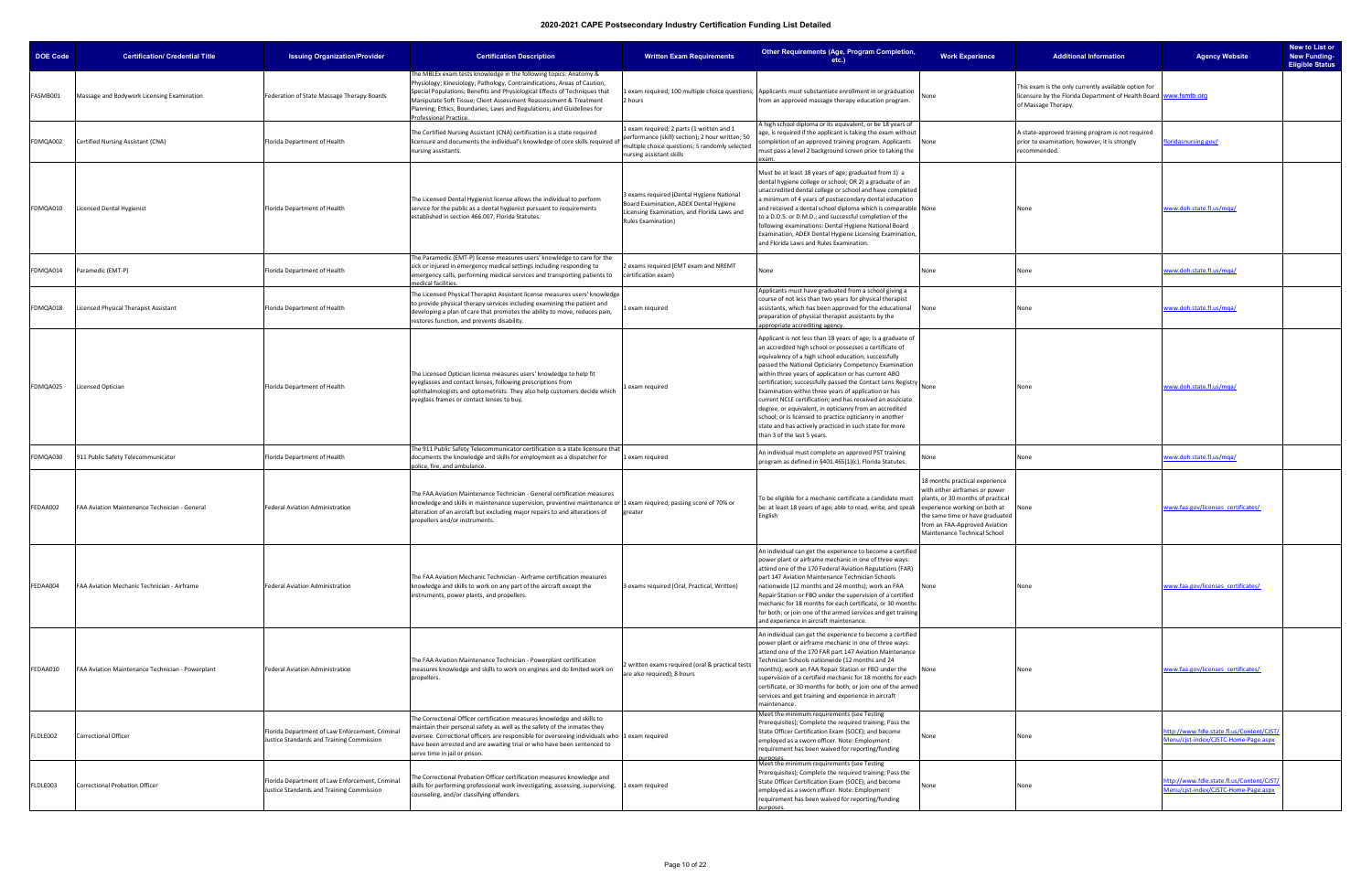| <b>DOE Code</b> | <b>Certification/ Credential Title</b>                                  | <b>Issuing Organization/Provider</b>                                                                 | <b>Certification Description</b>                                                                                                                                                                                                                                                                                                                                                                           | <b>Written Exam Requirements</b>                                                                                                                  | <b>Other Requirements (Age, Program Completion,</b><br>etc.)                                                                                                                                                                                                                                                                                                                                                                                                                                                                     | <b>Work Experience</b> | <b>Additional Information</b> | <b>Agency Website</b>                                                            | New to List or<br><b>New Funding-</b><br><b>Eligible Status</b> |
|-----------------|-------------------------------------------------------------------------|------------------------------------------------------------------------------------------------------|------------------------------------------------------------------------------------------------------------------------------------------------------------------------------------------------------------------------------------------------------------------------------------------------------------------------------------------------------------------------------------------------------------|---------------------------------------------------------------------------------------------------------------------------------------------------|----------------------------------------------------------------------------------------------------------------------------------------------------------------------------------------------------------------------------------------------------------------------------------------------------------------------------------------------------------------------------------------------------------------------------------------------------------------------------------------------------------------------------------|------------------------|-------------------------------|----------------------------------------------------------------------------------|-----------------------------------------------------------------|
| FLDLE004        | Law Enforcement Officer                                                 | Florida Department of Law Enforcement, Criminal<br>Justice Standards and Training Commission         | The Law Enforcement Officer certification measures knowledge and skills to<br>be responsible for the prevention, investigation, apprehension, or detention<br>of individuals suspected or convicted of offenses against the criminal laws,<br>including an employee engaged in this activity who is transferred to a<br>supervisory or administrative position.                                            | 1 exam required                                                                                                                                   | Meet the minimum requirements (see Testing<br>Prerequisites); Complete the required training; Pass the<br>State Officer Certification Exam (SOCE); and become<br>employed as a sworn officer. Note: Employment<br>equirement has been waived for reporting/funding                                                                                                                                                                                                                                                               | None                   | None                          | ttp://www.fdle.state.fl.us/Content/CJST/<br>Aenu/cist-index/CJSTC-Home-Page.aspx |                                                                 |
| FLSFM006        | Fire Fighter II                                                         | Florida Department of Financial Services. State Fire<br>Marshal, Bureau of Fire Standards & Training | The Fire Fighter II certification measures knowledge and skills in fire<br>department communications, fireground operations, rescue operations,<br>preparedness and maintenance, and fire and life safety initiatives.                                                                                                                                                                                     | 2 exams required (written and practical)                                                                                                          | An individual must meet minimum qualifications for<br>certification as a career firefighter: 1) be at least 18yrs of<br>age; 2) have a high school diploma or GED; 3) be of good<br>moral character; 4) be in excellent physical condition; 5)<br>have a Associate of Arts, Baccalaureate or graduate-level<br>degree or stipulated test scores on SAT, ACT, CPT, MAPS,<br>or TABE; and 6) complete the Minimum Standards Training<br>Course and the State Certification Examination.                                            |                        |                               | www.myfloridacfo.com/                                                            |                                                                 |
| FLSFM007        | Fire Safety Inspector I                                                 | Florida Department of Financial Services, State Fire<br>Marshal, Bureau of Fire Standards & Training | The Fire Safety Inspector I certification measures knowledge and skills to<br>examine buildings, homes and other facilities to ensure that they meet<br>applicable fire safety codes and regulations.                                                                                                                                                                                                      | 1 exam required                                                                                                                                   | An individual must successfully complete 200 hours of<br>basic certification training for Fire safety Inspectors, or<br>have received equivalent training in another state, and<br>pass a state written examination. Documentation of<br>training is to be submitted with the required Application<br>for Fire safety Inspector Certification Examination (DFS-K4-<br>1023), Personal Inquiry Waiver (DFS-K4-1020), along with<br>all other supporting documents, at least 10 business days<br>prior to the scheduled test date. | None                   | None                          | www.myfloridacfo.com/                                                            |                                                                 |
| FLSFM014        | Fire Officer II                                                         | Florida Department of Financial Services, State Fire<br>Marshal, Bureau of Fire Standards & Training | The Fire Officer II certification is part of an advanced training and<br>certification program for firefighters having supervisory and management<br>responsibilities. The Fire Officer II exam tests knowledge in Human Resource<br>Management and Leadership; Community and Government Relations;<br>Administration; Inspection and Investigation; Emergency Service Delivery;<br>and Health and Safety. | 1 exam required; 50 randomly generated test<br>questions; 70% passing; 2 hours                                                                    | The candidate must have completed Fire Officer I<br>Certification; Fire Officer II Curriculum; Fire Officer II Task NFPA 1021 job performance<br>Book with required signatures; and coursework required<br>by the Bureau of Firefighter Standards & Training.                                                                                                                                                                                                                                                                    | requirement.           | None                          | ttps://www.myfloridacfo.com/Division/S<br>M/BFST/Standards/default.htm           |                                                                 |
| GLIAC001        | GIAC Certified Forensic Analyst (GCFA)                                  | Global Information Assurance Certification                                                           | The Certified Forensic Analyst (GCFA) certification measures users'<br>knowledge and skills in formal incident investigations and handle advanced<br>incident handling scenarios, including internal and external data breach<br>intrusions, advanced persistent threats, anti-forensic techniques used by<br>attackers, and complex digital forensic cases.                                               | exam required; 115 questions; 3 hours;<br>minimum score of 69% or higher                                                                          | one                                                                                                                                                                                                                                                                                                                                                                                                                                                                                                                              | None                   | None                          | www.giac.org                                                                     |                                                                 |
| GLIAC002        | GIAC Certified Forensic Examiner (GCFE)                                 | Global Information Assurance Certification                                                           | The Certified Forensic Examiner (GCFE) certification measures users'<br>knowledge to conduct typical incident investigations including e-Discovery,<br>forensic analysis and reporting, evidence acquisition, browser forensics and Iminimum score of 71% or higher<br>tracing user and application activities on Windows systems                                                                          | 1 exam required; 115 questions; 3 hours;                                                                                                          | lone                                                                                                                                                                                                                                                                                                                                                                                                                                                                                                                             | None                   | None                          | www.giac.org                                                                     |                                                                 |
| GLIAC003        | GIAC Certified UNIX Security Administrator (GCUX)                       | Global Information Assurance Certification                                                           | The Certified UNIX Security Administrator (GCUX) certification measures<br>users' knowledge to secure and audit UNIX and Linux systems including<br>responsibility for installing, configuring, and monitoring UNIX and/or Linux                                                                                                                                                                           | 1 exam required; 75 questions; 2 hours;<br>minimum score of 65.3% or higher                                                                       | lone                                                                                                                                                                                                                                                                                                                                                                                                                                                                                                                             | None                   | None                          | www.giac.org                                                                     |                                                                 |
| GLIAC004        | GIAC Information Security Fundamentals (GISF)                           | Global Information Assurance Certification                                                           | The GIAC Information Security Fundamentals (GISF) certification measures<br>users' knowledge of key concepts of information security including<br>understanding the threats and risks to information and information<br>resources, identifying best practices that can be used to protect them, and<br>learning to diversify our protection strategy.                                                      | 1 exam required; 75 questions; 2 hours;<br>minimum score of 70% or higher                                                                         | lone                                                                                                                                                                                                                                                                                                                                                                                                                                                                                                                             | None                   | None                          | www.giac.org                                                                     |                                                                 |
| GLIAC005        | <b>GIAC Security Essentials (GSEC)</b>                                  | Global Information Assurance Certification                                                           | The Security Essentials (GSEC) certification measures users' knowledge and<br>skills in IT systems with respect to security tasks including an understanding 1 exam required<br>of information security beyond simple terminology and concepts.                                                                                                                                                            |                                                                                                                                                   | None                                                                                                                                                                                                                                                                                                                                                                                                                                                                                                                             | None                   | None                          | www.giac.org                                                                     |                                                                 |
| HIMSS001        | Certified Associate in Healthcare Information & Management<br>Systems   | Healthcare Information and Management Systems<br>Society (HIMSS)                                     | The Certified Associate in Healthcare Information & Management Systems<br>certification measures competencies in organizational and technology<br>environments; systems analysis, design, selection, implementation, support,<br>maintenance, testing, evaluation, privacy and security; and leadership and<br>management suppor                                                                           | 1 exam required; 2 hours; 115 multiple-choice<br>questions, 100 of which are scored                                                               | High school diploma or GED                                                                                                                                                                                                                                                                                                                                                                                                                                                                                                       | None                   | None                          | ps://himss.org/health-it-<br>ertifications/cahims                                |                                                                 |
| HVACE001        | HVAC Excellence Employment Ready - Heat Pump                            | <b>HVAC Excellence</b>                                                                               | HVAC Excellence Employment Ready Heat Pump certification measures<br>knowledge and skills in components, controls, heat pump cycle, service,<br>theory, troubleshooting, interpreting heat pump schematics.                                                                                                                                                                                                | 1 exam required; 100 questions                                                                                                                    | None                                                                                                                                                                                                                                                                                                                                                                                                                                                                                                                             | None                   | None                          | www.hvacexcellence.org                                                           |                                                                 |
| HVACE002        | HVAC Excellence EmploymentReady - Air Conditioning                      | <b>HVAC Excellence</b>                                                                               | HVAC Excellence Employment Ready Air Conditioning certification measures<br>knowledge and skills in air conditioning and refrigeration theory, equipment<br>service, systems and components, troubleshooting, refrigerant flow control<br>heory and application.                                                                                                                                           | exam required; 100 questions                                                                                                                      | None                                                                                                                                                                                                                                                                                                                                                                                                                                                                                                                             | None                   | None                          | www.hvacexcellence.org                                                           |                                                                 |
| HVACE003        | HVAC Excellence Employment Ready - Light Commercial Air<br>Conditioning | <b>HVAC Excellence</b>                                                                               | HVAC Excellence Employment Ready Light Commercial Air Conditioning<br>certification measures users' knowledge and skills in commercial air<br>conditioning systems & components, equipment installation & service,<br>refrigeration theory & application, troubleshooting.                                                                                                                                 | exam required; 100 questions                                                                                                                      | None                                                                                                                                                                                                                                                                                                                                                                                                                                                                                                                             | None                   | None                          | www.hvacexcellence.org                                                           |                                                                 |
| HVACE004        | HVAC Excellence Employment Ready - Electric Heat                        | <b>HVAC Excellence</b>                                                                               | HVAC Excellence Employment Ready-Electric Heat certification measures<br>users' knowledge and skills in systems & components, equipment -<br>installation & service, heating systems & components, safety, theory &<br>application, troubleshooting.                                                                                                                                                       | exam required; 100 questions                                                                                                                      | None                                                                                                                                                                                                                                                                                                                                                                                                                                                                                                                             | None                   | None                          | www.hvacexcellence.org                                                           |                                                                 |
| HVACE005        | HVAC Excellence Employment Ready - Light Commercial<br>Refrigeration    | <b>HVAC Excellence</b>                                                                               | HVAC Excellence Employment Ready Light Commercial Refrigeration<br>certification measures users' knowledge and skills in equipment installation<br>& service, refrigeration systems & components, refrigeration theory &<br>application, troubleshooting                                                                                                                                                   | exam required; 100 questions                                                                                                                      | Vone                                                                                                                                                                                                                                                                                                                                                                                                                                                                                                                             | None                   | None                          | www.hvacexcellence.org                                                           |                                                                 |
| HVACE006        | HVAC Excellence Employment Ready - Gas Heat                             | <b>HVAC Excellence</b>                                                                               | HVAC Excellence Employment Ready Gas Heat certification measures users'<br>knowledge and skills in combustion theory, electrical troubleshooting,<br>furnace installation & service, furnace troubleshooting, heating safety,<br>heating system & components                                                                                                                                               | exam required; 100 questions                                                                                                                      | None                                                                                                                                                                                                                                                                                                                                                                                                                                                                                                                             | None                   | None                          | www.hvacexcellence.org                                                           |                                                                 |
| HVACE011        | HVAC Excellence Employment Ready - Electrical                           | <b>HVAC Excellence</b>                                                                               | HVAC Excellence Employment Ready Electrical certification measures<br>knowledge and skills in components, meter usage, safety, theory,<br>troubleshooting, fundamentals of motors and capacitors, interpreting<br>electrical diagrams                                                                                                                                                                      | exam required; 100 questions                                                                                                                      | None                                                                                                                                                                                                                                                                                                                                                                                                                                                                                                                             | None                   | None                          | www.hvacexcellence.org                                                           |                                                                 |
| HVACE015        | HVAC Excellence Professional Level - Heat Pump Service                  | <b>HVAC Excellence</b>                                                                               | The HVAC Excellence Professional Level - Heat Pump Service exam covers<br>components, controls, heat pump cycle, service, theory, interpreting heat<br>pump schematics, and troubleshooting.                                                                                                                                                                                                               | 2 exams required: Principles of Electrical and<br>Refrigeration Theory (Core exam) and Heat<br>Pump Service exam. Each exam has 100<br>questions. | he Heat Pump Service Professional Level Exams requires<br>2 years of verified field experience prior to taking the<br>xams.                                                                                                                                                                                                                                                                                                                                                                                                      | None                   | None                          | ittps://www.escogroup.org/certification<br>/professional.aspx                    | Yes                                                             |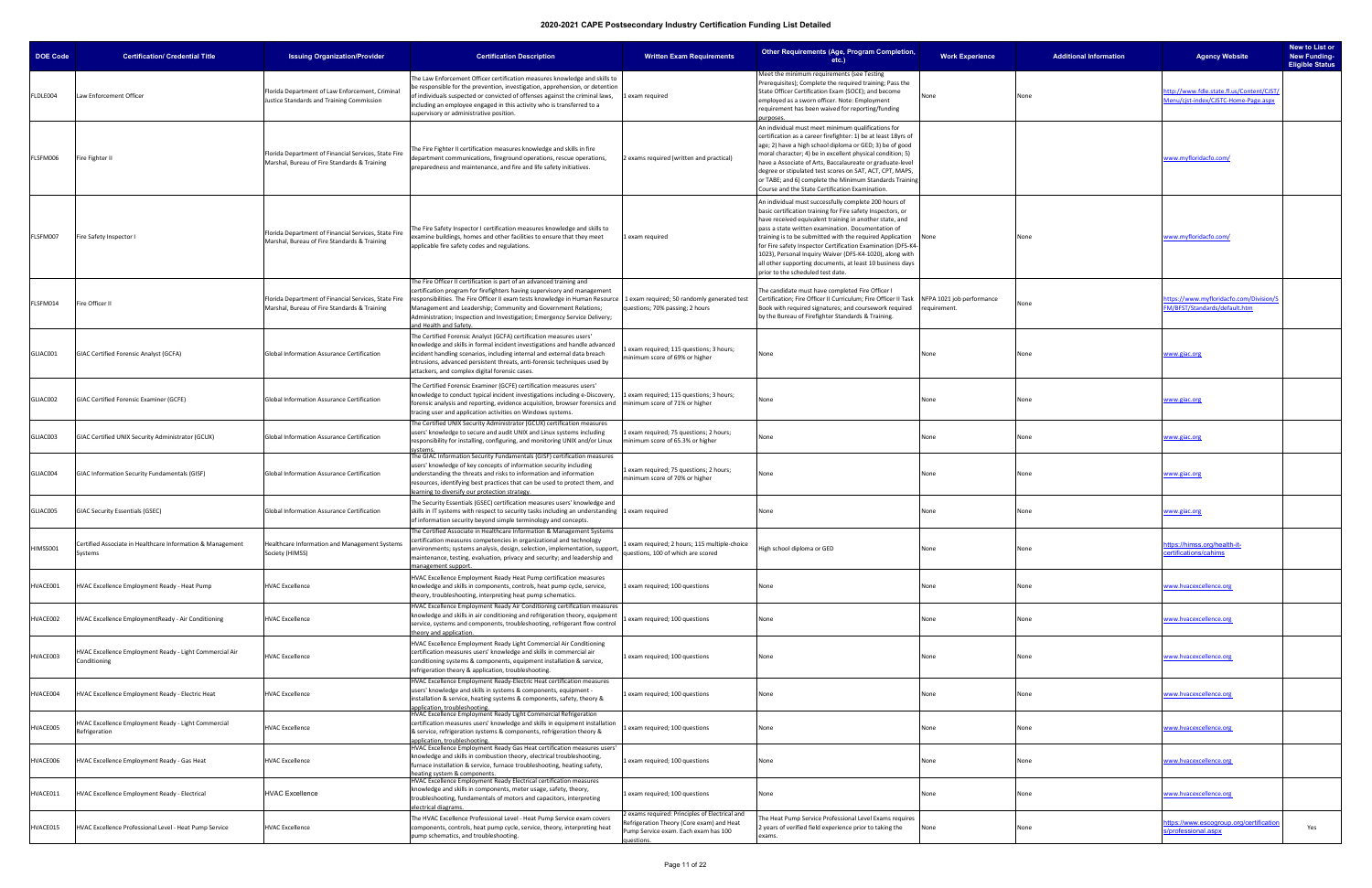| <b>DOE Code</b> | <b>Certification/ Credential Title</b>                                         | <b>Issuing Organization/Provider</b>                                         | <b>Certification Description</b>                                                                                                                                                                                                                                                                                                                                                                                     | <b>Written Exam Requirements</b>                                                                        | Other Requirements (Age, Program Completion,<br>etc.                                                                                        | <b>Work Experience</b>                                                                                                                                                                                                                                              | <b>Additional Information</b>                                                                                                                                                                                                                                               | <b>Agency Website</b>                                                         | New to List or<br><b>New Funding-</b><br><b>Eligible Status</b> |
|-----------------|--------------------------------------------------------------------------------|------------------------------------------------------------------------------|----------------------------------------------------------------------------------------------------------------------------------------------------------------------------------------------------------------------------------------------------------------------------------------------------------------------------------------------------------------------------------------------------------------------|---------------------------------------------------------------------------------------------------------|---------------------------------------------------------------------------------------------------------------------------------------------|---------------------------------------------------------------------------------------------------------------------------------------------------------------------------------------------------------------------------------------------------------------------|-----------------------------------------------------------------------------------------------------------------------------------------------------------------------------------------------------------------------------------------------------------------------------|-------------------------------------------------------------------------------|-----------------------------------------------------------------|
| IASSC001        | <b>IASSC Certified Black Belt</b>                                              | International Association For Six Sigma Certification                        | This certification tests the candidate's understanding of the IASSC Black Belt<br>Lean Six Sigma Body of Knowledge™, which includes the primary sections of<br>Define, Measure, Analyze, Improve and Control. Each section is broken down proctored exam, 4 hours. A minimum passing<br>into sub-categories consisting of individual subject matter topics.                                                          | Lexam required; 150 question, closed book,<br>score is 580 points out of 750 points.                    | None                                                                                                                                        | None                                                                                                                                                                                                                                                                | Lean Six Sigma training obtained through a qualified<br>institution, Lean Six Sigma trainer or corporate<br>program is recommended, but not required. Real-<br>world Lean Six Sigma work experience and project<br>application experience is recommended, but not<br>auired | www.iassc.org/six-sigma-certification                                         |                                                                 |
| ICOEC002        | Certified Ethical Hacker (CEH)                                                 | <b>EC-Council</b>                                                            | The Certified Ethical Hacker (CEH) certification measures users' knowledge<br>and skills to undertake an attempt to penetrate networks and/or computer<br>systems using the same methods and techniques as a Hacker.                                                                                                                                                                                                 | exam required; 125 multiple choice questions<br>4 hours; minimum score of 70% or higher                 | ndividuals must have completed an approved training<br>program or have two years of information security related None<br>experience.        |                                                                                                                                                                                                                                                                     | None                                                                                                                                                                                                                                                                        | www.eccouncil.org/                                                            |                                                                 |
| ICOEC003        | Computer Hacking Forensic Investigator (CHFI)                                  | <b>EC-Council</b>                                                            | The Computer Hacking Forensic Investigator (CHFI) certification measures<br>users' knowledge and skills in detecting hacking attacks and properly<br>extracting evidence to report the crime and conduct audits to prevent future<br>attacks including methods for discovering data that resides in computer<br>systems and recovering deleted, encrypted, or damaged file information.                              | Lexam required; 150 multiple choice question<br>1 hours; minimum score of 70% or higher                 | ndividuals must have completed an approved training<br>orogram or have two years of information security related None<br>experience.        |                                                                                                                                                                                                                                                                     | None                                                                                                                                                                                                                                                                        | www.eccouncil.org/                                                            |                                                                 |
| ICOEC004        | Certified Security Analyst (ECSA)                                              | <b>EC-Council</b>                                                            | The Certified Security Analyst (ECSA) certification measures users'<br>knowledge and skills in advanced uses of the LPT methodologies, tools and<br>techniques required to perform comprehensive information security tests.<br>ECSAs design, secure and test networks to protect organizations from the<br>hreats.                                                                                                  | exam required; 50 multiple choice questions;<br>hours; minimum score of 70% or higher                   | ndividuals must have completed an approved training<br>program or have two years of information security related None<br>experience.        |                                                                                                                                                                                                                                                                     | None                                                                                                                                                                                                                                                                        | www.eccouncil.org/                                                            |                                                                 |
| ICOEC007        | EC-Council Certified Incident Handler (ECIH)                                   | EC-Council                                                                   | The EC-Council Certified Incident Handler (ECIH) certification exam tests<br>competencies in incident response and handling; process handling; forensic<br>readiness and first response; email security incidents; application level<br>incidents; network & mobile incidents; insider threats; malware incidents;<br>incidents occurred in a cloud environment.                                                     | Lexam required. 100 Questions, 3 hours,<br>multiple choice; exam code 212-89; EC-Council<br>Exam Portal | Exam candidate should have 1 year of information security $\bigcap_{\text{None}}$<br>related experience or should attend official training. |                                                                                                                                                                                                                                                                     | None                                                                                                                                                                                                                                                                        | ttps://www.eccouncil.org/programs/e<br>ouncil-certified-incident-handler-ecil | Yes                                                             |
| ICOEC008        | EC-Council Certified Network Defender (CND)                                    | <b>EC-Council</b>                                                            | The Certified Network Defender (CND) certification tests competencies in<br>protecting, detecting and responding to the threats on the network.<br>Network administrators are usually familiar with network components,<br>traffic, performance and utilization, network topology, location of each<br>ystem, security policy, etc.                                                                                  | 1 exam required. 100 Questions, 4 hours,<br>Multiple choice, Exam Prefix: 312-38 (ECC<br>EXAM)          | Exam candidate should have 2 years of information<br>security related experience or should attend official<br>training.                     | None                                                                                                                                                                                                                                                                |                                                                                                                                                                                                                                                                             | <u>ttps://www.eccouncil.org/programs/ce</u><br>ed-network-defender-cnd/       | Yes                                                             |
| ICOEC009        | EC-Council Certified Security Operations Center (SOC) Analyst (CSA) EC-Council |                                                                              | The Certified SOC Analyst (CSA) certification tests competencies in security<br>operations and management; understanding cyber threats, IoCs, and attack<br>methodology; incidents, events, and logging; incident detection with security multiple choice; minimum passing score of 70%;<br>information and event management (SIEM); enhanced incident detection<br>with threat intelligence; and incident response. | Lexam required. 100 questions; 3 hours;<br>EC-Council Exam Portal; Exam code 312-39                     | Exam candidate should have 1 year of information security None<br>related experience or should attend official training.                    |                                                                                                                                                                                                                                                                     | None                                                                                                                                                                                                                                                                        | ttps://www.eccouncil.org/programs/ce<br>tified-soc-analyst-csa/               | Yes                                                             |
| IECON001        | Field Service Engineer - Low Voltage Systems                                   | Independent Electrical Contractors                                           | The Field Service Engineer - Low Voltage Systems certification measures<br>users' knowledge and skills in intro to electronics; fire alarm systems; nurse<br>call systems; security systems; audio and sound systems; wireless<br>broadband networks; building automation; intro to fiber optics; intro to<br>structured cabling; mass notification - exterior; and emerging technologies.                           | Lexam required; 4 hours                                                                                 | None                                                                                                                                        | None                                                                                                                                                                                                                                                                | None                                                                                                                                                                                                                                                                        | <u>www.iecfwcc.org</u>                                                        |                                                                 |
| IECON002        | Field Service Engineer - Voice-Data-Video                                      | Independent Electrical Contractors                                           | The Field Service Engineer - Voice-Data-Video certification measures users'<br>knowledge and skills in intro to structured cabling systems; intermediate<br>structured cabling systems; intro to optical fiber; intro to networking and<br>telephone systems; wireless and broadband networks; tv systems (CAT 5);<br>CCTV security systems; and emerging technologies.                                              | L exam required; 4 hours                                                                                | None                                                                                                                                        | None                                                                                                                                                                                                                                                                | None                                                                                                                                                                                                                                                                        | www.iecfwcc.org                                                               |                                                                 |
| IECON003        | Journeyman Electrician                                                         | Independent Electrical Contractors                                           | The Journeyman Electrician certification measures users' knowledge and<br>skills in electrical theory & national electric code (NEC); commercial &<br>industrial installations & service; commercial motor control and/or service<br>residential installations; and site & slab work.                                                                                                                                | exam required; 4 hours                                                                                  | None                                                                                                                                        | None                                                                                                                                                                                                                                                                | None                                                                                                                                                                                                                                                                        | <u>www.iecfwcc.org</u>                                                        |                                                                 |
| IECON004        | <b>Residential Wireman</b>                                                     | Independent Electrical Contractors                                           | The Residential Wireman certification measures users' knowledge and skills<br>in residential wiring, residential finish work, general lighting and service<br>nstallation, troubleshooting, and residential telecommunications.                                                                                                                                                                                      | 1 exam required; 4 hours                                                                                | None                                                                                                                                        | None                                                                                                                                                                                                                                                                | None                                                                                                                                                                                                                                                                        | www.iecfwcc.org                                                               |                                                                 |
| IISSC001        | CISSP- Information Systems Security Management Professional<br>(CISSP-ISSMP)   | International Information Systems Security<br>Certification Consortium, Inc. | The CISSP- Information Systems Security Management Professional (CISSP-<br>ISSMP) certification measures users' knowledge and skills in project<br>management, risk management, setting up and delivering a security<br>awareness program, and managing a business continuity planning program.                                                                                                                      | 1 exam required                                                                                         | None                                                                                                                                        | The current requirements for the<br>ISSMP call for four years of work<br>experience in one or more of the<br>ten domains of the CISSP CBK, or<br>three years of experience with an<br>applicable college degree or a<br>credential from the (ISC)<br>approved list. | None                                                                                                                                                                                                                                                                        | www.isc2.org                                                                  |                                                                 |
| IISSC002        | Systems Security Certified Practitioner (SSCP)                                 | International Information Systems Security<br>Certification Consortium, Inc. | The Systems Security Certified Practitioner (SSCP) certification measures<br>users' knowledge and skills in access controls, security operations and<br>administration, monitoring and analysis, risk, response and recovery,<br>cryptography, networks and communications, and malicious code and<br>activity.                                                                                                      | Lexam required; minimum score of 700 points<br>or greater required                                      | None                                                                                                                                        | None                                                                                                                                                                                                                                                                | None                                                                                                                                                                                                                                                                        | www.isc2.org                                                                  |                                                                 |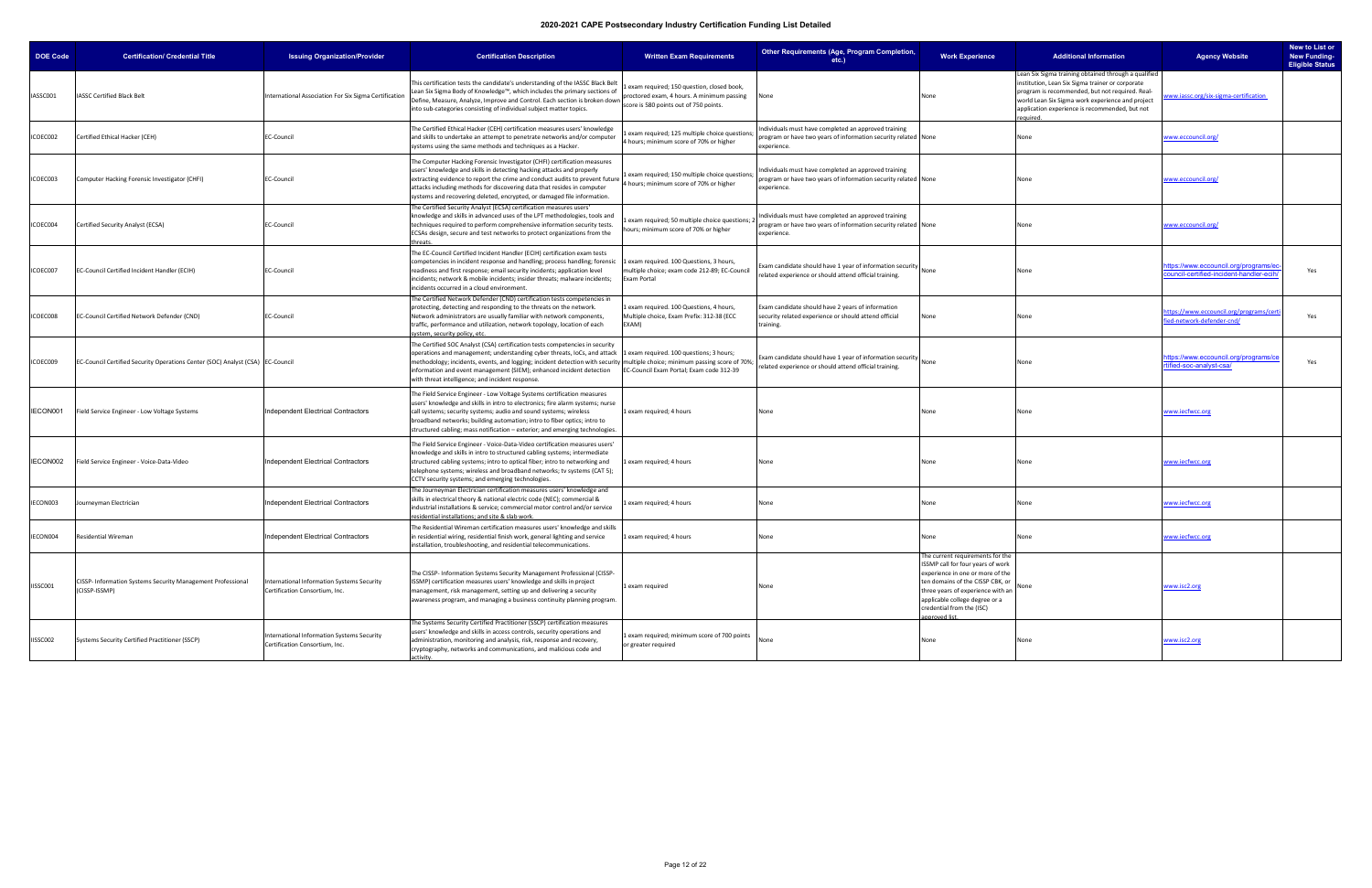| <b>DOE Code</b> | <b>Certification/ Credential Title</b>                      | <b>Issuing Organization/Provider</b>                                                | <b>Certification Description</b>                                                                                                                                                                                                                                                                                                                                                                                                                                                                                                                                                                                                                                   | <b>Written Exam Requirements</b>                                                                                          | Other Requirements (Age, Program Completion,<br>$etc.$ ) | <b>Work Experience</b>                                                                                                                                                                                                                                                                                                                                                                                                                                                                                                                                                                                                                                                                                                                                                                                                                                                 | <b>Additional Information</b> | <b>Agency Website</b>                                     | New to List or<br><b>New Funding-</b><br><b>Eligible Status</b> |
|-----------------|-------------------------------------------------------------|-------------------------------------------------------------------------------------|--------------------------------------------------------------------------------------------------------------------------------------------------------------------------------------------------------------------------------------------------------------------------------------------------------------------------------------------------------------------------------------------------------------------------------------------------------------------------------------------------------------------------------------------------------------------------------------------------------------------------------------------------------------------|---------------------------------------------------------------------------------------------------------------------------|----------------------------------------------------------|------------------------------------------------------------------------------------------------------------------------------------------------------------------------------------------------------------------------------------------------------------------------------------------------------------------------------------------------------------------------------------------------------------------------------------------------------------------------------------------------------------------------------------------------------------------------------------------------------------------------------------------------------------------------------------------------------------------------------------------------------------------------------------------------------------------------------------------------------------------------|-------------------------------|-----------------------------------------------------------|-----------------------------------------------------------------|
| IISSC003        | Certified Cyber Forensics Professional (CCFP)               | International Information Systems Security<br>Certification Consortium, Inc.        | The Certified Cyber Forensics Professional (CCFP) certification measures<br>users' knowledge and skills in mobile forensics, cloud forensics, and anti-<br>forensics in law enforcement to support criminal investigations, cybercrime<br>and cyber security professionals working in the public or private sectors,<br>computer forensic engineers and managers working in corporate<br>information security, digital forensic and e-discovery consultants focused on<br>litigation support, cyber intelligence analysts working for<br>defense/intelligence agencies, and computer forensic consultants working<br>for management or specialty consulting firms. | 1 exam (CCFP) required; 125 questions; 4 hours;<br>minimum score of 700 or higher required                                | None                                                     | Individuals with a four-year<br>college degree leading to a<br>Baccalaureate must demonstrate<br>three years of full time digital<br>forensics or IT security experience<br>in three out of the six domains of<br>the credential. Individuals who do<br>not hold a four-year college<br>degree leading to a<br>Baccalaureate, must have six<br>years of full time digital forensics<br>or IT security experience in three<br>out of the six domains of the<br>credential. One year of the work<br>experience may be waived for<br>Individuals without a 4 year<br>degree, who have earned an<br>alternate forensics certification<br>on the (ISC)2 approved list.<br>Individuals may sit for the exam<br>before completing the work<br>experience requirement and are<br>issued the Associate of (ISC)2 for<br>CCFP until they have documented<br>the work experience. |                               | www.isc2.org                                              |                                                                 |
| IISSC004        | Certified Information Systems Security Professional (CISSP) | <b>International Information Systems Security</b><br>Certification Consortium, Inc. | The Certified Information Systems Security Professional (CISSP) certification<br>measures users' knowledge and skills to design, engineer, implement, and<br>manage their overall information security program to protect organizations<br>from growing sophisticated attacks.                                                                                                                                                                                                                                                                                                                                                                                     | 1 exam (CISSP) required; 250 questions; 6 hours;<br>minimum score of 700 or higher required                               | None                                                     | Individuals must demonstrate five<br>years of full time paid work<br>experience in two of the ten<br>domains. One year of the work<br>experience may be waived for<br>Individuals with a 4 year degree.<br>Individuals may sit for the exam<br>None<br>before completing the work<br>experience requirement and are<br>issued the Associate of (ISC)2 for<br>CISSP until they have<br>documented the work<br>experience.                                                                                                                                                                                                                                                                                                                                                                                                                                               |                               | www.isc2.org                                              |                                                                 |
| INSOC002        | Certified Automation Professional (CAP)                     | International Society of Automation                                                 | The Certified Automation Professional (CAP) certification measures users'<br>knowledge and skills for the direction, definition, design,<br>development/application, deployment, documentation, and support of<br>systems, software, and equipment used in control systems, manufacturing<br>information systems, systems integration, and operational consulting.                                                                                                                                                                                                                                                                                                 | 1 exam required                                                                                                           | None                                                     | Ten (10) years of work in the<br>automation field. One (1) year of<br>work experience means 1,500<br>hours of active employment. A<br>cumulative total of 15,000 hours<br>of documented work experience<br>is required during the ten (10)<br>None<br>year period prior to application<br>date. An Associate Degree in<br>automation or a related<br>technology from an accredited<br>educational institution will count<br>as two (2) years of work<br>experience.                                                                                                                                                                                                                                                                                                                                                                                                    |                               | www.isa.org                                               |                                                                 |
| INSOC005        | Certified Control Systems Technician (CCST) - Level 3       | International Society of Automation                                                 | The Certified Control Systems Technician (CCST) certification measures<br>users' knowledge and skills for the calibration, documentation,<br>troubleshooting, and repair/replacement of instrumentation for systems<br>that measure and control level, temperature, pressure, flow, and other<br>process variables in the field of automation.                                                                                                                                                                                                                                                                                                                     | 1 exam required                                                                                                           | None                                                     | A thirteen-year total of education<br>training, and/or experience. The<br>following elements may be used<br>to satisfy this requirement: A<br>registered apprenticeship in an<br>instrumentation, measurement<br>and control, electronics, electrical<br>and/or mechanical program, if<br>None<br>applicable. Academic degree (or<br>equivalent) in a related<br>technology area, to a maximum o<br>four years. Related work<br>experience, including at least five<br>years in<br>instrumentation/measurement<br>and control.                                                                                                                                                                                                                                                                                                                                         |                               | www.isa.org                                               |                                                                 |
| JCAHO001        | Certified Ophthalmic Medical Technologist (COMT)            | Joint Commission on Allied Health Personnel in<br>Ophthalmology (JCAHPO)            | The Certified Ophthalmic Technician certification measures users' knowledge<br>and skills to assist ophthalmologists by performing ophthalmic clinical<br>functions and ophthalmic photography, provide instruction and supervision 1 (2-part) exam required; Written test: 160<br>to other ophthalmic personnel, and assist with minor surgical procedures,<br>applying aseptic techniques and preparing instruments. COMTs may perform Test: 5-12 skill areas<br>eye exams, administer eye medications, and instruct patients in care and use<br>of corrective lenses.                                                                                           | multiple choice questions; 3 hours; Performance None                                                                      |                                                          | None<br>None                                                                                                                                                                                                                                                                                                                                                                                                                                                                                                                                                                                                                                                                                                                                                                                                                                                           |                               | www.jcahpo.org/certification/                             |                                                                 |
| JCAHO002        | Certified Ophthalmic Technician (COT)                       | Joint Commission on Allied Health Personnel in<br>Ophthalmology (JCAHPO)            | The Certified Ophthalmic Technician certification measures users' knowledge<br>and skills to assist ophthalmologists by performing ophthalmic clinical<br>functions including administering eye exams, administering eye medications<br>and instructing the patient in care and use of corrective lenses.                                                                                                                                                                                                                                                                                                                                                          | 1 (2-part) exam required; Written test: 200<br>multiple choice questions; 3 hours; Skill<br>Evaluation: 7 skills; 2 hours | None                                                     | None<br>None                                                                                                                                                                                                                                                                                                                                                                                                                                                                                                                                                                                                                                                                                                                                                                                                                                                           |                               | www.jcahpo.org/certification/                             |                                                                 |
| MANSI001        | Manufacturing Technician 1 (MT1)                            | Manufacturing Skills Institute (MSI)                                                | The MT1 certification measures users' knowledge and skills in CAD skills,<br>computer controlled machine programming, precision measurement,<br>process and machine trouble-shooting, problem-solving, machine<br>maintenance and proficient use of diagnostic and statistical tools.                                                                                                                                                                                                                                                                                                                                                                              | 1 exam required: 3 Modules; minimum score of<br>75% required of all three MT1 certificate<br>modules                      | None                                                     | None<br>None                                                                                                                                                                                                                                                                                                                                                                                                                                                                                                                                                                                                                                                                                                                                                                                                                                                           |                               | https://www.microsoft.com/en-<br>us/learning/default.aspx |                                                                 |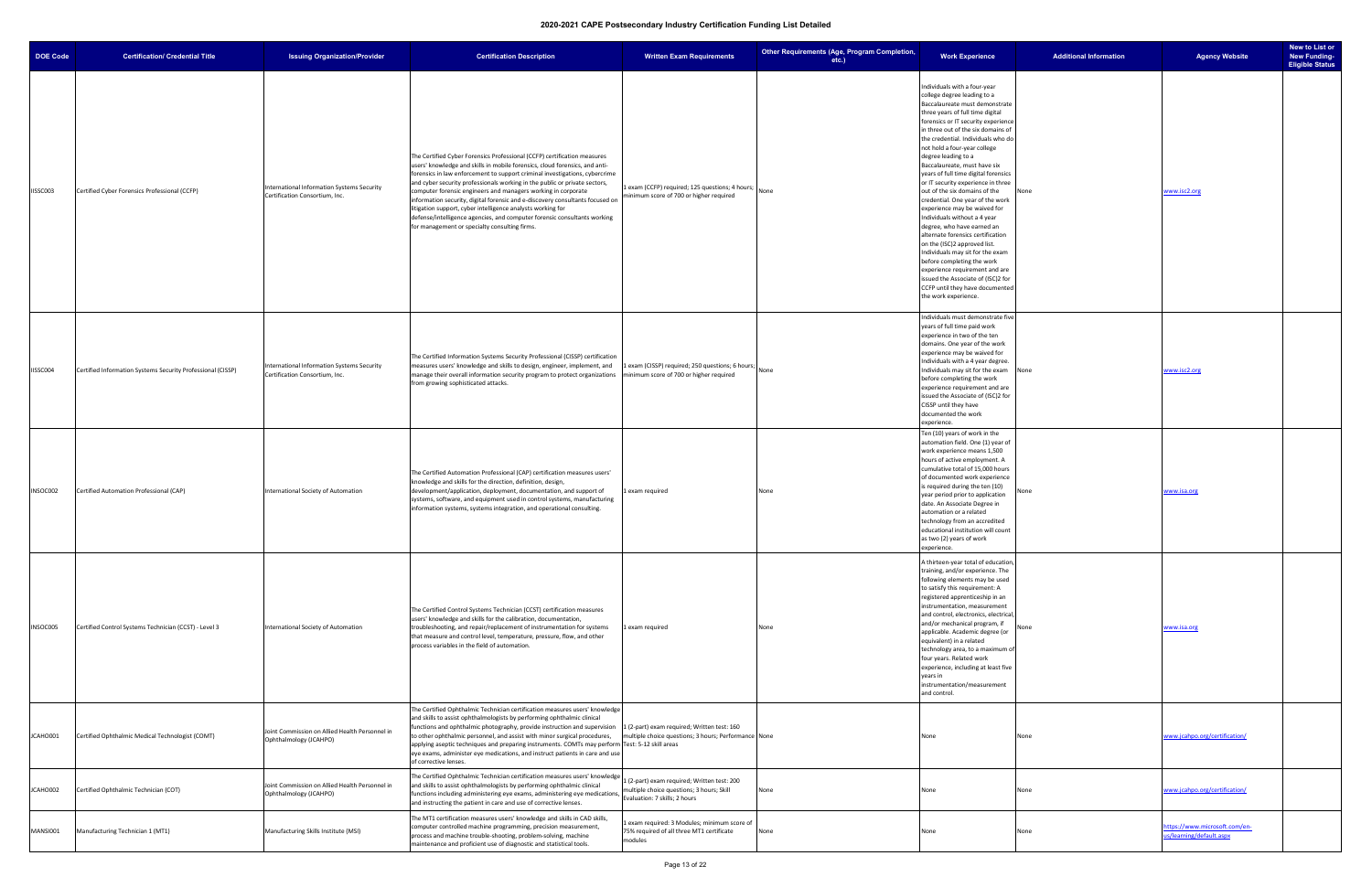| <b>DOE Code</b> | <b>Certification/ Credential Title</b>                                         | <b>Issuing Organization/Provider</b> | <b>Certification Description</b>                                                                                                                                                                                                                                                                                                                                                                                                                                                                                                                                                                                                                                                                                                                                                                                                                                | <b>Written Exam Requirements</b>                                                                                                                                                                             | Other Requirements (Age, Program Completion,<br>$etc.$ )                                                                                                                                                                                | <b>Work Experience</b>                                                                                                                         | <b>Additional Information</b> | <b>Agency Website</b>                                                                     | New to List or<br><b>New Funding-</b><br><b>Eligible Status</b> |
|-----------------|--------------------------------------------------------------------------------|--------------------------------------|-----------------------------------------------------------------------------------------------------------------------------------------------------------------------------------------------------------------------------------------------------------------------------------------------------------------------------------------------------------------------------------------------------------------------------------------------------------------------------------------------------------------------------------------------------------------------------------------------------------------------------------------------------------------------------------------------------------------------------------------------------------------------------------------------------------------------------------------------------------------|--------------------------------------------------------------------------------------------------------------------------------------------------------------------------------------------------------------|-----------------------------------------------------------------------------------------------------------------------------------------------------------------------------------------------------------------------------------------|------------------------------------------------------------------------------------------------------------------------------------------------|-------------------------------|-------------------------------------------------------------------------------------------|-----------------------------------------------------------------|
| MICRO052        | Microsoft Certified Trainer (MCT)                                              | Microsoft Corporation                | The Microsoft Certified Trainer (MCT) certifies readiness of individuals to be<br>Microsoft authorized to deliver training that is based on Official Microsoft<br>Learning Products or Microsoft Dynamics Learning Products for the MCT<br>program.                                                                                                                                                                                                                                                                                                                                                                                                                                                                                                                                                                                                             | exam required                                                                                                                                                                                                | Before an individual can apply to become a Microsoft<br>Certified Trainer (MCT), they must acquire either one of<br>the Microsoft Certified Professional (MCP) certifications or<br>a Microsoft Dynamics qualifier for the MCT program. | None<br>None                                                                                                                                   |                               | ww.microsoft.com/learning                                                                 |                                                                 |
| MICRO082        | Microsoft Certified Solutions Associate (MCSA) - SQL Server 2012               | <b>Microsoft Corporation</b>         | The Microsoft Certified Solutions Associate (MCSA) - SQL Server 2012<br>certification measures users' knowledge and skills in creating database<br>objects; working with data; modifying data; and troubleshooting and<br>optimizing.                                                                                                                                                                                                                                                                                                                                                                                                                                                                                                                                                                                                                           | exams required (Exam 461-Querying Microsoft<br>SQL Server 2012, Exam 462-Administering a<br>Microsoft SQL Server 2012 Database and Exam<br>463-Implementing Data Warehouse with<br>Microsoft SQL Server 2012 | None                                                                                                                                                                                                                                    | None<br>None                                                                                                                                   |                               | ww.microsoft.com/learning/en/us/defau<br>.aspx                                            |                                                                 |
| MICRO086        | Microsoft Certified Solutions Associate (MCSA) - Windows Server<br>2012        | Microsoft Corporation                | The Microsoft Certified Solutions Associate (MCSA) : Windows Server 2012<br>certification validates a primary set of Windows Server skills that are<br>relevant across multiple solution areas in a business environment.                                                                                                                                                                                                                                                                                                                                                                                                                                                                                                                                                                                                                                       | 3 exams required (exam 410-Installing and<br>Configuring Windows Server 2012, exam 411-<br>Administering Windows Server 2012 and exam<br>412-Configuring Advance Windows Server 2012<br>Services)            | None                                                                                                                                                                                                                                    | None<br>None                                                                                                                                   |                               | vww.microsoft.com/learning                                                                |                                                                 |
| MICRO106        | Microsoft Certified Solutions Associate (MCSA) - Windows Server<br>2016        | Microsoft Corporation                | The Microsoft Certified Solutions Associate (MCSA) - Windows Server 2016<br>certification measures skill in the following competencies: installation,<br>storage, compute features, networking and identity functionality.                                                                                                                                                                                                                                                                                                                                                                                                                                                                                                                                                                                                                                      | 3 exams required (Exam 70-740 Installation,<br>Storage, and Compute with Windows Server<br>2016; Exam 70-741 Networking with Windows<br>Server 2016; Exam 70-742 Identity with<br>Windows Server 2016)       | None                                                                                                                                                                                                                                    | None<br>None                                                                                                                                   |                               | ttps://www.microsoft.com/en-<br>s/learning/mcsa-windows-server-2016-<br>ertification.aspx |                                                                 |
| MICRO107        | Microsoft Certified Solutions Expert (MCSE) - Data Management<br>and Analytics | Microsoft Corporation                | The Microsoft Certified Solutions Expert (MCSE) - Data Management and<br>Analytics certification measures broad skills in SQL administration, building<br>enterprise-scale data solutions and leveraging business intelligence data -<br>both on-premises and in cloud environments.                                                                                                                                                                                                                                                                                                                                                                                                                                                                                                                                                                            | exam required                                                                                                                                                                                                | Must first earn MCSA in SQL Server 2012/2014; or SQL<br>2016 Database Administration, Database Development, B<br>Development, Machine Learning, BI Reporting or Data<br>Engineering with Azure.                                         | Work experience is<br>recommended, and varies<br>depending on the specific exam.<br>None<br>Visit the website for more specific<br>nformation. |                               | ttps://www.microsoft.com/en-<br>is/learning/mcse-data-management-<br>nalytics.aspx        |                                                                 |
| MICRO111        | Microsoft Certified Solutions Developer (MCSD) - App Builder                   | Microsoft Corporation                | The Microsoft Certified Solutions Developer (MCSD) - App Builder<br>certification measures skills needed to build modern mobile and/or web<br>applications and services.                                                                                                                                                                                                                                                                                                                                                                                                                                                                                                                                                                                                                                                                                        | exam required                                                                                                                                                                                                | Must first earn MCSA certification in either Web<br>Applications or Universal Windows Platform.                                                                                                                                         | Work experience is<br>recommended, and varies<br>depending on the specific exam.<br>Visit the website for more specific<br>information.        | None                          | ttps://www.microsoft.com/en-<br>s/learning/mcsd-app-builder-<br>ertification.aspx         |                                                                 |
| MICRO116        | Windows Server Administration Fundamentals                                     | Microsoft Corporation                | The Windows Server Administration Fundamentals exam tests competencies<br>in server installation, server roles, storage, active directory, server<br>performance management, and server maintenance. Candidates for this<br>exam are familiar with the concepts and the technologies of Windows Server   Administration Fundamentals<br>administration. Candidates should have some hands-on experience with<br>Windows Server, Windows-based networking, Active Directory, account<br>management, and system recovery tools and concepts.                                                                                                                                                                                                                                                                                                                      | Requires 1 exam: Exam 98-365: Windows Server                                                                                                                                                                 | None                                                                                                                                                                                                                                    | None                                                                                                                                           | None                          | ww.microsoft.com/learning/en/us/defau<br>.aspx                                            | Yes                                                             |
| MICRO117        | Microsoft 365 Certified: Enterprise Administrator Expert                       | Microsoft Corporation                | The Microsoft 365 Certified: Enterprise Administrator Expert certification<br>exam measures skills in the design and implementation of Microsoft 365<br>services, management of user identity and roles, management of access and website for options), Microsoft 365 Identity and<br>authentication, planning Office 365 workloads and applications,<br>implementing modern device services, implementing security and threat<br>management, and managing governance and compliance.                                                                                                                                                                                                                                                                                                                                                                           | Requires 3 exams: a prerequisite exam (see<br>Services, and Microsoft 365 Mobility and<br>Security.                                                                                                          | None                                                                                                                                                                                                                                    | None<br>None                                                                                                                                   |                               | ww.microsoft.com/learning/en/us/defau<br>.aspx                                            | Yes                                                             |
| MICRO118        | Microsoft 365 Certified: Modern Desktop Administrator Associate                | <b>Microsoft Corporation</b>         | The Microsoft 365 Certified: Modern Desktop Administrator Associate<br>certification exam tests competencies in deploying, configuring, securing,<br>managing, and monitoring devices and client applications in an enterprise<br>environment.                                                                                                                                                                                                                                                                                                                                                                                                                                                                                                                                                                                                                  | Requires 2 exams: Windows 10 and Managing<br>Modern Desktops.                                                                                                                                                | None                                                                                                                                                                                                                                    | None<br>None                                                                                                                                   |                               | ww.microsoft.com/learning/en/us/defar<br>aspx                                             | Yes                                                             |
| MICRO119        | Microsoft 365 Certified: Security Administrator Associate                      | Microsoft Corporation                | The Microsoft 365 Security Administrator Associate certification exam tests<br>competencies in securing Microsoft 365 enterprise and hybrid environments,<br>implementing and managing security and compliance solutions, responding<br>to threats, and enforcing data governance.                                                                                                                                                                                                                                                                                                                                                                                                                                                                                                                                                                              | Requires 1 exam: Microsoft 365 Security<br>Administration (MS-500)                                                                                                                                           | None                                                                                                                                                                                                                                    | None                                                                                                                                           | None                          | ww.microsoft.com/learning/en/us/defar<br>.aspx                                            | Yes                                                             |
| MICRO120        | Microsoft Certified: Azure Administrator Associate                             | Microsoft Corporation                | The Microsoft Certified: Azure Administrator Associate certification exam<br>tests competencies in implementing, managing, and monitoring identity,<br>governance, storage, compute, and virtual networks in a cloud environment,<br>plus provision, size, monitor, and adjust resources, when needed. An Azure<br>Administrator often serves as part of a larger team dedicated to<br>implementing your organization's cloud infrastructure. A candidate for this 1 exam required : Microsoft Azure Administrator<br>certification should have at least six months of hands-on experience<br>administering Azure, along with a strong understanding of core Azure<br>services, Azure workloads, security, and governance. In addition, this role<br>should have experience using PowerShell, Azure CLI, Azure portal, and Azure<br>Resource Manager templates. | $(AZ-104)$                                                                                                                                                                                                   | None                                                                                                                                                                                                                                    | None<br>None                                                                                                                                   |                               | vww.microsoft.com/learning/en/us/defau<br>.aspx                                           | Yes                                                             |
| MICRO121        | Microsoft Certified: Azure AI Engineer Associate                               | Microsoft Corporation                | Candidates for the Azure AI Engineer Associate certification should have<br>subject matter expertise using cognitive services, machine learning, and<br>knowledge mining to architect and implement Microsoft AI solutions<br>involving natural language processing, speech, computer vision, and<br>conversational AI. Responsibilities for this role include analyzing<br>requirements for AI solutions, recommending the appropriate tools and<br>technologies, and designing and implementing AI solutions that meet<br>scalability and performance requirements.                                                                                                                                                                                                                                                                                           | 1 exam required : Designing and Implementing<br>an Azure AI Solution (AI-100)                                                                                                                                | None                                                                                                                                                                                                                                    | None<br>None                                                                                                                                   |                               | vww.microsoft.com/learning/en/us/defau<br>.aspx                                           | Yes                                                             |
| MICRO122        | Microsoft Certified: Power Platform Developer Associate                        | Microsoft Corporation                | Candidates for the Microsoft Power Platform Developer Associate<br>certification design, develop, secure, and troubleshoot Power Platform<br>solutions. They implement components of the solution that include<br>application enhancements, custom user experience, system integrations,<br>data conversions, custom process automation, and custom visualizations.<br>Candidates must have strong applied knowledge of Power Platform services,<br>as well as an in-depth understanding of their capabilities, boundaries, and<br>constraints. They should have a basic understanding of DevOps practices for<br>Power Platform. Development experience should include Power Platform<br>services, JavaScript, JSON, TypeScript, C#, HTML, .NET, Microsoft Azure,<br>Microsoft 365, RESTful web services, ASP.NET, and Power BI.                               | 1 exam required: Microsoft Power Platform<br>Developer (PL-400)                                                                                                                                              | None                                                                                                                                                                                                                                    | None                                                                                                                                           | None                          | vww.microsoft.com/learning/en/us/defar<br>.aspx                                           | Yes                                                             |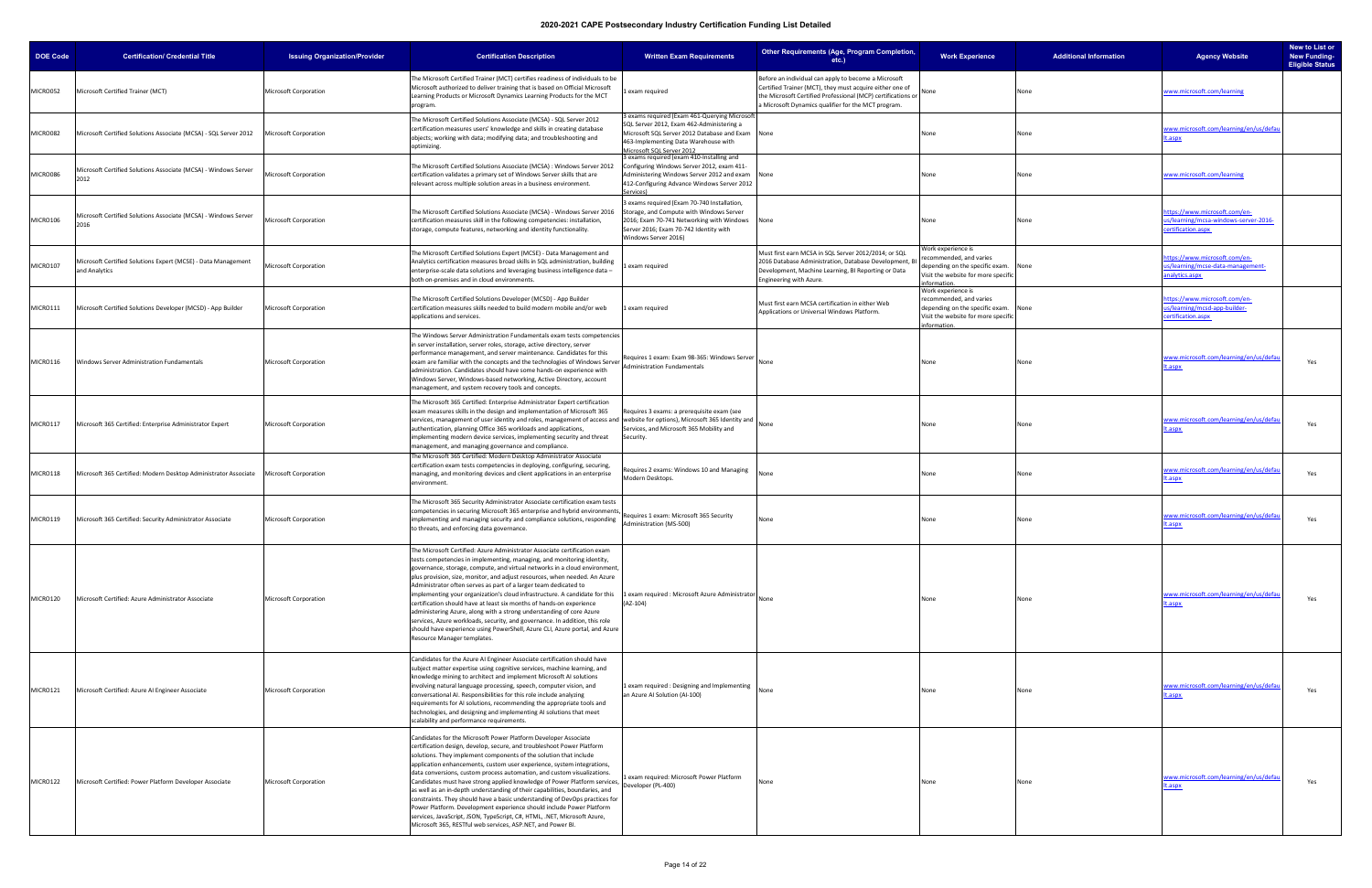| <b>DOE Code</b> | <b>Certification/ Credential Title</b>                | <b>Issuing Organization/Provider</b>          | <b>Certification Description</b>                                                                                                                                                                                                                                                                                                                                                                                                                                                                                                                                                                                                                                                                            | <b>Written Exam Requirements</b>                                                                                                                                                                                         | Other Requirements (Age, Program Completion,<br>etc.)                                                                                                                                                                                                                                                                                                                                                                                            | <b>Work Experience</b> | <b>Additional Information</b>                                                                                                                                                                                                                                                                          | <b>Agency Website</b>                                          | New to List or<br><b>New Funding-</b><br><b>Eligible Status</b> |
|-----------------|-------------------------------------------------------|-----------------------------------------------|-------------------------------------------------------------------------------------------------------------------------------------------------------------------------------------------------------------------------------------------------------------------------------------------------------------------------------------------------------------------------------------------------------------------------------------------------------------------------------------------------------------------------------------------------------------------------------------------------------------------------------------------------------------------------------------------------------------|--------------------------------------------------------------------------------------------------------------------------------------------------------------------------------------------------------------------------|--------------------------------------------------------------------------------------------------------------------------------------------------------------------------------------------------------------------------------------------------------------------------------------------------------------------------------------------------------------------------------------------------------------------------------------------------|------------------------|--------------------------------------------------------------------------------------------------------------------------------------------------------------------------------------------------------------------------------------------------------------------------------------------------------|----------------------------------------------------------------|-----------------------------------------------------------------|
| MSSCN001        | <b>MSSC Certified Production Technician (CPT)</b>     | Manufacturing Skills Standards Council (MSSC) | The MSSC Certified Production Technician (CPT) certification measures<br>knowledge and skills to demonstrate mastery of the core competencies for<br>manufacturing production at the front-line (entry-level through front-line<br>upervisor)                                                                                                                                                                                                                                                                                                                                                                                                                                                               | 4 exams required; 80-90 questions each; 90<br>minutes each                                                                                                                                                               | Jone                                                                                                                                                                                                                                                                                                                                                                                                                                             | None                   | None                                                                                                                                                                                                                                                                                                   | www.msscusa.org                                                |                                                                 |
| MSSCN002        | MSSC Certified Logistics Technician (CLT)             | Manufacturing Skills Standards Council (MSSC) | The Certified Logistics Technician (CLT) Certification measures knowledge<br>and skills in product receiving, product storage, order processing, packaging<br>and shipment, inventory control, safe handling of hazmat materials,<br>evaluation of transportation modes, dispatch and tracking, and<br>measurements and metric conversions.                                                                                                                                                                                                                                                                                                                                                                 | 1 exam required; 96 multiple choice questions;<br>120 minutes                                                                                                                                                            | Individuals must already have their Certified Logistics<br>Associate (CLA) Certificate.                                                                                                                                                                                                                                                                                                                                                          | None                   | None                                                                                                                                                                                                                                                                                                   | www.msscusa.org                                                |                                                                 |
| NASME001        | <b>NASM Certified Personal Trainer (CPT)</b>          | National Academy of Sports Medicine           | The National Academy of Sports Medicine - Certified Professional Trainer<br>certification measures individual's ability to perform individualized<br>assessments, and design safe exercise and conditioning programs that are<br>scientifically valid and based on clinical evidence.                                                                                                                                                                                                                                                                                                                                                                                                                       | Lexam required; 2 hour time limit with 120 test<br>questions, in which 20 are research questions<br>and do not count toward or against the final<br>score. A passing score is 70% or better.                             | Must have a high school diploma or equivalent.<br>Must have current Emergency Cardiac Care (CPR) and<br>Automated External Defibrillator (AED) Certification prior<br>to sitting for the exam (not required to purchase the CPT).                                                                                                                                                                                                                | None                   | None                                                                                                                                                                                                                                                                                                   | www.nasm.org                                                   |                                                                 |
| NATEX001        | Air Conditioning Service Technician                   | North American Technician Excellence          | The Air Conditioning Service Technician certification measures knowledge<br>and skills in installation, service, maintenance, and repair of HVAC systems,<br>with a focus on service. System sizes are limited to 30 tons or less cooling<br>capacity.                                                                                                                                                                                                                                                                                                                                                                                                                                                      | 2 exam required (a CORE and a Specialty Air<br>Conditioning Installation test); 50 questions on<br>CORE tests and 100 questions on Specialty test;<br>must score 70% or higher on each                                   |                                                                                                                                                                                                                                                                                                                                                                                                                                                  | None                   | None                                                                                                                                                                                                                                                                                                   | www.natex.org/site/353/Technicians/Cert<br>cation-Basics/101   |                                                                 |
| NATEX002        | Air Conditioning Installation Specialization          | North American Technician Excellence          | The Air Conditioning Service Technician certification measures knowledge<br>and skills in installation, service, maintenance, and repair of HVAC systems,<br>with a specialization in installation. System sizes are limited to 30 tons or less CORE tests and 100 questions on Specialty test;<br>cooling capacity.                                                                                                                                                                                                                                                                                                                                                                                        | 2 exam required (a CORE and a Specialty Air<br>Conditioning Installation test); 50 questions on<br>must score 70% or higher on each                                                                                      |                                                                                                                                                                                                                                                                                                                                                                                                                                                  | None                   | None                                                                                                                                                                                                                                                                                                   | www.natex.org/site/353/Technicians/Cert<br>ication-Basics/101  |                                                                 |
| NATEX003        | Air to Air Heat Pump Installation Technician          | North American Technician Excellence          | The Air to Air Heat Pump Installation Technician certification measures<br>knowledge and skills to prepare installation sites (including removal of<br>existing HVAC/R equipment), fabricate systems, and assemble systems.                                                                                                                                                                                                                                                                                                                                                                                                                                                                                 | 2 exams required (a CORE and a Specialty Air to<br>Air Heat Pump Installation exam); 50 questions<br>on CORE tests with 90 minutes to complete; 100 None<br>questions on Specialty test with 150 minutes to<br>complete. |                                                                                                                                                                                                                                                                                                                                                                                                                                                  | None                   | None                                                                                                                                                                                                                                                                                                   | www.natex.org/site/353/Technicians/Cer<br>ication-Basics/101   |                                                                 |
| NATEX004        | Air to Air Heat Pump Service Technician               | North American Technician Excellence          | The Air to Air Heat Pump Service Technician certification measures<br>knowledge and skills in installation, service, maintenance, and repair of heat<br>pump systems, with a focus on service. System sizes are limited to 30 tons or<br>less cooling capacity.                                                                                                                                                                                                                                                                                                                                                                                                                                             | 2 exams required; CORE exam (50 questions; 90<br>minutes) and Air to Air Heat Pump Service<br>Technician exam (100 questions; 150 minutes); None<br>minimum passing score of 70% or higher<br>required on each exam      |                                                                                                                                                                                                                                                                                                                                                                                                                                                  | None                   | None                                                                                                                                                                                                                                                                                                   | www.natex.org/site/353/Technicians/Cert<br>fication-Basics/101 |                                                                 |
| NATHA002        | Certified EKG Technician (CET)                        | National Healthcareer Association             | The Certified EKG Technician (CET) certification is for cardiovascular<br>technologists and technicians who assist physicians in diagnosing and<br>treating cardiac (heart) and peripheral vascular (blood vessel) ailments.<br>Cardiovascular technologists may specialize in any of three areas of practice:<br>nvasive cardiology, echocardiography, and vascular technology.                                                                                                                                                                                                                                                                                                                            | Lexam required; 100 questions; 2 hours                                                                                                                                                                                   | Applicant must be 18 years of age or older, must have<br>completed high school and completed 60 hours of training None<br>and performed 10 live EKG's.                                                                                                                                                                                                                                                                                           |                        |                                                                                                                                                                                                                                                                                                        | <u>www.nhanow.com</u>                                          |                                                                 |
| NATHA003        | Certified Medical Administrative Assistant (CMAA)     | National Healthcareer Association             | The Certified Medical Administrative Assistant (CMAA) certification ensures<br>ndividuals have the knowledge of patients' medical records and office<br>management skills; appointment/ scheduling/ correspondence; and mail<br>management skills.                                                                                                                                                                                                                                                                                                                                                                                                                                                          | exam required; 110 questions; 2 hours 10<br>minutes                                                                                                                                                                      | To be eligible for NHA certification, applicants must<br>possess a high school diploma or GED, and have<br>completed a training program or have one year work<br>experience in the field. Individuals who have completed<br>the State of Florida's Medical Administrative Assistant<br>Program may apply to NHA to receive a waiver to take<br>exam prior to high school graduation.                                                             | None                   | None                                                                                                                                                                                                                                                                                                   | <u>www.nhanow.com</u>                                          | Yes                                                             |
| NATHA006        | Certified Patient Care Technician (CPCT)              | National Healthcareer Association             | The Certified Patient Care Technician (CPCT) measures knowledge and skills<br>to provide direct patient care in a variety of healthcare environments. CPCT<br>duties may include basic patient care including feeding, bathing or moving<br>patients and changing linens.                                                                                                                                                                                                                                                                                                                                                                                                                                   | 1 exam required; 100 questions; 1 hours 50<br>minutes                                                                                                                                                                    | ndividuals must be at least 18 years of age and have a<br>high school diploma, or equivalency and must have<br>successfully completed an accredited or approved training<br>program within the last year or must have worked within<br>the past year in the field of certification for a minimum of<br>ne vear.                                                                                                                                  | None                   | None                                                                                                                                                                                                                                                                                                   | <u>www.nhanow.com</u>                                          |                                                                 |
| NATHA008        | Certified Billing & Coding Specialist (CBCS)          | National Healthcareer Association             | The Certified Billing & Coding Specialist (CBCS) certification measures users'<br>knowledge and skills in converting medical procedures, diagnoses, or<br>symptoms into specific codes for submitting a claim for reimbursement<br>including documentation in a patient record to support coding and billing<br>process, assigning codes for diagnoses and procedures, submitting claims for a literature of the contract of the procedure of the procedure of the procedure of the procedure of the procedure of the procedure of the procedu<br>reimbursement based on payer policies and procedures, and working with<br>providers to document procedures to support quality coding and<br>eimbursement. | L exam required; 100 multiple choice questions;<br>1 hour and 45 minutes; minimum passing score                                                                                                                          | Individuals must have a High School Diploma or the<br>equivalent and have successfully completed a training<br>program or one year of work experience within the field.<br>Individuals must provide written proof of training or<br>experience and/or documentation of education<br>completion upon request.                                                                                                                                     | None                   | None                                                                                                                                                                                                                                                                                                   | www.nhanow.com                                                 |                                                                 |
| NATHA009        | Certified Clinical Medical Assistant (CCMA)           | National Healthcareer Association             | The Certified Clinical Medical Assistant (CCMA) certification measures users<br>knowledge and skills in interviewing patients, measuring and recording vital<br>signs, preparing exam rooms, preparing medical equipment, and performing<br>venipuncture and point of care testing.                                                                                                                                                                                                                                                                                                                                                                                                                         | exam required; 160 multiple choice questions<br>2 hour and 40 minutes; minimum passing score<br>of 390 or higher required.                                                                                               | ndividuals must have a High School Diploma or the<br>equivalent and have successfully completed a training<br>rogram or one year of work experience within the field.<br>Individuals must provide written proof of training or<br>experience and/or documentation of education<br>completion upon request.                                                                                                                                       | None                   |                                                                                                                                                                                                                                                                                                        | <u>www.nhanow.com</u>                                          |                                                                 |
| NATHA010        | Certified Pharmacy Technician (CPhT)                  | National Healthcareer Association             | The Certified Pharmacy Technician (CPhT) certification measures knowledge<br>and skills to perform work delegated by licensed pharmacists in accordance<br>with state rules and regulations. CPhT's duties may include receiving written<br>prescriptions requests from patients, and sent electronically from doctor's<br>offices, prepare medications including retrieving, counting, poring, weighing,<br>and measuring, establish and maintain patient profiles, and prepare<br>nsurance claim forms and manage inventory.                                                                                                                                                                              | exam required; 100 questions; 2 hours 10<br>minutes                                                                                                                                                                      | Individuals must have a High School Diploma or the<br>equivalent and have successfully completed a training<br>program or one year of work experience within the field.<br>Individuals must provide written proof of training or<br>experience and/or documentation of education<br>completion upon request.                                                                                                                                     | None                   |                                                                                                                                                                                                                                                                                                        | <u>www.nhanow.com</u>                                          |                                                                 |
| NATHA011        | Certified Electronic Health Record Specialist (CEHRS) | National Healthcareer Association             | The Certified Electronic Health Record Specialist (CEHRS) certification<br>measures knowledge and skills in how to maintain the integrity and protect<br>the privacy and security of patient information. This certification helps an<br>individual demonstrate their proficiency in auditing patient records for<br>compliance with legal and regulatory requirements, perform basic coding to<br>submit claims for reimbursement from insurers, and collect patient<br>demographic and insurance information.                                                                                                                                                                                             | exam required; 100 questions; 1 hours 50<br>minutes                                                                                                                                                                      | he individual must have a High School Diploma or the<br>equivalent and successfully completed a training program<br>or one year of work experience within the field. Individuals<br>must provide written proof of training or experience<br>and/or documentation of education completion upon<br>request. An applicant who is scheduled to graduate from<br>an accredited high school or GED program may receive a<br>provisional certification. |                        | Individuals with provisional certification must take<br>and successfully pass the examination no more than<br>12 months prior to graduation. The provisional<br>certification expires 12 months after the<br>examination date and must be converted to a full<br>certification within that time frame. | <u>www.nhanow.com</u>                                          | Yes                                                             |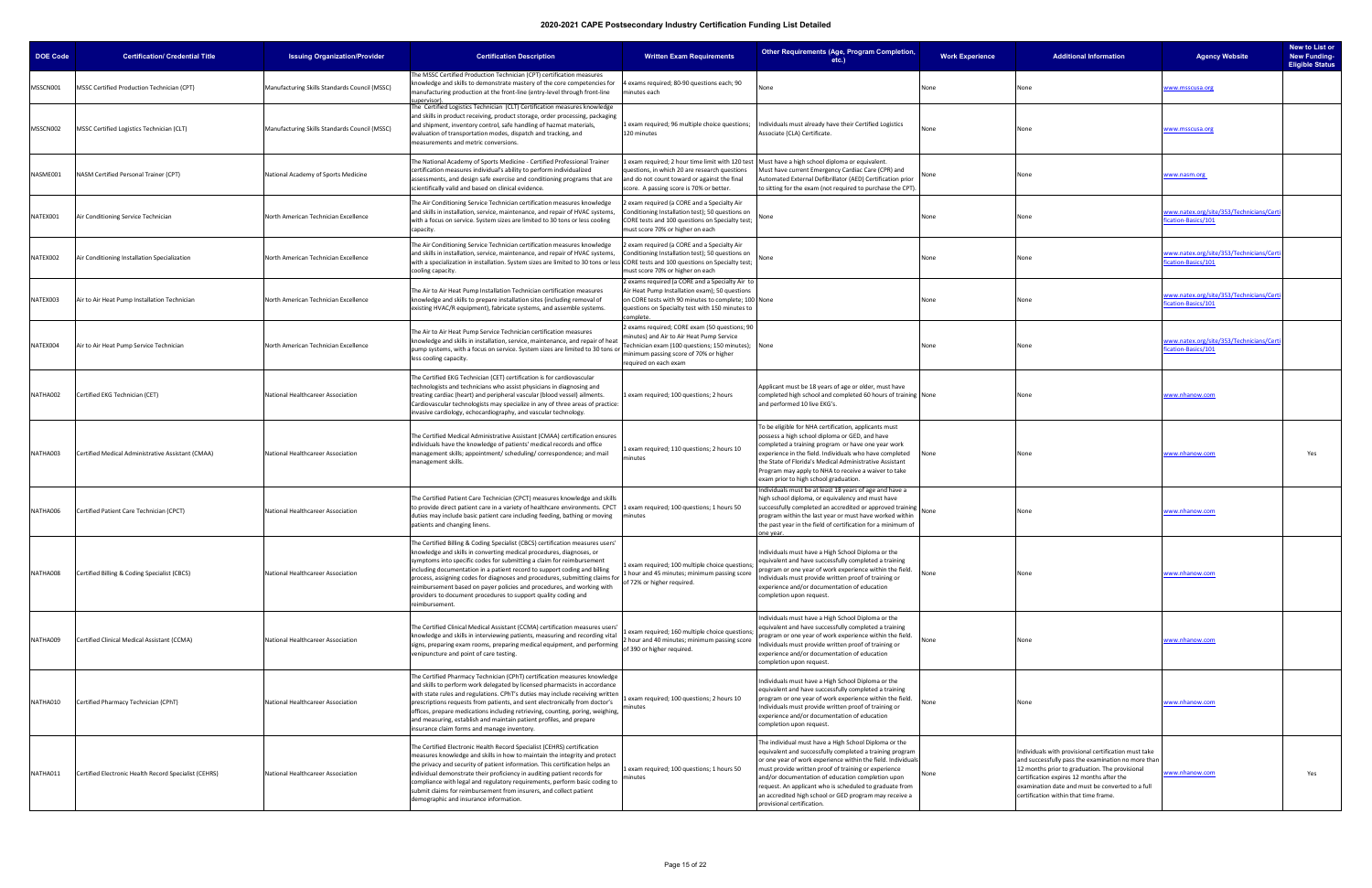| <b>DOE Code</b> | <b>Certification/ Credential Title</b>      | <b>Issuing Organization/Provider</b>                                       | <b>Certification Description</b>                                                                                                                                                                                                                                                                                                                                                                                                                                                                                                                                                                                                                                                                                  | <b>Written Exam Requirements</b>                                                                                                                                                           | Other Requirements (Age, Program Completion,<br>$etc.$ )                                                                                                                                                                                                                                                                                                                                                                                                                                                                                                                                                                                                                                     | <b>Work Experience</b> | <b>Additional Information</b>                                                                                                                                                                                                                                                                                                                                                                                                                                                                                                                                                                                                              | <b>Agency Website</b>                    | New to List or<br><b>New Funding-</b><br><b>Eligible Status</b> |
|-----------------|---------------------------------------------|----------------------------------------------------------------------------|-------------------------------------------------------------------------------------------------------------------------------------------------------------------------------------------------------------------------------------------------------------------------------------------------------------------------------------------------------------------------------------------------------------------------------------------------------------------------------------------------------------------------------------------------------------------------------------------------------------------------------------------------------------------------------------------------------------------|--------------------------------------------------------------------------------------------------------------------------------------------------------------------------------------------|----------------------------------------------------------------------------------------------------------------------------------------------------------------------------------------------------------------------------------------------------------------------------------------------------------------------------------------------------------------------------------------------------------------------------------------------------------------------------------------------------------------------------------------------------------------------------------------------------------------------------------------------------------------------------------------------|------------------------|--------------------------------------------------------------------------------------------------------------------------------------------------------------------------------------------------------------------------------------------------------------------------------------------------------------------------------------------------------------------------------------------------------------------------------------------------------------------------------------------------------------------------------------------------------------------------------------------------------------------------------------------|------------------------------------------|-----------------------------------------------------------------|
| NBCOT001        | Orthopaedic Technologist Certified (OTC)    | National Board for Certification of Orthopaedic<br>Technologists           | The Orthopaedic Technologist - Certified certification measures knowledge<br>and skills in assisting orthopedic surgeons by applying and removing casts or<br>splints, setting up traction devices and adjusting medical equipment, like<br>crutches or walkers.                                                                                                                                                                                                                                                                                                                                                                                                                                                  | Lexam required; 3 hours                                                                                                                                                                    | o be eligible an individual must meet the following<br>requirements: A) two-years of full time employment in<br>Orthopaedics specific to Orthopaedic Technology and in<br>accordance with the current Examination Breakdown<br>under the direct supervision of a Physician specializing in None<br>the musculoskeletal system. B. Completion of an<br>Orthopaedic Technologist (OT) Training Program that<br>satisfies the requirements of the NBCOT Eligibility Route B                                                                                                                                                                                                                     |                        | None                                                                                                                                                                                                                                                                                                                                                                                                                                                                                                                                                                                                                                       | <u>www.nbcot.net</u>                     |                                                                 |
| NBFOT001        | Certified Occupational Therapy Assistant    | National Board for Certification in Occupational<br>Therapy                | The Certified Occupational Therapy Assistant certification measures users'<br>knowledge and skills in helping patients develop, recover, and improve the<br>skills needed for daily living and working.                                                                                                                                                                                                                                                                                                                                                                                                                                                                                                           | 1 exam required                                                                                                                                                                            | ndividuals must graduate with an accredited/approved<br>entry-level occupational therapy degree<br>Associate degree in occupational therapy - COTA exam.                                                                                                                                                                                                                                                                                                                                                                                                                                                                                                                                     |                        |                                                                                                                                                                                                                                                                                                                                                                                                                                                                                                                                                                                                                                            | www.nbcot.net                            |                                                                 |
| NBFRC001        | Certified Respiratory Therapist (CRT)       | National Board for Respiratory Care                                        | The Certified Respiratory Therapist (CRT) certification measures knowledge<br>and skills to evaluate, treat, and care for patients with breathing or other<br>cardiopulmonary disorders. CRTs assume primary responsibility for all<br>respiratory care therapeutic treatments and diagnostic procedures, including<br>the supervision of respiratory therapy technicians.                                                                                                                                                                                                                                                                                                                                        | Lexam required; 160 multiple choice questions                                                                                                                                              | Applicants must be 18 years of age or older. Applicants<br>shall satisfy one of the following educational<br>requirements: A) Applicants shall have a minimum of an<br>associate degree from a respiratory therapy education<br>program accredited by the Commission on Accreditation<br>for Respiratory Care (CoARC) or accredited by the<br>Commission on Accreditation of Allied Health Education<br>Programs (CAAHEP) B) Applicants enrolled in an<br>accredited respiratory therapy program in an institution<br>offering a baccalaureate degree may be admitted to the<br>CRT Examination with a "special certificate of completion"<br>ssued by a sponsoring educational institution. |                        | None                                                                                                                                                                                                                                                                                                                                                                                                                                                                                                                                                                                                                                       | www.nbrc.org                             |                                                                 |
| NBFRC002        | Registered Respiratory Therapist (RRT)      | National Board for Respiratory Care                                        | The Registered Respiratory Therapist (RRT) certification measures<br>knowledge and skills to care for patients who have trouble breathing from a<br>chronic respiratory disease, such as asthma or emphysema. RRTs also<br>provide emergency care to patients suffering from heart attacks, drowning,<br>or shock.                                                                                                                                                                                                                                                                                                                                                                                                | Two exams required; the Therapist Multiple<br>Choice Examination (160 multiple choice<br>questions; 3 hours); the Clinical Simulation<br>Examination (22 problems; 4 hours)                | None                                                                                                                                                                                                                                                                                                                                                                                                                                                                                                                                                                                                                                                                                         | None                   | There are two established cut scores for the<br>Therapist Multiple-Choice Examination. Individuals<br>may become eligible to take the Clinical Simulation<br>Examination by achieving the higher cut score on<br>the Therapist Multiple-Choice Examination. The<br>passing point associated with RRT eligibility is higher<br>than the passing point associated with the CRT<br>credential. Individuals who attempt and pass the<br>Therapist Multiple-Choice Examination at the higher<br>cut score and attempt and pass the Clinical<br>Simulation Examination will be awarded the<br>Registered Respiratory Therapist (RRT) credential. | www.nbrc.org                             |                                                                 |
| NBOST001        | Certified Surgical Technologist             | The National Board of Surgical Technology and<br><b>Surgical Assisting</b> | The Certified Surgical Technologist (CST) examination content is based on<br>tasks performed by CSTs nationwide. Job analysis surveys are conducted to<br>identify specific tasks related to the frequency and importance of Surgical<br>Technologists nationwide. The results of the job analysis are used to develop  questions on the test, 150 of which are scored,<br>the content outline for the examination, which is evaluated on a prescribed<br>schedule to ensure that the overall examination content reflects current<br>surgical technology practices.                                                                                                                                              | 1 exam required. Candidates must correctly<br>answer 102 questions to pass. There are 175<br>and 25 of which are being tested for future<br>examinations. The exam duration is four hours. | andidates must have completed a CAAHEP or ABHES<br>accredited Surgical Technology Program or a Military<br>raining Program in Surgical Technology. See agency<br>vebsite for eligibility requirements.                                                                                                                                                                                                                                                                                                                                                                                                                                                                                       | None                   | None                                                                                                                                                                                                                                                                                                                                                                                                                                                                                                                                                                                                                                       | https://www.nbstsa.org/cst-certification | Yes                                                             |
| NCATT001        | Aircraft Electronics Technician (AET)       | National Center for Aerospace and Transportation<br>Technologies (NCATT)   | The Aircraft Electronics Technician (AET) certification prepares individuals for<br>nstallation, calibration and repair of electronic systems used on aircraft.<br>Aircraft electronics specialists and avionics technicians work closely with the<br>maintenance technicians to keep all aircraft systems operational. This work 1 exam required; passing score of 70% or<br>can take place in an aircraft or in a repair station. The duties include routine greater required<br>electronic maintenance (wiring), troubleshooting or localizing and diagnosing<br>causes of equipment malfunction, replacement of faulty components,<br>tracing circuitry as well as aligning and adjusting repaired equipment. |                                                                                                                                                                                            | None                                                                                                                                                                                                                                                                                                                                                                                                                                                                                                                                                                                                                                                                                         | None                   | None                                                                                                                                                                                                                                                                                                                                                                                                                                                                                                                                                                                                                                       | www.ncatt.org                            |                                                                 |
| NCCER211        | NCCER Electrical - Level 4 (Postsecondary)  | National Center for Construction Education &<br>Research (NCCER)           | The Electrical - Level 4 credential measures knowledge and skills in load<br>calculations feeders & services; health care facilities; standby and<br>emergency systems; basic electronic theory; fire alarm systems; specialty<br>transformers; HVAC controls; heat tracing and freeze protection; motor<br>operation and maintenance; medium-voltage terminations/splices; special<br>locations; and fundamentals of crew leadership.                                                                                                                                                                                                                                                                            | 13 module-based written and performance<br>exams are required.                                                                                                                             | Jone                                                                                                                                                                                                                                                                                                                                                                                                                                                                                                                                                                                                                                                                                         | None                   | The CORE: Introduction to Craft Skills certification is<br>equired for all NCCER trades.                                                                                                                                                                                                                                                                                                                                                                                                                                                                                                                                                   | www.nccer.org                            |                                                                 |
| NCCER222        | NCCER HVAC - Level 4 (Postsecondary)        | National Center for Construction Education &<br>Research (NCCER)           | The HVAC - Level 4 credential measures knowledge and skills in water<br>treatment; indoor air quality; energy conservation equipment; building<br>management systems; system air balancing; system startup and shutdown; 11 module-based written and performance<br>construction drawings and specifications; heating and cooling system design; exams are required.<br>commercial/industrial refrigeration systems; alternative and specialized<br>heating and cooling systems; and fundamentals of crew leadership.                                                                                                                                                                                             |                                                                                                                                                                                            | None                                                                                                                                                                                                                                                                                                                                                                                                                                                                                                                                                                                                                                                                                         | None                   | The CORE: Introduction to Craft Skills certification is<br>required for all NCCER trades.                                                                                                                                                                                                                                                                                                                                                                                                                                                                                                                                                  | www.nccer.org                            |                                                                 |
| NCCER249        | NCCER Pipefitting - Level 4 (Postsecondary) | National Center for Construction Education &<br>Research (NCCER)           | The Pipefitting - Level 4 credential measures knowledge and skills in<br>advanced blueprint reading; advanced pipe fabrication; stress relieving and<br>aligning; steam traps; in-line specialties; steel piping; hot taps; maintaining<br>alves; and introduction to supervisory roles.                                                                                                                                                                                                                                                                                                                                                                                                                          | 9 module-based written and performance<br>exams are required.                                                                                                                              | lone                                                                                                                                                                                                                                                                                                                                                                                                                                                                                                                                                                                                                                                                                         | None                   | The CORE: Introduction to Craft Skills certification is<br>required for all NCCER trades.                                                                                                                                                                                                                                                                                                                                                                                                                                                                                                                                                  | www.nccer.org                            |                                                                 |
| NCCER253        | NCCER Plumbing - Level 4 (Postsecondary)    | National Center for Construction Education &<br>Research (NCCER)           | The Plumbing - Level 4 credential measures knowledge and skills in business<br>principles for plumbers; fundamentals of crew leadership; water pressure<br>booster and recirculation systems; indirect and special waste; hydronic and 11 module-based written and performance<br>solar heating systems; codes; private water supply well systems; private<br>waste disposal systems; swimming pools and hot tubs; plumbing for mobile<br>homes and travel trailer parks; and medical gas and vacuum systems.                                                                                                                                                                                                     | exams are required.                                                                                                                                                                        | None                                                                                                                                                                                                                                                                                                                                                                                                                                                                                                                                                                                                                                                                                         | None                   | The CORE: Introduction to Craft Skills certification is<br>required for all NCCER trades.                                                                                                                                                                                                                                                                                                                                                                                                                                                                                                                                                  | www.nccer.org                            |                                                                 |
| NCCER265        | NCCER Welding - Level 3 (Postsecondary)     | National Center for Construction Education &<br>Research (NCCER)           | The Welding - Level 3 credential measures knowledge and skills in SMAW -<br>open-root pipe welds; GMAW - pipe; FCAW - pipe; GTAW - carbon steel pipe; 6 module-based written and performance<br>GTAW - low alloy and stainless steel pipe; and SMAW - stainless steel plate exams are required.<br>and pipe groove welds.                                                                                                                                                                                                                                                                                                                                                                                         |                                                                                                                                                                                            |                                                                                                                                                                                                                                                                                                                                                                                                                                                                                                                                                                                                                                                                                              | None                   | The CORE: Introduction to Craft Skills certification is<br>required for all NCCER trades.                                                                                                                                                                                                                                                                                                                                                                                                                                                                                                                                                  | www.nccer.org                            |                                                                 |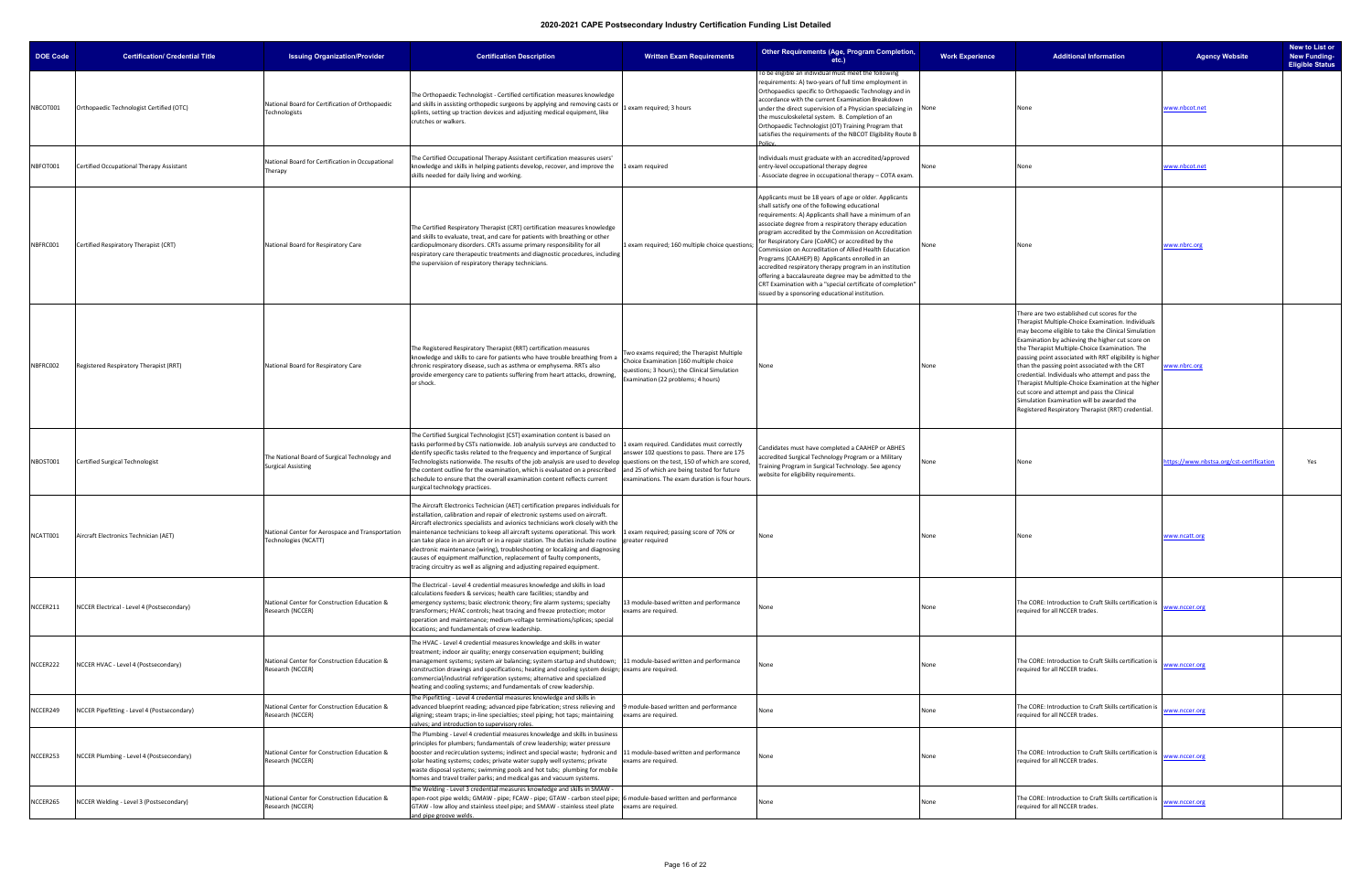| <b>DOE Code</b> | <b>Certification/ Credential Title</b>                                                             | <b>Issuing Organization/Provider</b>                             | <b>Certification Description</b>                                                                                                                                                                                                                                                                                                                                                                                                                                                                                                                                                                                                                                                                                                                                                                                                                                                                                                                                                                                           | <b>Written Exam Requirements</b>                                                                              | Other Requirements (Age, Program Completion,<br>etc.)                                                                                                                                                                                                                                                                                                                      | <b>Work Experience</b>                                                                                                                                     | <b>Additional Information</b>                                                            | <b>Agency Website</b>   | New to List or<br><b>New Funding-</b><br><b>Eligible Status</b> |
|-----------------|----------------------------------------------------------------------------------------------------|------------------------------------------------------------------|----------------------------------------------------------------------------------------------------------------------------------------------------------------------------------------------------------------------------------------------------------------------------------------------------------------------------------------------------------------------------------------------------------------------------------------------------------------------------------------------------------------------------------------------------------------------------------------------------------------------------------------------------------------------------------------------------------------------------------------------------------------------------------------------------------------------------------------------------------------------------------------------------------------------------------------------------------------------------------------------------------------------------|---------------------------------------------------------------------------------------------------------------|----------------------------------------------------------------------------------------------------------------------------------------------------------------------------------------------------------------------------------------------------------------------------------------------------------------------------------------------------------------------------|------------------------------------------------------------------------------------------------------------------------------------------------------------|------------------------------------------------------------------------------------------|-------------------------|-----------------------------------------------------------------|
| NCCER267        | ICCER Industrial Maintenance, Electrical & Instrumentation<br>Technician - Level 4 (Postsecondary) | National Center for Construction Education &<br>Research (NCCER) | The Industrial Maintenance, Electrical & Instrumentation Technician - Level 4<br>credential measures knowledge and skills in standby and emergency<br>systems; basic process control elements, transducers and transmitters;<br>instrument calibration and configuration; pneumatic control valves,<br>actuators, and positioners; performing loop checks; troubleshooting and<br>commissioning a loop; process control loops and tuning; data networks;<br>programmable logic controllers; and distributed control systems.                                                                                                                                                                                                                                                                                                                                                                                                                                                                                               | 10 module-based written and performance<br>exams are required.                                                | None                                                                                                                                                                                                                                                                                                                                                                       | None                                                                                                                                                       | The CORE: Introduction to Craft Skills certification is<br>equired for all NCCER trades. | www.nccer.org           |                                                                 |
| NCFCT001        | Certified ECG Technician                                                                           | National Center for Competency Testing                           | ECG Technicians are allied health professionals responsible for performing<br>diagnostic tests to assess the patient's heart rhythm and rate. They ensure<br>proper electrode placement on the patient, record the ECG, prepare the<br>report for the physician, ensure patient comfort and safety, and<br>troubleshoot abnormalities with the recording.                                                                                                                                                                                                                                                                                                                                                                                                                                                                                                                                                                                                                                                                  | pretest items; 3 hours                                                                                        | tudent candidates must submit a copy of their ECG<br>Technician diploma, certificate of completion, or official<br>exam required; 125 scored items; 25 unscored (signed) transcript with graduation date. All required<br>documents must be submitted within two years after<br>successful program completion in order for the<br>ertification to be released.             | None                                                                                                                                                       | None                                                                                     | www.ncctinc.com         | Yes                                                             |
| NCFCT004        | Tech in Surgery - Certified (NCCT)                                                                 | National Center for Competency Testing                           | The Tech in Surgery - Certified certification measures knowledge and skills<br>for various tasks pre, intra, and post operatively. They maintain asepsis<br>during surgery, anticipating the surgeon's needs while remaining attentive<br>to all aspects of the surgical procedure to ensure a safe environment for the                                                                                                                                                                                                                                                                                                                                                                                                                                                                                                                                                                                                                                                                                                    | Lexam required; 175 scored items; 4 hours                                                                     | lone                                                                                                                                                                                                                                                                                                                                                                       | None                                                                                                                                                       | None                                                                                     | www.ncctinc.com         |                                                                 |
| NCFCT005        | <b>Medical Assistant</b>                                                                           | National Center for Competency Testing                           | The Medical assistant certification measures knowledge and skills to direct<br>patient care and preparation, ECG, phlebotomy, and pharmacology while<br>maintaining patient safety and confidentiality. Medical assistants also<br>perform administrative duties such as scheduling appointments, maintaining<br>patient records, bookkeeping, and billing and insurance processing.                                                                                                                                                                                                                                                                                                                                                                                                                                                                                                                                                                                                                                       | 1 exam required; 150 scored items; 3 hours                                                                    | None                                                                                                                                                                                                                                                                                                                                                                       | None                                                                                                                                                       | None                                                                                     | www.ncctinc.com         |                                                                 |
| NCFCT006        | National Certified Insurance and Coding Specialist (NCICS)                                         | National Center for Competency Testing                           | nsurance and Coding Specialists provide medical billing and coding services<br>to physician's offices and medical specialty practices for health care<br>providers to be paid for services rendered. Insurance and Coding Specialists<br>prepare and submit claims to insurance companies and prepare and send<br>statements to patients. Insurance and Coding Specialists must be<br>knowledgeable and possess skills in the areas of medical terminology,<br>anatomy & physiology, diagnostic and procedural coding, insurance claims<br>processing, and medical billing procedures.                                                                                                                                                                                                                                                                                                                                                                                                                                     | pretest items; 3 hours                                                                                        | Student candidates must submit a copy of their Insurance<br>& Coding diploma, certificate of completion, or official<br>L exam required; 100 scored items; 25 unscored ((signed) transcript with graduation date. All required<br>documents must be submitted within two years after<br>successful program completion in order for the<br>certification to be released.    | None                                                                                                                                                       | None                                                                                     | www.ncctinc.com         | Yes                                                             |
| NCFCT007        | National Certified Medical Office Assistant (NCMOA)                                                | National Center for Competency Testing                           | Medical Office Assistants are allied health professionals responsible for<br>various medical office administrative tasks beginning with initial patient<br>contact through final payment. They perform front office functions such as [1 exam required; 125 scored items; 25 unscored   official (signed) transcript with graduation date. All<br>scheduling, communicating (with healthcare professionals, patients and third pretest items; 3 hours<br>party payers), handling medical records, and financial management while<br>maintaining compliance with state and federal regulations.                                                                                                                                                                                                                                                                                                                                                                                                                             |                                                                                                               | Student candidates must submit a copy of their Medical<br>Office Assistant diploma, certificate of completion, or<br>required documents must be submitted within two years<br>after successful program completion in order for the<br>certification to be released.                                                                                                        |                                                                                                                                                            | None                                                                                     | www.ncctinc.com         | Yes                                                             |
| NCFCT008        | National Certified Patient Care Technician (NCPCT)                                                 | National Center for Competency Testing                           | Patient care technicians are allied health professionals who provide direct<br>patient care within their regulated scope of practice. They perform basic<br>nursing assistant tasks (as delegated by the nursing or medical staff) which<br>may include obtaining patient vital signs and other data, communicating<br>with the healthcare team and patients, assisting with activities of daily living<br>(ADLs), complying with confidentiality requirements, and performing ECGs<br>and phlebotomy tasks.                                                                                                                                                                                                                                                                                                                                                                                                                                                                                                               | pretest items; 3 hours                                                                                        | Student candidates must submit a copy of their Patient<br>Care Technician diploma, certificate of completion, or<br>Lexam required; 125 scored items; 25 unscored official (signed) transcript with graduation date. All<br>required documents must be submitted within two years<br>after successful program completion in order for the<br>certification to be released. |                                                                                                                                                            | None                                                                                     | www.ncctinc.com         | Yes                                                             |
| NCSAF001        | <b>Certified Strength Coach</b>                                                                    | National Council on Strength and Fitness (NCSF)                  | The National Council on Strength and Fitness (NCSF) - Certified Strength<br>Coach certification measures individual's knowledge in functional anatomy<br>and biomechanics; sport metabolism; performance assessment and<br>evaluation; nutrition and ergogenic aids; training techniques for athletic<br>performance; advanced programming for sport; injury prevention and return<br>to competition; professionalism and risk management.                                                                                                                                                                                                                                                                                                                                                                                                                                                                                                                                                                                 | exam required; 3 hour time limit with 150<br>multiple choice questions. A passing score is<br>70% or better.  | Exam candidates must have at least one of the following<br>requirements to be eligible for the exam:<br>current NCSF-CPT certification, or<br>A current NCCA-accredited fitness professional<br>certification or<br>An associate's degree or higher from an accredited college<br>or university in an exercise profession or related field                                 | None                                                                                                                                                       | None                                                                                     | www.ncsf.org            |                                                                 |
| NCSAF002        | <b>Certified Personal Trainer</b>                                                                  | National Council on Strength and Fitness (NCSF)                  | The National Council on Strength and Fitness (NCSF) - Certified Personal<br>Trainer certification measures individual's knowledge in basic anatomy,<br>exercise physiology, health screening and evaluation, nutrition and weight<br>management, exercise prescription, and special populations.                                                                                                                                                                                                                                                                                                                                                                                                                                                                                                                                                                                                                                                                                                                           | Lexam required; 3 hour time limit with 150<br>multiple choice questions. A passing score is<br>70% or better. | andidates must be at least 18 years of age, and possess a<br>high school diploma or equivalent.                                                                                                                                                                                                                                                                            | Work experience is not required,<br>but it is beneficial to have a<br>minimum level of practical<br>experience working in the health<br>and fitness field. |                                                                                          | www.ncsf.org            |                                                                 |
| NCSAF003        | <b>Sport Nutrition Specialist</b>                                                                  | National Council on Strength and Fitness (NCSF)                  | The National Council on Strength and Fitness (NCSF) - Sport Nutrition<br>Specialist certification measures individual's knowledge in nutrients and<br>intakes; physiological aspects of nutrition; macronutrients; micronutrients<br>and supplementation; nutrition and physiological adaptations to exercise.                                                                                                                                                                                                                                                                                                                                                                                                                                                                                                                                                                                                                                                                                                             | Lexam required; 3 hour time limit with 150<br>multiple choice questions. A passing score is<br>70% or better. | Exam candidates must have at least one of the following<br>requirements to be eligible for the exam:<br>current NCSF certification, or<br>A current NCCA-accredited fitness certification, or<br>A license and/or certification in an Allied Health Profession<br>A Teacher specific State-issued Certification or License                                                 | None                                                                                                                                                       | None                                                                                     | www.ncsf.org            |                                                                 |
| NCSBN001        | National Licensed Registered Nurse (NCLEX-RN)                                                      | National Council of State Boards of Nursing                      | The National Licensed Registered Nurse (NCLEX-RN) exam measures<br>knowledge and skills to monitor, record, and report symptoms or changes in<br>patients' conditions; maintain accurate, detailed reports and records; record<br>patients' medical information and vital signs; order, interpret, and evaluate<br>diagnostic tests to identify and assess patient's condition; modify patient<br>treatment plans as indicated by patients' responses and conditions; direct or<br>supervise less-skilled nursing or healthcare personnel or supervise a<br>particular unit; consult and coordinate with healthcare team members to<br>assess, plan, implement, or evaluate patient care plans; monitor all aspects<br>of patient care, including diet and physical activity; instruct individuals,<br>families, or other groups on topics such as health education, disease<br>prevention, or childbirth and develop health improvement programs; and<br>prepare patients for and assist with examinations or treatments. | 1 exam required; 75 to 265 questions; 6 hour<br>time limit                                                    | A student must complete the requirements (set by the<br>Board of Nursing (BON)) of an approved and/or accredited<br>program/school (licensed by & meets BON expectations)<br>and graduate.                                                                                                                                                                                 | None                                                                                                                                                       | None                                                                                     | www.ncsbn.org/nclex.htm |                                                                 |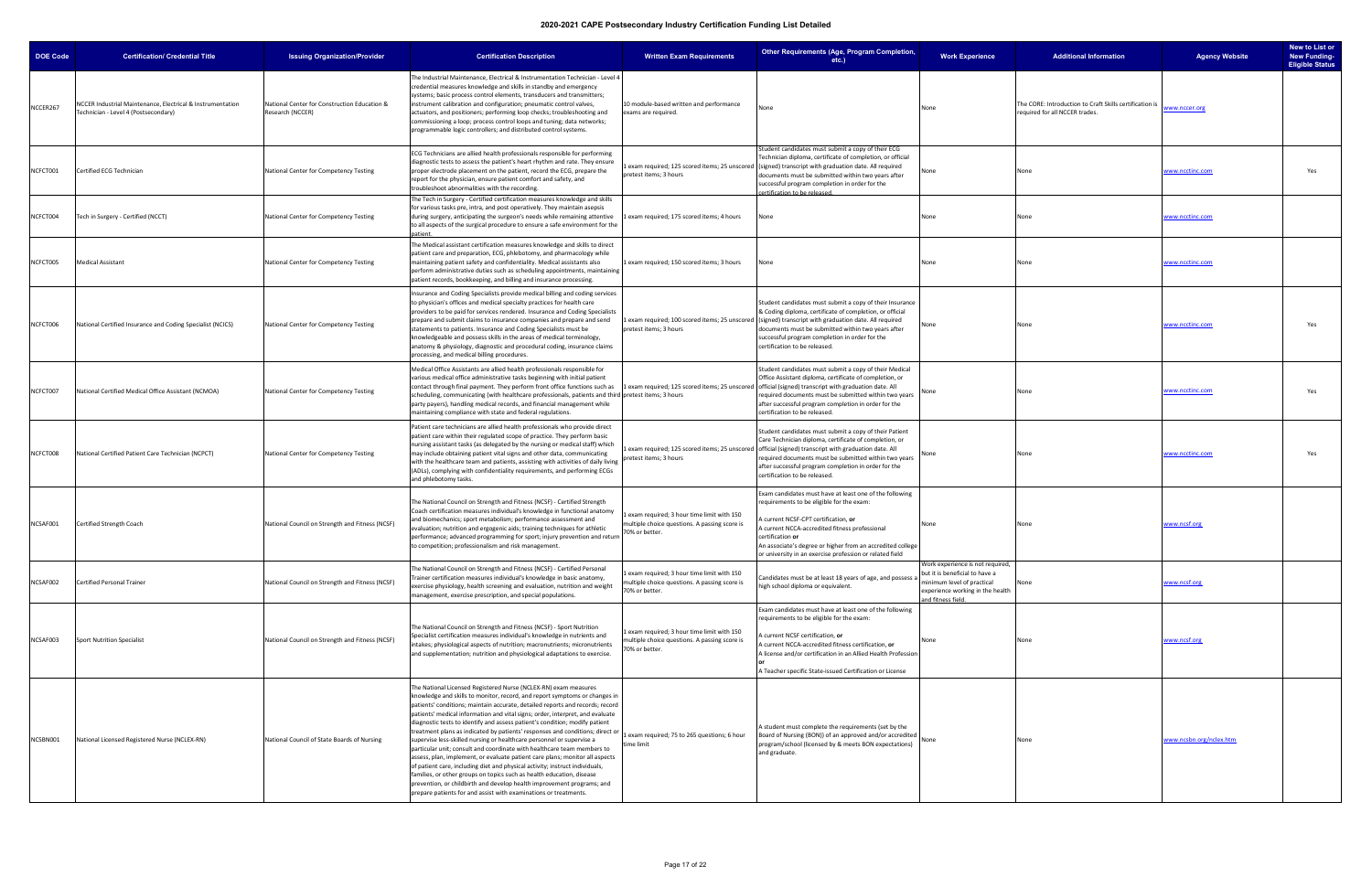| <b>DOE Code</b> | <b>Certification/ Credential Title</b>               | <b>Issuing Organization/Provider</b>                 | <b>Certification Description</b>                                                                                                                                                                                                                                                                                                                                                                                                                                                                                                                                                                                                                                                                                                                                                                                                                                                                                                                                                                                           | <b>Written Exam Requirements</b>                         | Other Requirements (Age, Program Completion,<br>etc.)                                                                                                                                      | <b>Work Experience</b>                     | <b>Additional Information</b> | <b>Agency Website</b>   | New to List or<br><b>New Funding-</b><br><b>Eligible Status</b> |
|-----------------|------------------------------------------------------|------------------------------------------------------|----------------------------------------------------------------------------------------------------------------------------------------------------------------------------------------------------------------------------------------------------------------------------------------------------------------------------------------------------------------------------------------------------------------------------------------------------------------------------------------------------------------------------------------------------------------------------------------------------------------------------------------------------------------------------------------------------------------------------------------------------------------------------------------------------------------------------------------------------------------------------------------------------------------------------------------------------------------------------------------------------------------------------|----------------------------------------------------------|--------------------------------------------------------------------------------------------------------------------------------------------------------------------------------------------|--------------------------------------------|-------------------------------|-------------------------|-----------------------------------------------------------------|
| NCSBN002        | National Licensed Practical Nurse (NCLEX-PN)         | National Council of State Boards of Nursing          | The National Licensed Registered Nurse (NCLEX-RN) exam measures<br>knowledge and skills to monitor, record, and report symptoms or changes in<br>patients' conditions; maintain accurate, detailed reports and records; record<br>patients' medical information and vital signs; order, interpret, and evaluate<br>diagnostic tests to identify and assess patient's condition; modify patient<br>treatment plans as indicated by patients' responses and conditions; direct or<br>supervise less-skilled nursing or healthcare personnel or supervise a<br>particular unit; consult and coordinate with healthcare team members to<br>assess, plan, implement, or evaluate patient care plans; monitor all aspects<br>of patient care, including diet and physical activity; instruct individuals,<br>families, or other groups on topics such as health education, disease<br>prevention, or childbirth and develop health improvement programs; and<br>prepare patients for and assist with examinations or treatments. | exam required; 85 to 205 questions; 5 hour<br>time limit | A student must complete the requirements (set by the<br>Board of Nursing (BON)) of an approved and/or accredited<br>program/school (licensed by & meets BON expectations)<br>and graduate. |                                            | None                          | www.ncsbn.org/nclex.htm |                                                                 |
| VIASE001        | ASE - Advanced Engine Performance Specialist (L1)    |                                                      | The ASE Advanced Engine Performance Specialist (L1) certification provides<br>National Institute for Automotive Service Excellence   an assessment of an individual's knowledge of the diagnosis and repair of<br>computer-controlled engine systems and the cause of high-emission failures.                                                                                                                                                                                                                                                                                                                                                                                                                                                                                                                                                                                                                                                                                                                              | exam required; 60 questions; 75 minutes                  | None                                                                                                                                                                                       | 2 years of work experience is<br>required. |                               | www.ase.com             |                                                                 |
| NIASE005        | ASE - Automatic Transmission/Transaxle (A2)          | National Institute for Automotive Service Excellence | The ASE - Automatic Transmission/Transaxle (A2) certification identifies and<br>recognizes those automobile and light truck technicians who can<br>demonstrate knowledge of the skills necessary to diagnose, service, and<br>epair automatic transmission/transaxle                                                                                                                                                                                                                                                                                                                                                                                                                                                                                                                                                                                                                                                                                                                                                       | exam required; 60 questions; 75 minutes                  | None                                                                                                                                                                                       | 2 years of work experience is<br>required. |                               | www.ase.com             |                                                                 |
| NIASE007        | ASE - Brakes (A5)                                    |                                                      | The ASE - Brakes (A5) certification identifies and recognizes those<br>National Institute for Automotive Service Excellence automobile and light truck technicians who can demonstrate knowledge of 1 exam required; 55 questions; 75 minutes<br>the skills necessary to diagnose, service, and repair brakes.                                                                                                                                                                                                                                                                                                                                                                                                                                                                                                                                                                                                                                                                                                             |                                                          | None                                                                                                                                                                                       | 2 years of work experience is<br>required. |                               | www.ase.com             |                                                                 |
| NIASE008        | ASE - Electrical/Electronic Systems (A6)             | National Institute for Automotive Service Excellence | The ASE - Electrical/Electronic Systems (A6) certification identifies and<br>ecognizes those automobile and light truck technicians who can<br>demonstrate knowledge of the skills necessary to diagnose, service, and<br>epair electrical/electronic systems                                                                                                                                                                                                                                                                                                                                                                                                                                                                                                                                                                                                                                                                                                                                                              | exam required; 60 questions; 75 minutes                  | None                                                                                                                                                                                       | 2 years of work experience is<br>required. |                               | www.ase.com             |                                                                 |
| NIASE009        | ASE - Engine Performance (A8)                        | National Institute for Automotive Service Excellence | The ASE - Engine Performance (A8) certification identifies and recognizes<br>those automobile and light truck technicians who can demonstrate<br>knowledge of the skills necessary to diagnose, service, and repair engine<br>erformance.                                                                                                                                                                                                                                                                                                                                                                                                                                                                                                                                                                                                                                                                                                                                                                                  | 1 exam required; 60 questions; 75 minutes                | None                                                                                                                                                                                       | 2 years of work experience is<br>required. | lone                          | www.ase.com             |                                                                 |
| VIASE010        | ASE - Engine Repair (A1)                             |                                                      | The ASE - Engine Repair (A1) certification identifies and recognizes those<br>National Institute for Automotive Service Excellence   automobile and light truck technicians who can demonstrate knowledge of<br>the skills necessary to diagnose, service, and repair engines.                                                                                                                                                                                                                                                                                                                                                                                                                                                                                                                                                                                                                                                                                                                                             | 1 exam required; 60 questions; 75 minutes                | None                                                                                                                                                                                       | 2 years of work experience is<br>required. |                               | www.ase.com             |                                                                 |
| NIASE011        | ASE - Heating and Air Conditioning (A7)              | National Institute for Automotive Service Excellence | The ASE - Heating and Air Conditioning (A7) certification identifies and<br>recognizes those automobile and light truck technicians who can<br>demonstrate knowledge of the skills necessary to diagnose, service, and<br>epair heating and air conditioning                                                                                                                                                                                                                                                                                                                                                                                                                                                                                                                                                                                                                                                                                                                                                               | exam required; 60 questions; 75 minutes                  | None                                                                                                                                                                                       | 2 years of work experience is<br>required. |                               | www.ase.com             |                                                                 |
| NIASE012        | ASE - Manual Drive Train and Axles (A3)              | National Institute for Automotive Service Excellence | The ASE - Manual Drive Train and Axles (A3) certification identifies and<br>ecognizes those automobile and light truck technicians who can<br>demonstrate knowledge of the skills necessary to diagnose, service, and<br>epair manual drive train and axles.                                                                                                                                                                                                                                                                                                                                                                                                                                                                                                                                                                                                                                                                                                                                                               | exam required; 50 questions; 60 minutes                  | None                                                                                                                                                                                       | 2 years of work experience is<br>required. |                               | www.ase.com             |                                                                 |
| NIASE014        | ASE - Suspension and Steering (A4)                   | National Institute for Automotive Service Excellence | The ASE - Suspension and Steering (A4) certification identifies and recognizes<br>those automobile and light truck technicians who can demonstrate<br>knowledge of the skills necessary to diagnose, service, and repair suspensior<br>and steering                                                                                                                                                                                                                                                                                                                                                                                                                                                                                                                                                                                                                                                                                                                                                                        | exam required; 50 questions; 60 minutes                  | None                                                                                                                                                                                       | 2 years of work experience is<br>required. |                               | www.ase.com             |                                                                 |
| NIASE016        | ASE - Brakes (T4)                                    | National Institute for Automotive Service Excellence | The ASE - Brakes (T4) certification identifies and recognizes those<br>medium/heavy duty truck technicians who can demonstrate knowledge of<br>the skills necessary to diagnose, service, and repair brakes.                                                                                                                                                                                                                                                                                                                                                                                                                                                                                                                                                                                                                                                                                                                                                                                                               | exam required; 60 questions; 75 minutes                  | None                                                                                                                                                                                       | 2 years of work experience is<br>required. | lone                          | www.ase.com             |                                                                 |
| NIASE017        | ASE - Mechanical and Electrical Components (B5)      | National Institute for Automotive Service Excellence | The ASE - Mechanical and Electrical Components (B5) certification identifies<br>and recognizes those collision repair technicians and refinishers who can<br>demonstrate knowledge of the skills necessary to make collision repairs<br>related to mechanical and electrical components.                                                                                                                                                                                                                                                                                                                                                                                                                                                                                                                                                                                                                                                                                                                                   | 1 exam required; 60 questions; 75 minutes                | None                                                                                                                                                                                       | 2 years of work experience is<br>required. |                               | www.ase.com             |                                                                 |
| NIASE018        | ASE - Non-structural Analysis and Damage Repair (B3) | National Institute for Automotive Service Excellence | The ASE - Non-structural Analysis and Damage Repair (B3) certification<br>identifies and recognizes those collision repair technicians and refinishers<br>who can demonstrate knowledge of the skills necessary to make collision<br>repairs related to non-structural analysis and damage repair.                                                                                                                                                                                                                                                                                                                                                                                                                                                                                                                                                                                                                                                                                                                         | 1 exam required; 65 questions; 90 minutes                | None                                                                                                                                                                                       | 2 years of work experience is<br>required. |                               | www.ase.com             |                                                                 |
| VIASE020        | ASE - Diesel Engines (T2)                            |                                                      | The ASE - Diesel Engines (T2) certification identifies and recognizes those<br>National Institute for Automotive Service Excellence   medium/heavy duty truck technicians who can demonstrate knowledge of<br>the skills necessary to diagnose, service, and repair diesel engines.                                                                                                                                                                                                                                                                                                                                                                                                                                                                                                                                                                                                                                                                                                                                        | 1 exam required; 65 questions; 90 minutes                | None                                                                                                                                                                                       | 2 years of work experience is<br>required. |                               | www.ase.com             |                                                                 |
| NIASE021        | ASE - Drive Train (T3)                               |                                                      | The ASE - Drive Train (T3) certification identifies and recognizes those<br>National Institute for Automotive Service Excellence   medium/heavy duty truck technicians who can demonstrate knowledge of<br>the skills necessary to diagnose, service, and repair drive trains.                                                                                                                                                                                                                                                                                                                                                                                                                                                                                                                                                                                                                                                                                                                                             | exam required; 50 questions; 60 minutes                  | None                                                                                                                                                                                       | 2 years of work experience is<br>required. |                               | www.ase.com             |                                                                 |
| NIASE023        | ASE - Electrical/Electronic Systems (T6)             | National Institute for Automotive Service Excellence | The ASE - Electrical/Electronic Systems (T6) certification identifies and<br>recognizes those medium/heavy duty truck technicians who can<br>demonstrate knowledge of the skills necessary to diagnose, service, and<br>repair electrical/electronic systems.                                                                                                                                                                                                                                                                                                                                                                                                                                                                                                                                                                                                                                                                                                                                                              | 1 exam required; 60 questions; 90 minutes                | None                                                                                                                                                                                       | 2 years of work experience is<br>required. |                               | www.ase.com             |                                                                 |
| NIASE025        | ASE - Gasoline Engines (T1)                          |                                                      | The ASE - Gasoline Engines (T1) certification identifies and recognizes those<br>National Institute for Automotive Service Excellence   medium/heavy duty truck technicians who can demonstrate knowledge of<br>the skills necessary to diagnose, service, and repair gasoline engines.                                                                                                                                                                                                                                                                                                                                                                                                                                                                                                                                                                                                                                                                                                                                    | 1 exam required; 60 questions; 75 minutes                | None                                                                                                                                                                                       | 2 years of work experience is<br>required. |                               | www.ase.com             |                                                                 |
| NIASE026        | ASE - Heating, Ventilation, and A/C (HVAC) (T7)      | National Institute for Automotive Service Excellence | The ASE - Heating, Ventilation, and A/C (HVAC) (T7) certification identifies<br>and recognizes those medium/heavy duty truck technicians who can<br>demonstrate knowledge of the skills necessary to diagnose, service, and<br>epair HVAC.                                                                                                                                                                                                                                                                                                                                                                                                                                                                                                                                                                                                                                                                                                                                                                                 | exam required; 50 questions; 60 minutes                  | None                                                                                                                                                                                       | 2 years of work experience is<br>required. |                               | www.ase.com             |                                                                 |
| NIASE029        | ASE - Painting and Refinishing (B2)                  | National Institute for Automotive Service Excellence | The ASE - Painting and Refinishing (B2) certification identifies and recognizes<br>those collision repair technicians and refinishers who can demonstrate<br>knowledge of the skills necessary to make collision repairs related to<br>painting and refinishing.                                                                                                                                                                                                                                                                                                                                                                                                                                                                                                                                                                                                                                                                                                                                                           | exam required; 65 questions; 90 minutes                  | None                                                                                                                                                                                       | 2 years of work experience is<br>required. |                               | www.ase.com             |                                                                 |
| NIASE031        | ASE - Preventive Maintenance Inspection (PMI) (T8)   |                                                      | The ASE - Preventive Maintenance Inspection (PMI) (T8) certification<br>National Institute for Automotive Service Excellence identifies and recognizes those medium/heavy duty truck technicians who<br>can demonstrate knowledge of the skills necessary to conduct PMI.                                                                                                                                                                                                                                                                                                                                                                                                                                                                                                                                                                                                                                                                                                                                                  | exam required; 60 questions; 75 minutes                  | None                                                                                                                                                                                       | 2 years of work experience is<br>required. |                               | www.ase.com             |                                                                 |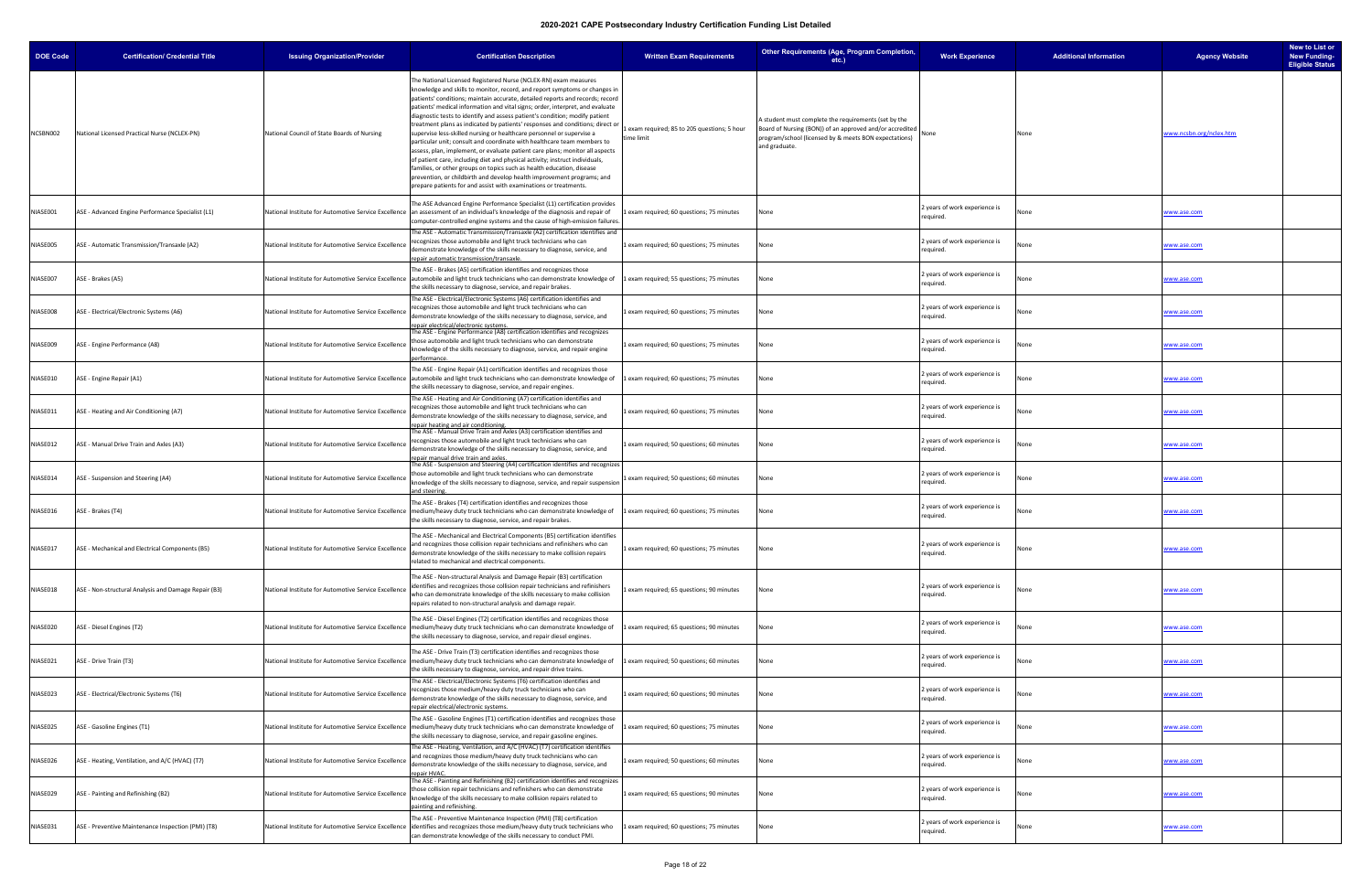| <b>DOE Code</b> | <b>Certification/ Credential Title</b>                                                                     | <b>Issuing Organization/Provider</b>                    | <b>Certification Description</b>                                                                                                                                                                                                                                                                                                         | <b>Written Exam Requirements</b>                                                                                                                                                                                                                                                                                                                                                                        | Other Requirements (Age, Program Completion,<br>etc.                                                                                                                                                                                                                                                                                                                                                                                                                                                                                                                                      | <b>Work Experience</b>                     | <b>Additional Information</b>                                                                                                | New to List or<br><b>Agency Website</b><br><b>New Funding-</b><br><b>Eligible Status</b> |
|-----------------|------------------------------------------------------------------------------------------------------------|---------------------------------------------------------|------------------------------------------------------------------------------------------------------------------------------------------------------------------------------------------------------------------------------------------------------------------------------------------------------------------------------------------|---------------------------------------------------------------------------------------------------------------------------------------------------------------------------------------------------------------------------------------------------------------------------------------------------------------------------------------------------------------------------------------------------------|-------------------------------------------------------------------------------------------------------------------------------------------------------------------------------------------------------------------------------------------------------------------------------------------------------------------------------------------------------------------------------------------------------------------------------------------------------------------------------------------------------------------------------------------------------------------------------------------|--------------------------------------------|------------------------------------------------------------------------------------------------------------------------------|------------------------------------------------------------------------------------------|
| NIASE032        | ASE - Structural Analysis and Damage Repair (B4)                                                           | National Institute for Automotive Service Excellence    | The ASE - Structural Analysis and Damage Repair (B4) certification identifies<br>and recognizes those collision repair technicians and refinishers who can<br>demonstrate knowledge of the skills necessary to make collision repairs<br>related to structural analysis and damage repair.                                               | exam required; 60 questions; 75 minutes                                                                                                                                                                                                                                                                                                                                                                 | None                                                                                                                                                                                                                                                                                                                                                                                                                                                                                                                                                                                      | 2 years of work experience is<br>required. |                                                                                                                              | www.ase.com                                                                              |
| NIASE033        | ASE - Suspension and Steering (T5)                                                                         |                                                         | The ASE - Suspension and Steering (T5) certification provides an assessment<br>National Institute for Automotive Service Excellence of an individual's knowledge of the skills necessary to diagnose, service, and 1 exam required; 60 questions; 75 minutes<br>repair different systems of Class 4 through Class 8 trucks and tractors. |                                                                                                                                                                                                                                                                                                                                                                                                         | None                                                                                                                                                                                                                                                                                                                                                                                                                                                                                                                                                                                      | 2 years of work experience is<br>required. |                                                                                                                              | www.ase.com                                                                              |
| NIASE053        | ASE - Compressed Natural Gas (CNG) Engines (H1)                                                            | National Institute for Automotive Service Excellence    | The ASE - Compressed Natural Gas (CNG) Engines (H1) certification identifies<br>and recognizes those transit bus technicians who can demonstrate<br>knowledge of the skills necessary to diagnose, service, and repair CNG<br>engines                                                                                                    | Lexam required; 60 questions; 75 minutes                                                                                                                                                                                                                                                                                                                                                                | None                                                                                                                                                                                                                                                                                                                                                                                                                                                                                                                                                                                      | 2 years of work experience is<br>required. | vone                                                                                                                         | www.ase.com                                                                              |
| NIASE054        | ASE - Diesel Engines (H2)                                                                                  |                                                         | The ASE - Diesel Engines (H2) certification identifies and recognizes those<br>National Institute for Automotive Service Excellence transit bus technicians who can demonstrate knowledge of the skills<br>ecessary to diagnose, service, and repair diesel engines                                                                      | 1 exam required; 60 questions; 75 minutes                                                                                                                                                                                                                                                                                                                                                               | None                                                                                                                                                                                                                                                                                                                                                                                                                                                                                                                                                                                      | 2 years of work experience is<br>required. |                                                                                                                              | www.ase.com                                                                              |
| <b>VIASE055</b> | ASE - Drive Train (H3)                                                                                     |                                                         | The ASE - Drive Train (H3) certification identifies and recognizes those transit<br>National Institute for Automotive Service Excellence   bus technicians who can demonstrate knowledge of the skills necessary to<br>liagnose, service, and repair drive train                                                                         | L exam required; 50 questions; 60 minutes                                                                                                                                                                                                                                                                                                                                                               | None                                                                                                                                                                                                                                                                                                                                                                                                                                                                                                                                                                                      | 2 years of work experience is<br>required. | vone                                                                                                                         | www.ase.com                                                                              |
| NIASE056        | ASE - Brakes (H4)                                                                                          |                                                         | The ASE - Brakes (H4) certification identifies and recognizes those transit bus<br>National Institute for Automotive Service Excellence   technicians who can demonstrate knowledge of the skills necessary to<br>liagnose, service, and repair brakes.                                                                                  | Lexam required; 60 questions; 75 minutes                                                                                                                                                                                                                                                                                                                                                                | None                                                                                                                                                                                                                                                                                                                                                                                                                                                                                                                                                                                      | 2 years of work experience is<br>required. |                                                                                                                              | www.ase.com                                                                              |
| <b>VIASE057</b> | ASE - Suspension and Steering (H5)                                                                         | National Institute for Automotive Service Excellence    | The ASE - Suspension and Steering (H5) certification identifies and recognize<br>those transit bus technicians who can demonstrate knowledge of the skills<br>necessary to diagnose, service, and repair suspension and steering.                                                                                                        | exam required; 55 questions; 75 minutes                                                                                                                                                                                                                                                                                                                                                                 | None                                                                                                                                                                                                                                                                                                                                                                                                                                                                                                                                                                                      | 2 years of work experience is<br>required. |                                                                                                                              | www.ase.com                                                                              |
| NIASE058        | ASE - Electrical/Electronic Systems (H6)                                                                   | National Institute for Automotive Service Excellence    | he ASE - Electrical/Electronic Systems (H6) certification identifies and<br>ecognizes those transit bus technicians who can demonstrate knowledge o<br>the skills necessary to diagnose, service, and repair electrical/electronic                                                                                                       | exam required; 60 questions; 90 minutes                                                                                                                                                                                                                                                                                                                                                                 | None                                                                                                                                                                                                                                                                                                                                                                                                                                                                                                                                                                                      | 2 years of work experience is<br>required. | vone                                                                                                                         | www.ase.com                                                                              |
| VIASE059        | ASE - Heating Ventilation and Air Conditioning (HVAC) (H7)                                                 | National Institute for Automotive Service Excellence    | The ASE - Heating Ventilation and Air Conditioning (HVAC) (H7) certification<br>identifies and recognizes those transit bus technicians who can demonstrate 1 exam required; 50 questions; 75 minutes<br>knowledge of the skills necessary to diagnose, service, and repair HVAC.                                                        |                                                                                                                                                                                                                                                                                                                                                                                                         | None                                                                                                                                                                                                                                                                                                                                                                                                                                                                                                                                                                                      | 2 years of work experience is<br>required. | vone                                                                                                                         | www.ase.com                                                                              |
| NIASE060        | ASE - Preventive Maintenance and Inspection (PMI) (H8)                                                     |                                                         | he ASE - Preventive Maintenance and Inspection (PMI) (H8) certification<br>National Institute for Automotive Service Excellence lidentifies and recognizes those transit bus technicians who can demonstrate 1 exam required; 60 questions; 75 minutes<br>knowledge of the skills necessary to conduct PMI.                              |                                                                                                                                                                                                                                                                                                                                                                                                         | None                                                                                                                                                                                                                                                                                                                                                                                                                                                                                                                                                                                      | 2 years of work experience is<br>required. | None                                                                                                                         | www.ase.com                                                                              |
| NIASE061        | ASE - Alternate Fuels (F1)                                                                                 |                                                         | The ASE - Alternate Fuels (F1) certification identifies and recognizes those<br>National Institute for Automotive Service Excellence   technicians who can demonstrate knowledge of the skills necessary to<br>liagnose, service, and repair CNG vehicles                                                                                | 1 exam required; 65 questions; 90 minutes                                                                                                                                                                                                                                                                                                                                                               | None                                                                                                                                                                                                                                                                                                                                                                                                                                                                                                                                                                                      | 2 years of work experience is<br>required. |                                                                                                                              | www.ase.com                                                                              |
| NIASE071        | ASE - Light Vehicle Diesel Engines (A9)                                                                    | National Institute for Automotive Service Excellence    | The ASE - Light Vehicle Diesel Engines (A9) certification identifies and<br>recognizes those automobile and light truck technicians who can<br>demonstrate knowledge of the skills necessary to diagnose, service, and<br>epair light vehicle diesel engines.                                                                            | exam required; 60 questions; 75 minutes                                                                                                                                                                                                                                                                                                                                                                 | None                                                                                                                                                                                                                                                                                                                                                                                                                                                                                                                                                                                      | 2 years of work experience is<br>required. | echnicians may substitute two years of relevant<br>formal training for up to one year of the work<br>experience requirement. | www.ase.com                                                                              |
| NIFMS003        | NIMS Machining Level II - EDM - Plunge                                                                     | National Institute for Metalworking Skills (NIMS)       | he EDM - Plunge certification measures knowledge and skills in Electrical<br>lischarge machining (EDM) plunge operations                                                                                                                                                                                                                 | exam required                                                                                                                                                                                                                                                                                                                                                                                           | erformance project must be completed prior to taking^<br>he exam                                                                                                                                                                                                                                                                                                                                                                                                                                                                                                                          | None                                       | None                                                                                                                         | ww.nims-skills.org                                                                       |
| NIFMS004        | NIMS Machining Level II - EDM - Wire                                                                       | National Institute for Metalworking Skills (NIMS)       | he EDM - Plunge certification measures knowledge and skills in Electrical<br>lischarge machining (EDM) Wire 2 axis operations                                                                                                                                                                                                            | 1 exam required                                                                                                                                                                                                                                                                                                                                                                                         | Performance project must be completed prior to taking<br>he exam.                                                                                                                                                                                                                                                                                                                                                                                                                                                                                                                         | None                                       | None                                                                                                                         | ww.nims-skills.org                                                                       |
| NIFMS007        | NIMS Machining Level II - Manual Milling Skills II                                                         | National Institute for Metalworking Skills (NIMS)       | he Manual Milling Skills II certification measures knowledge and skills in<br>milling operations including squaring up a block, precision location of holes,<br>cutting a keyslot, cutting a deep slot, using rotary tables, dividing head<br>perations, and boring mill operations                                                      | . exam required                                                                                                                                                                                                                                                                                                                                                                                         | Performance project must be completed prior to taking<br>the exam.                                                                                                                                                                                                                                                                                                                                                                                                                                                                                                                        | None                                       | None                                                                                                                         | www.nims-skills.org                                                                      |
| NIFMS012        | NIMS Machining Level II - Grinding Skills II                                                               | National Institute for Metalworking Skills (NIMS)       | The Grinding Skills II certification measures knowledge and skills in grinding<br>pperations including surface grinding (flats and angles), wheel preparation<br>and balancing, and cylindrical grinding.                                                                                                                                | 1 exam required                                                                                                                                                                                                                                                                                                                                                                                         | Performance project must be completed prior to taking<br>the exam.                                                                                                                                                                                                                                                                                                                                                                                                                                                                                                                        |                                            | None                                                                                                                         | www.nims-skills.org                                                                      |
| NIFMS018        | NIMS Machining Level II - Drill Press Skills II                                                            | National Institute for Metalworking Skills (NIMS)       | The Drill Press Skills II certification measures knowledge and skills in drill<br>press operations including radial drilling and machine tool power tapping:<br>taper reaming and pipe tapping.                                                                                                                                          | 1 exam required, 41 questions                                                                                                                                                                                                                                                                                                                                                                           | Performance project must be completed prior to taking<br>exam.                                                                                                                                                                                                                                                                                                                                                                                                                                                                                                                            |                                            | None                                                                                                                         | vww.nims-skills.org                                                                      |
| <b>NIFMS019</b> | NIMS Machining Level II - CNC Milling Skills II                                                            | National Institute for Metalworking Skills (NIMS)       | he CNC Milling Skills II certification measures knowledge and skills in CNC<br>nilling including program writing and operating a CNC mill.                                                                                                                                                                                               | 1 exam required, 70 questions                                                                                                                                                                                                                                                                                                                                                                           | erformance project must be completed prior to taking <sup>,</sup><br>xam                                                                                                                                                                                                                                                                                                                                                                                                                                                                                                                  | None                                       | None                                                                                                                         | vww.nims-skills.org                                                                      |
| <b>NIFMS020</b> | NIMS Machining Level II - CNC Turning Skills II                                                            | National Institute for Metalworking Skills (NIMS)       | he CNC Turning Skills II certification measures knowledge and skills in CNC<br>urning including program writing and operating a CNC lathe.                                                                                                                                                                                               | Lexam required, 70 questions                                                                                                                                                                                                                                                                                                                                                                            | Performance project must be completed prior to taking<br>xam                                                                                                                                                                                                                                                                                                                                                                                                                                                                                                                              | None                                       | None                                                                                                                         | vww.nims-skills.org                                                                      |
| NIFMS021        | NIMS Industrial Technology Maintenance Level 1 Bundle (9 Exams) National Institute for Metalworking Skills |                                                         | ndustrial Technology Maintenance Level 1 certification measures basic skill<br>and knowledge in hydraulic systems, mechanical systems, pneumonic<br>systems, electrical systems, electronic control systems, maintenance<br>operations, maintenance piping, maintenance welding and process control<br>systems.                          | 9 exams required:<br>Hydraulic Systems - 75 questions, 90 min.<br>Mechanical Systems - 75 questions, 90 min.<br>Pneumonic Systems - 74 questions, 90 min.<br>Electrical Systems - 75 questions<br>Electronic Control Systems - 75 questions<br>Maintenance Operations - 75 questions<br>Maintenance Piping - 75 questions<br>Maintenance Welding - 75 questions<br>acess Control Systems - 73 questions | None                                                                                                                                                                                                                                                                                                                                                                                                                                                                                                                                                                                      | None                                       | None                                                                                                                         | www.nims-skills.org                                                                      |
| NJATC001        | NJATC Electrical - Level 5                                                                                 | National Joint Apprenticeship and Training<br>Committee | The NJATC Electrical - Level 5 certification measures knowledge and skills in<br>national electrical code; motor control; torque; and rigging.                                                                                                                                                                                           | Lexam required; 100 multiple choice questions;<br>3 hours                                                                                                                                                                                                                                                                                                                                               |                                                                                                                                                                                                                                                                                                                                                                                                                                                                                                                                                                                           | None                                       | None                                                                                                                         | www.njatc.org                                                                            |
| NMTCB001        | Certified Nuclear Medicine Technologist                                                                    | Nuclear Medicine Technology Certification Board         | The Certified Nuclear Medicine Technologist certification measures<br>nowledge and skills in operating equipment that creates images of areas o.<br>a patient's body including preparing radioactive drugs and administering<br>them to patients.                                                                                        | exam required; 90 questions; 55 minutes                                                                                                                                                                                                                                                                                                                                                                 | Completion of a NMTCB recognized nuclear medicine<br>technology program; OR completion of a certificate,<br>associate degree or baccalaureate degree in nuclear<br>medicine technology program from a regionally accredited<br>academic institution. Regionally accredited college and<br>university programs must have structured clinical training<br>sufficient to provide clinical competency in radiation<br>safety, instrumentation, clinical procedures, and<br>radiopharmacy. This should require approximately 1000<br>hours of clinical training supervised by program faculty. | None                                       | None                                                                                                                         | www.nmtcb.org/                                                                           |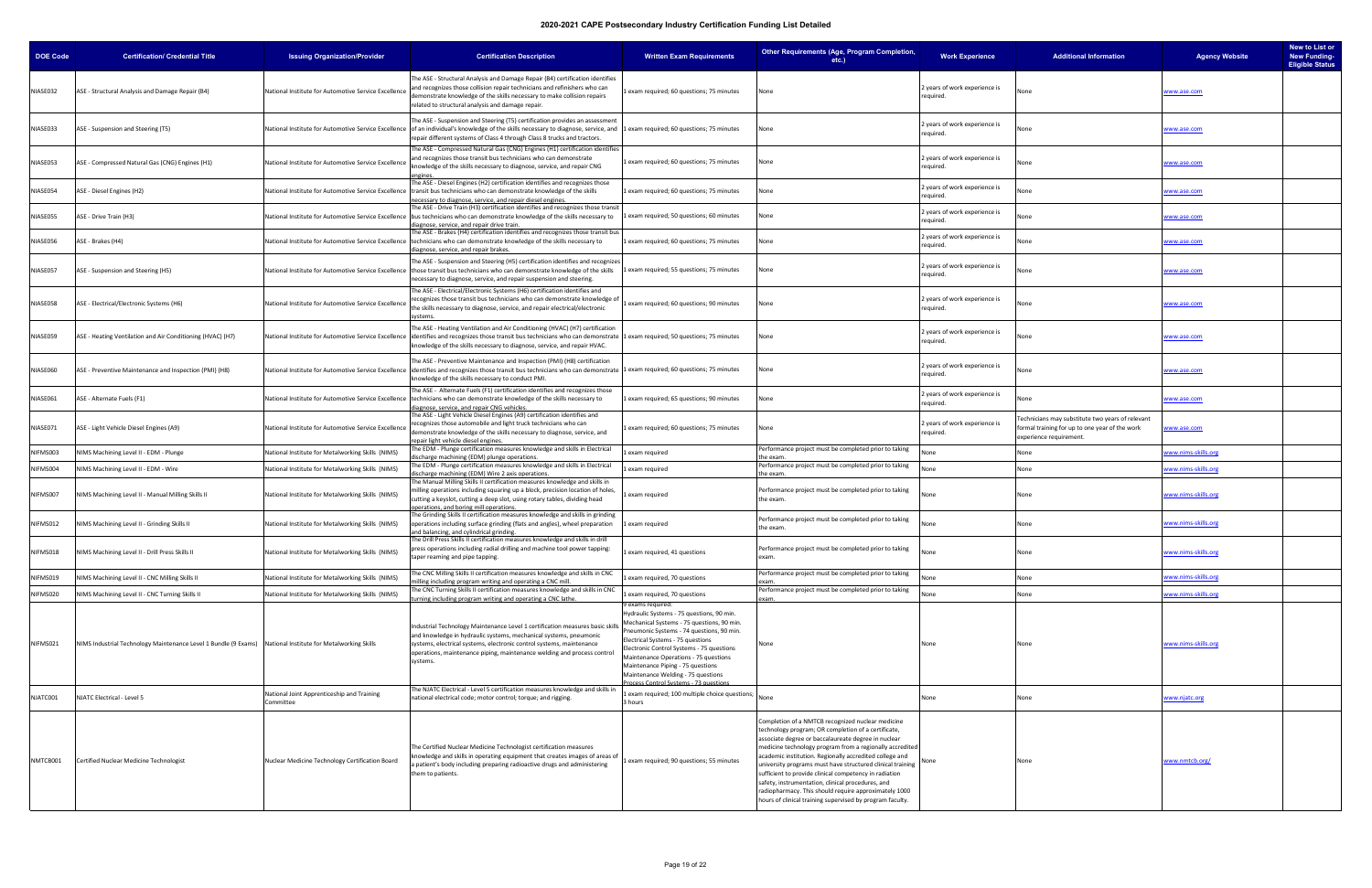| <b>DOE Code</b> | <b>Certification/ Credential Title</b>                  | <b>Issuing Organization/Provider</b>                              | <b>Certification Description</b>                                                                                                                                                                                                                                                                                                                                                                                                                                                                                                                                        | <b>Written Exam Requirements</b>                                                                                                                                                    | Other Requirements (Age, Program Completion,<br>$etc.$ )                                                                                                                                                                                                                                                                                                                                                                                                                                                                                                                                                                                                                                            | <b>Work Experience</b> | <b>Additional Information</b> | <b>Agency Website</b> | New to List or<br><b>New Funding-</b><br><b>Eligible Status</b> |
|-----------------|---------------------------------------------------------|-------------------------------------------------------------------|-------------------------------------------------------------------------------------------------------------------------------------------------------------------------------------------------------------------------------------------------------------------------------------------------------------------------------------------------------------------------------------------------------------------------------------------------------------------------------------------------------------------------------------------------------------------------|-------------------------------------------------------------------------------------------------------------------------------------------------------------------------------------|-----------------------------------------------------------------------------------------------------------------------------------------------------------------------------------------------------------------------------------------------------------------------------------------------------------------------------------------------------------------------------------------------------------------------------------------------------------------------------------------------------------------------------------------------------------------------------------------------------------------------------------------------------------------------------------------------------|------------------------|-------------------------------|-----------------------|-----------------------------------------------------------------|
| NMTCB002        | Computed Tomography (CT)                                | Nuclear Medicine Technology Certification Board                   | The Computed Tomography (CT) certification measures knowledge and skills<br>n CT scans, a specialized X-ray procedure sometimes referred to as a CAT<br>scan. Working under the supervision of a radiologist, CT scan technologists<br>prepare patients for a CT scan by positioning them on the table and<br>following safety measures to protect them from unnecessary or excess<br>radiation. During the scan, technologists sit in a shielded room and monitor<br>the CT scan images on the computer screen.                                                        | 1 exam required; 200 multiple choice; 3.5 hours                                                                                                                                     | The eligibility requirements to sit for the exam are as<br>follows: 1) A current active NMTCB, ARRT, or CAMRT<br>nuclear medicine technology certification OR a current<br>active CAMRT(RT), CAMRT(RTT), ARRT(R) or ARRT(T)<br>certification. 2) A minimum of 500 total clinical hours in<br>PET/CT, SPECT/CT and/or CT. (Please download and<br>omplete the NMTCB Clinical Hours Verification Form.) 3.)<br>The completion of a minimum of thirty five (35) contact<br>hours within the three years prior to application including<br>a minimum of four (4) hours of each of the following<br>categories: Contrast administration, Cross-sectional<br>anatomy, X-ray physics, CT radiation safety. |                        | None                          | www.nmtcb.org/        |                                                                 |
| NNCCO001        | Certified Clinical Hemodialysis Technician              | Nephrology Nursing Certification Commission                       | The Certified Clinical Hemodialysis Technician  certification measures<br>knowledge and skills to operate machines that remove wastes, salts, and<br>extra water from patients' blood while keeping safe levels of certain<br>hemicals:                                                                                                                                                                                                                                                                                                                                 | exam required; 150 questions; 180 minutes;<br>minimum score of 70%-75% or higher required<br>(depending on version of test)                                                         | Applicant must have a minimum of 2000 hours of work<br>experience as a hemodialysis patient care technician<br>within the two-year period of certification.                                                                                                                                                                                                                                                                                                                                                                                                                                                                                                                                         |                        |                               | www.nncc-exam.org/    |                                                                 |
| NREMT001        | Emergency Medical Technician (EMT)                      | National Registry of Emergency Medical Technician                 | The Emergency Medical Technician (EMT) certification verifies that an<br>ndividual is trained and certified to appraise and initiate the administration<br>of emergency care for victims of trauma or acute illness before or during<br>transportation of victims to a health care facility.                                                                                                                                                                                                                                                                            | exams required (cognitive and psychomotor);<br>Cognitive exam: online; 70-120 questions; 2<br>hours; Psychomotor exam: Individual must<br>demonstrate competence (performance based | lone                                                                                                                                                                                                                                                                                                                                                                                                                                                                                                                                                                                                                                                                                                | None                   | None                          | www.nremt.org         |                                                                 |
| NSTSA001        | Certified Surgical Technologist (CST)                   | National Board of Surgical Technologist and Surgica<br>Assisting  | The Certified Surgical Technologist (CST) measures knowledge and skills to<br>assist in operations, under the supervision of surgeons, registered nurses, or<br>other surgical personnel including to help set up operating room, prepare<br>and transport patients for surgery, adjust lights and equipment, pass<br>instruments and other supplies to surgeons and surgeon's assistants, hold<br>retractors, cut sutures, and help count sponges, needles, supplies, and<br><b>struments</b>                                                                          | pretest)                                                                                                                                                                            | Must be a graduate of a surgical technology program<br>Lexam required, 200 questions (175 scored/25 accredited by the Commission on Accreditation of Allied<br>Health Education Programs (CAAHEP) or Accrediting<br>Bureau of Health Education Schools (ABHES).                                                                                                                                                                                                                                                                                                                                                                                                                                     | None                   | None                          | www.nbstsa.org/       |                                                                 |
| NSTSA002        | Certified Surgical First Assistant (CSFA)               | National Board of Surgical Technologist and Surgical<br>Assisting | Certified Surgical First Assistant (CSFA) measures knowledge and skills<br>ommon to competent entry-level Surgical First Assistants. Subject areas<br>covered include pre-operative care; intra-operative procedures; post-<br>operative procedures; administrative and personnel duties; equipment,<br>sterilization and maintenance; advanced anatomy and physiology; advanced<br>principles of microbiology and surgical pharmacology and anesthesia.                                                                                                                | 1 exam required, 200 questions (175 scored/25<br>pretest)                                                                                                                           | Must be a graduate of a surgical first assisting program<br>accredited by the Commission on Accreditation of Allied<br>Health Education Programs (CAAHEP).                                                                                                                                                                                                                                                                                                                                                                                                                                                                                                                                          | None                   | None                          | www.nbstsa.org/       |                                                                 |
| ORACL001        | Oracle Certified Associate (OCA): Database              | <b>Oracle Corporation</b>                                         | The Oracle Certified Associate (OCA): Database certification measures<br>knowledge and skills to deliver the benefits of grid computing with more self<br>management and automation in an advanced database management<br>vstem.                                                                                                                                                                                                                                                                                                                                        | 1 of 3 exams required (SQL 1Z0-007, SQL<br>Fundamentals 1Z0-051, or Oracle Database SQL<br>Expert 1Z0-047); Also, Administration I: 1Z0-052<br>is required                          |                                                                                                                                                                                                                                                                                                                                                                                                                                                                                                                                                                                                                                                                                                     | None                   | None                          | www.oracle.com        |                                                                 |
| ORACL002        | Oracle Certified Professional (OCP): Database           | Oracle Corporation                                                | The Oracle Certified Professional (OCP): Database certification measures<br>advanced knowledge and skills for development and deployment of backup,<br>recovery and Cloud computing strategies                                                                                                                                                                                                                                                                                                                                                                          | Lexam (Administration II 1Z0-053 exam)<br>required                                                                                                                                  | None                                                                                                                                                                                                                                                                                                                                                                                                                                                                                                                                                                                                                                                                                                | None                   | None                          | www.oracle.com        |                                                                 |
| ORACL003        | Oracle Certified Master (OCM): Database                 | <b>Oracle Corporation</b>                                         | The Oracle Certified Master (OCM): Database certification measures expert<br>knowledge and skills for development and deployment of backup, recovery<br>and Cloud computing strategies.                                                                                                                                                                                                                                                                                                                                                                                 | 1 exam required                                                                                                                                                                     | None                                                                                                                                                                                                                                                                                                                                                                                                                                                                                                                                                                                                                                                                                                | None                   | None                          | www.oracle.com        |                                                                 |
| ORACL004        | Oracle Certified Associate (OCA): Java Programmer       | <b>Oracle Corporation</b>                                         | The OCA Java Programmer certification is designed for individuals who<br>possess a strong foundation in the Java Programming language. This<br>certification covers the fundamentals of Java programming, such as the<br>significance of object-oriented programming and the steps to create simple<br>ava technology programs                                                                                                                                                                                                                                          | 1 of 2 exams required (specific to the Java<br>version); Java SE5/SE 6 exam (1Z0-850), Java SE7 None<br>exam (1Z0-803)                                                              |                                                                                                                                                                                                                                                                                                                                                                                                                                                                                                                                                                                                                                                                                                     | None                   | None                          | <u>vww.oracle.com</u> |                                                                 |
| ORACL005        | Oracle Certified Professional (OCP): Java Programmer    | <b>Oracle Corporation</b>                                         | The OCP Java Programmer certification is designed for individuals who<br>possess a strong foundation in the Java Programming language as well as<br>proven skill in creating Java technology programs. This certification covers<br>core Application Programming interfaces used to design object-oriented<br>applications with Java, as well as insight into Java applications such as those (120-804)<br>that manipulate files, directories and file systems.                                                                                                         | L of 3 exams required (specific to the Java<br>version); OCP Java SE5 exam (1Z0-853), OCP<br>Java SE6 exam (1Z0-851), OCP Java SE7 exam                                             | Vone                                                                                                                                                                                                                                                                                                                                                                                                                                                                                                                                                                                                                                                                                                | None                   | None                          | <u>vww.oracle.com</u> |                                                                 |
| ORACL006        | Oracle Certified Master (OCM): Java Developer           | <b>Oracle Corporation</b>                                         | The OCM Java Developer certification is designed for individuals who have<br>mastered the Java programming language as well as creating Java<br>technology programs. This certification covers application programming<br>interfaces used to design object-oriented applications with Java, as well as<br>Java applications used to manipulate files, directories and file systems.                                                                                                                                                                                     | 2 part exam required (practical requirement and<br>essay exam)                                                                                                                      |                                                                                                                                                                                                                                                                                                                                                                                                                                                                                                                                                                                                                                                                                                     | None                   | None                          | www.oracle.com        |                                                                 |
| PROSO003        | Certified Internet Web (CIW) E-Commerce Specialist      | <b>Certification Partners</b>                                     | The Certified Internet Web (CIW) E-Commerce Specialist certification<br>measures knowledge and skills on how to conduct business online and<br>manage the technical issues associated with constructing an e-commerce<br>Web site. Individuals learn about the similarities and differences between<br>traditional and electronic commerce, and will explore e-commerce<br>technologies at various levels of sophistication.                                                                                                                                            | 1 exam required                                                                                                                                                                     | None                                                                                                                                                                                                                                                                                                                                                                                                                                                                                                                                                                                                                                                                                                | None                   | None                          | www.ciwcertified.com  |                                                                 |
| PROSO006        | Certified Internet Web (CIW) Database Design Specialist | <b>Certification Partners</b>                                     | The CIW Database Design Specialist certification provides introductory<br>vendor-neutral training for individuals planning to pursue product-focused<br>database specialization. Competencies include DB2, Oracle Database 11g,<br>MS SQL and MySQL, as well as Structured Query Language (SQL) and<br>database optimization through normalization.                                                                                                                                                                                                                     | exam required (1D0-541); 50 questions; 90<br>minutes; Passing score of 75% or more required                                                                                         |                                                                                                                                                                                                                                                                                                                                                                                                                                                                                                                                                                                                                                                                                                     | None                   | None                          | www.ciwcertified.com  |                                                                 |
| PROSO010        | Certified Internet Web (CIW) Web Security Professional  | <b>Certification Partners</b>                                     | The CIW Web Security Professional series certification measures knowledge<br>and skills to configure, manage and deploy e-business solutions servers, and 1 exam required<br>implement e-business and network security solutions.                                                                                                                                                                                                                                                                                                                                       |                                                                                                                                                                                     | None                                                                                                                                                                                                                                                                                                                                                                                                                                                                                                                                                                                                                                                                                                | None                   | None                          | www.ciwcertified.com  |                                                                 |
| PROSO017        | Certified Internet Web (CIW) JavaScript Specialist      | <b>Certification Partners</b>                                     | The Certified Internet Web (CIW) JavaScript Specialist certification measures<br>knowledge and skills on how to use the JavaScript language. Competencies<br>tested include essential principles and practices, debugging and<br>troubleshooting code, control program flow, document object model (DOM),<br>language objects and expressions, custom objects, modify HTML, interactive<br>forms, security issues involving browsers and cookies, libraries and<br>frameworks, interactive Web applications and implementing Web<br>application programming interfaces. | 1 exam required                                                                                                                                                                     | None                                                                                                                                                                                                                                                                                                                                                                                                                                                                                                                                                                                                                                                                                                | None                   | None                          | www.ciwcertified.com  |                                                                 |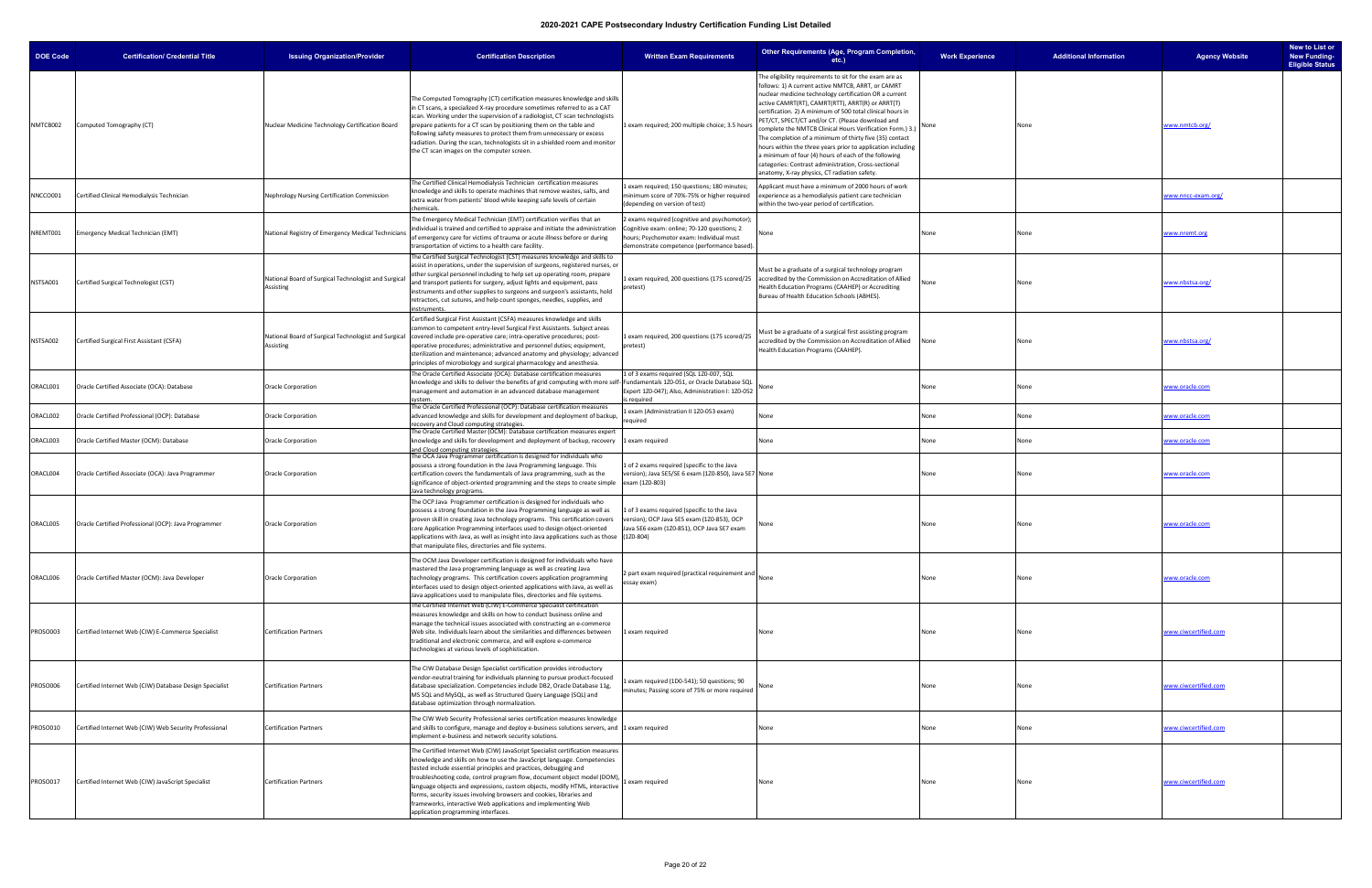| <b>DOE Code</b> | <b>Certification/ Credential Title</b>                        | <b>Issuing Organization/Provider</b>                | <b>Certification Description</b>                                                                                                                                                                                                                                                                                                                                                                                                                                                                                                                                                                                                                                                                                                                                                                                     | <b>Written Exam Requirements</b>                                                                                                        | Other Requirements (Age, Program Completion,<br>etc.)                                                                                                                                                                                                                                                                                                        | <b>Work Experience</b>                                                                                                                                                                                                                                | <b>Additional Information</b>                                                                                                          | <b>Agency Website</b>                                                                                                 | New to List or<br><b>New Funding-</b><br><b>Eligible Status</b> |
|-----------------|---------------------------------------------------------------|-----------------------------------------------------|----------------------------------------------------------------------------------------------------------------------------------------------------------------------------------------------------------------------------------------------------------------------------------------------------------------------------------------------------------------------------------------------------------------------------------------------------------------------------------------------------------------------------------------------------------------------------------------------------------------------------------------------------------------------------------------------------------------------------------------------------------------------------------------------------------------------|-----------------------------------------------------------------------------------------------------------------------------------------|--------------------------------------------------------------------------------------------------------------------------------------------------------------------------------------------------------------------------------------------------------------------------------------------------------------------------------------------------------------|-------------------------------------------------------------------------------------------------------------------------------------------------------------------------------------------------------------------------------------------------------|----------------------------------------------------------------------------------------------------------------------------------------|-----------------------------------------------------------------------------------------------------------------------|-----------------------------------------------------------------|
| PROSO019        | Certified Internet Web (CIW) Perl Specialist                  | <b>Certification Partners</b>                       | The Certified Internet Web (CIW) Perl Specialist certification measures<br>knowledge and skills to utilize the Perl programming language including Perl<br>syntax, the basics of using regular expression, how to use Perl data types,<br>and how to access and manipulate files.                                                                                                                                                                                                                                                                                                                                                                                                                                                                                                                                    | 1 exam required                                                                                                                         | None                                                                                                                                                                                                                                                                                                                                                         | None                                                                                                                                                                                                                                                  | None                                                                                                                                   | www.ciwcertified.com                                                                                                  |                                                                 |
| PROSO021        | Certified Internet Web (CIW) Web Design Professional          | <b>Certification Partners</b>                       | The Certified Internet Web (CIW) Web Design Professional certification<br>requires individuals to prove their understanding in the areas of web site<br>design and e-commerce. Individuals must be able to develop and maintain<br>web sites using authoring and scripting languages, create content and digital and CIW E-Commerce Specialist)<br>media, and employ standards and technologies for business-to-business and<br>business-to-consumer e-commerce web sites.                                                                                                                                                                                                                                                                                                                                           | 2 exams required (CIW Web Design Specialist                                                                                             | None                                                                                                                                                                                                                                                                                                                                                         | None                                                                                                                                                                                                                                                  | None                                                                                                                                   | www.ciwcertified.com                                                                                                  |                                                                 |
| PROSO022        | Certified Internet Web (CIW) Web Design Specialist            | <b>Certification Partners</b>                       | The Certified Internet Web (CIW) Web Design Specialist certification<br>measures knowledge and skills in how to design and publish web sites.<br>General topics include web site development essentials (such as the site<br>development process, customer expectations, and ethical and legal issues in<br>web development), web design elements (such as aesthetics, the site user's<br>experience, navigation, usability and accessibility), Basic web technologies<br>(such as basic Hypertext Markup Language [HTML], Extensible HTML<br>[XHTML] and extended technologies, image files, GUI site development<br>applications, site publishing and maintenance) and advanced web<br>technologies (such as multimedia and plug-in technologies, client-side and<br>server-side technologies, and web databases). | 1 exam required                                                                                                                         | None                                                                                                                                                                                                                                                                                                                                                         | None                                                                                                                                                                                                                                                  | None                                                                                                                                   | www.ciwcertified.com                                                                                                  |                                                                 |
| PROSO023        | Certified Internet Web (CIW) Web Development Professional     | <b>Certification Partners</b>                       | The CIW Web Development Professional certification measures knowledge<br>and skills in front-end scripting language, a back-end programming language Perl Specialist, and CIW Database Design<br>and the skills to integrate with a database.                                                                                                                                                                                                                                                                                                                                                                                                                                                                                                                                                                        | 3 exams required (CIW JavaScript Specialist, CIW<br>pecialist)                                                                          | None                                                                                                                                                                                                                                                                                                                                                         | None                                                                                                                                                                                                                                                  | None                                                                                                                                   | www.ciwcertified.com                                                                                                  |                                                                 |
| PROSO026        | Certified Internet Web (CIW) Web Security Specialist          | <b>Certification Partners</b>                       | The Certified Internet Web (CIW) Web Security Specialist certification<br>measures knowledge and skills to secure networks from unauthorized<br>activity including security principles, such as establishing an effective<br>security policy, and about the different types of hacker activities that<br>ndividuals in this field are most likely to encounter                                                                                                                                                                                                                                                                                                                                                                                                                                                       | 1 exam required                                                                                                                         | None                                                                                                                                                                                                                                                                                                                                                         | None                                                                                                                                                                                                                                                  |                                                                                                                                        | www.ciwcertified.com                                                                                                  |                                                                 |
| PROSO027        | Certified Internet Web (CIW) Advanced HTML5 & CSS3 Specialist | <b>Certification Partners</b>                       | The CIW Advanced HTML5 and CSS3 Specialist certification tests essential<br>HTML5, Cascading Style Sheets (CSS) and JavaScript knowledge. These<br>technologies, known as the Web development trifecta, provide Web pages<br>that easily adapt to smartphones, tablets, gaming devices and smart TVs,<br>and traditional PCs.                                                                                                                                                                                                                                                                                                                                                                                                                                                                                        | 2 exams required (CIW Advanced HTML5 and<br>CSS3 Specialist)                                                                            |                                                                                                                                                                                                                                                                                                                                                              | None                                                                                                                                                                                                                                                  |                                                                                                                                        | www.ciwcertified.com                                                                                                  |                                                                 |
| PTCBD001        | Pharmacy Technician                                           | Pharmacy Technician Certification Board             | The Pharmacy Technician certification measures knowledge and skills<br>needed to assist pharmacists to prepare and dispense prescriptions.                                                                                                                                                                                                                                                                                                                                                                                                                                                                                                                                                                                                                                                                           | 1 exam required; 90 multiple choice questions;<br>110 minutes                                                                           | Individuals must have a high school diploma or GED; no<br>felony convictions; no drug or pharmacy related<br>convictions, no restriction or admission of misconduct or<br>violation of regulation by any State Board of Pharmacy.                                                                                                                            |                                                                                                                                                                                                                                                       |                                                                                                                                        | vww.ptcb.org                                                                                                          |                                                                 |
| REDHT002        | Red Hat Certified System Administrator (RHCSA) Certification  | <b>Red Hat</b>                                      | The performance-based Red Hat Certified System Administrator (RHCSA)<br>exam tests knowledge in areas of system administration common across a<br>wide range of environments and deployment scenarios. The skills tested in<br>this exam are the foundation for system administration across all Red Hat®<br>products.                                                                                                                                                                                                                                                                                                                                                                                                                                                                                               | 1 exam required (EX200). Exam is a hands-on,<br>practical exam requiring real-world tasks. Exam<br>duration is 2.5 - 4 hours.           | Candidates should have either taken Red Hat System<br>Administration I (RH124) and Red Hat System<br>Administration II (RH134) or the RHCSA Rapid Track course<br>(RH199) that combines those courses, or have comparable<br>work experience as a system administrator on Red Hat<br>nterprise Linux.                                                        | None                                                                                                                                                                                                                                                  | None                                                                                                                                   | nttps://www.redhat.com/en/services/trai<br>ing/ex200-red-hat-certified-system-<br>Iministrator-rhcsa-exam             | Yes                                                             |
| SMFEN001        | Lean Bronze Certification (LBC)                               | Society of Manufacturing Engineers                  | The Lean Bronze Certification (LBC) certification measures knowledge of<br>basic lean principles and tools, and ability in tactical implementation that<br>drives improvement and shows measurable results.                                                                                                                                                                                                                                                                                                                                                                                                                                                                                                                                                                                                          | 1 exam required; 150 questions; complete a<br>portfolio that outlines and documents 5 Lean<br>projects and a summary of those projects. | o be eligible to take the LBC requires two academic<br>quarters or equivalent of time spent in the study of Lean.                                                                                                                                                                                                                                            | Minimum 1 year of industry work<br>experience; minimum 6 months<br>of experience of directly related<br>to Lean implementation (total<br>experience must equal 4 years of<br>combined industry experience,<br>Lean experience and academic<br>study). |                                                                                                                                        | www.sme.org                                                                                                           |                                                                 |
| SMRPR001        | Certified Maintenance and Reliability Professional (CMRP)     | Society for Maintenance and Reliability Professiona | The Certified Maintenance and Reliability Professional certification measures<br>knowledge and skills for preventive, predictive, and corrective maintenance. 1 exam required; 175 multiple choice questions<br>CMRPs can perform troubleshooting and analysis, and apply sound<br>maintenance practices in all aspects of their work.                                                                                                                                                                                                                                                                                                                                                                                                                                                                               | 4 hours                                                                                                                                 | Candidates must schedule and take an examination within<br>six months of the date they make application and are<br>made eligible to sit for it.                                                                                                                                                                                                              | None                                                                                                                                                                                                                                                  | None                                                                                                                                   | www.smrp.org                                                                                                          |                                                                 |
| SOLID004        | Certified Solidworks Professional-Academic (CSWP-Academic)    | Dassault Systems Solidworks Corporation             | The CSWP - Academic certification measures advanced knowledge and skills<br>of engineering design principles and practices focusing on Parts, Assemblies, 1 exam required; 3.5 hours<br>and Drawings.                                                                                                                                                                                                                                                                                                                                                                                                                                                                                                                                                                                                                |                                                                                                                                         | None                                                                                                                                                                                                                                                                                                                                                         | None                                                                                                                                                                                                                                                  | ntended for individuals with a minimum of 1 to 2<br>years of SOLIDWORKS experience and advanced<br>snowledge of engineering practices. | www.solidworks.com                                                                                                    |                                                                 |
| SPACE001        | Aerospace Technician                                          | SpaceTec                                            | The Aerospace Technician certification measures knowledge and skills for<br>successful entry level employment of aerospace technicians who<br>manufacture, assemble, service, test, operate, maintain, or repair systems<br>associated with expendable and reusable space launch vehicles, payloads,<br>related laboratories, and ground support equipment.                                                                                                                                                                                                                                                                                                                                                                                                                                                          | 1 exam required (3 parts: Written, Oral and<br>Practical); 70 questions                                                                 | An individual must meet at least one of the following<br>verifiable criteria to sit for the exam: have a two year<br>technical college program degree; have/had a two year<br>technical military assignment; hold a FAA<br>Airframe/Powerplant certificate; or have two or more<br>years of on the job training and experience in the<br>Aerospace industry. | None                                                                                                                                                                                                                                                  |                                                                                                                                        | www.spacetec.us                                                                                                       |                                                                 |
| TAFOM001        | Certified in Production and Inventory Management (CPIM)       | Association of Supply Chain Management (ASCM)       | The Certified in Production and Inventory Management (CPIM) certification<br>measures knowledge and skills in the latest production and inventory<br>management techniques and trends, including production planning,<br>materials and capacity requirements planning, just in time, and systems and<br>echnologies.                                                                                                                                                                                                                                                                                                                                                                                                                                                                                                 | 5 exams required                                                                                                                        | None                                                                                                                                                                                                                                                                                                                                                         | None                                                                                                                                                                                                                                                  |                                                                                                                                        | www.apics.org                                                                                                         |                                                                 |
| USINS003        | Advanced Unmanned Safety: Level 2                             | Unmanned Safety Institute                           | The Advanced Unmanned Safety: Level 2 certification tests competencies in<br>professional aviation safety and operations; the implementation of the four<br>pillars of a safety management system; the processes and tools for capturing<br>and mitigating risk in unmanned operations; continuous improvement<br>programs as they relate to unmanned operations; and safety promotion<br>within unmanned aviation.                                                                                                                                                                                                                                                                                                                                                                                                  | 1 exam required; 70 questions; 120 minutes                                                                                              | None                                                                                                                                                                                                                                                                                                                                                         | None                                                                                                                                                                                                                                                  | None                                                                                                                                   | https://www.unmannedsafetyinstitute.org<br>advanced-safety-certification-I2                                           | Yes                                                             |
| USINS004        | Advanced Unmanned System Operations (AUSO) Flight             | Unmanned Safety Institute                           | The Advanced Unmanned System Operations (AUSO) Flight certification<br>tests competencies in unmanned aviation safety operations; flight risk<br>assessment; practical test standards; the ability to perform safely in reaction<br>to simulated emergencies; decision making in flight; the ability to follow<br>checklists and procedures; professional and safe attitudes in the operation of<br>unmanned systems; and unmanned aircraft systems.                                                                                                                                                                                                                                                                                                                                                                 | 1 exam required: AUSO Flight and Systems Exam None                                                                                      |                                                                                                                                                                                                                                                                                                                                                              | None                                                                                                                                                                                                                                                  | None                                                                                                                                   | nttps://www.youracclaim.com/org/unman<br>ed-safety-institute/badge/advanced-<br>nmanned-system-operations-auso-flight | Yes                                                             |